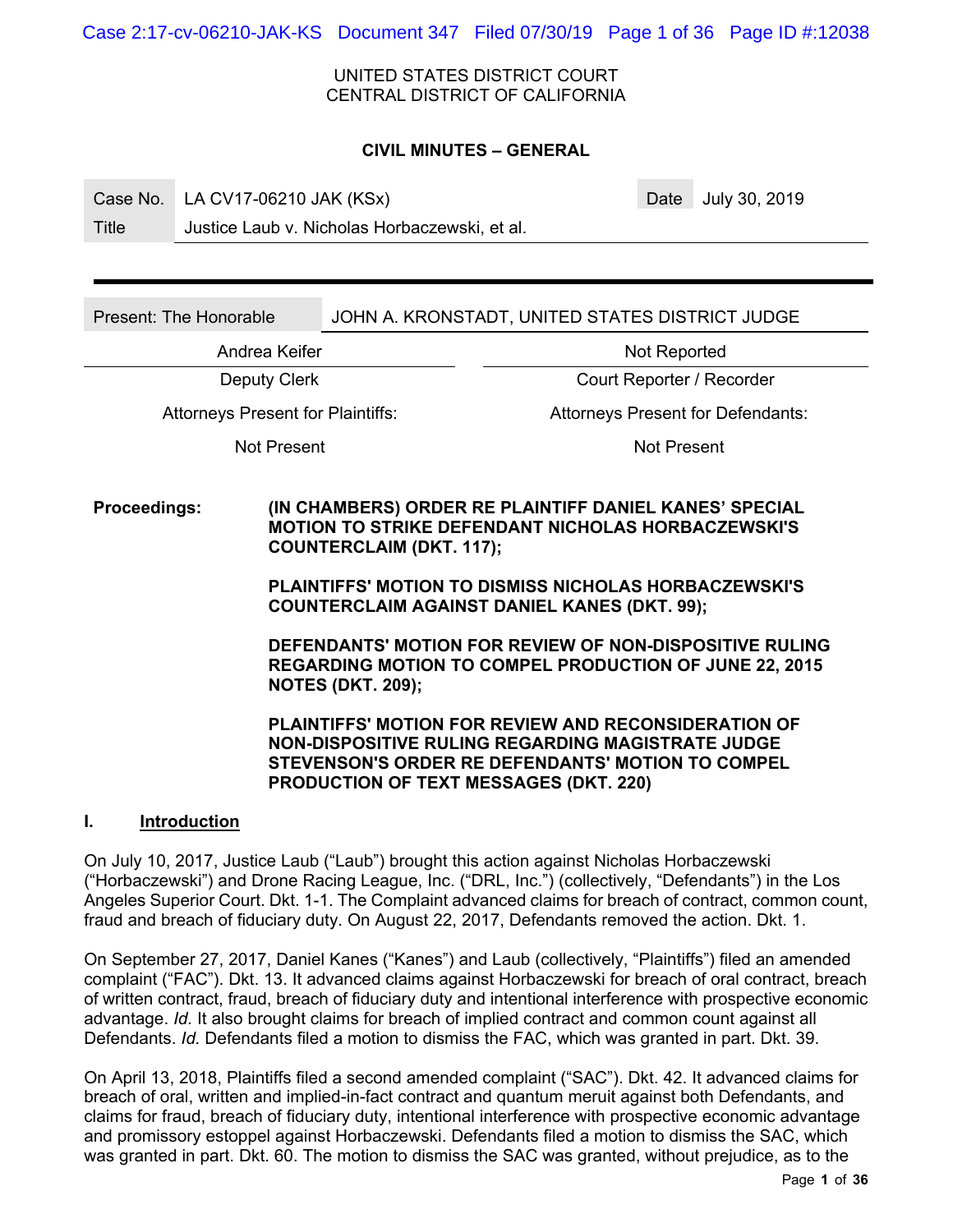Case 2:17-cv-06210-JAK-KS Document 347 Filed 07/30/19 Page 2 of 36 Page ID #:12039

UNITED STATES DISTRICT COURT CENTRAL DISTRICT OF CALIFORNIA

## **CIVIL MINUTES – GENERAL**

|       | Case No. LA CV17-06210 JAK (KSx)              | Date July 30, 2019 |
|-------|-----------------------------------------------|--------------------|
| Title | Justice Laub v. Nicholas Horbaczewski, et al. |                    |

claims for breach of written contract and breach of implied contract. *Id.* It was denied as to all other claims. *Id.* 

On July 19, 2018, Plaintiffs filed a third amended complaint ("TAC"). Dkt. 62. It presents the same causes of action as the SAC. Defendants filed a motion to dismiss the TAC, which was denied. Dkt. 107. On January 16, 2019, Defendants filed an answer to the TAC. Dkt. 114.

On November 19, 2018, Horbaczewski filed a counterclaim ("Counterclaim") against Kanes for defamation *per se*. Dkt. 90. On December 13, 2018, Kanes filed a motion to dismiss the Counterclaim ("Motion to Dismiss"). Dkt. 99. Horbaczewski filed an opposition, Kanes filed a reply, and Horbaczewski filed a sur-reply. Dkts. 106, 111, 121. On January 18, 2019, Kanes filed a special motion to strike the Counterclaim pursuant to Cal. Code Civ. P. § 425.16 ("Special Motion to Strike"). Dkt. 117. Horbaczewski filed an opposition, and Kanes filed a reply. Dkts. 142, 147.

On February 25, 2019, Defendants filed a motion to compel the production of text messages exchanged between Kanes and Laub, and between Plaintiffs and Kanes' brother, Aaron Kanes. Dkt. 152. The parties briefed the motion in the joint stipulation format pursuant to Local Rule 37-2. *Id.* On March 5, 2019, Defendants also filed a motion to compel the production of certain notes taken by Jennifer Post, former counsel to Plaintiffs, on June 22, 2015, which Plaintiffs had declined to produce, asserting attorney-client privilege. Dkt. 160. Plaintiffs filed an opposition to the motion to compel production of the notes, and Defendants filed a reply. Dkt. 167, 168. Magistrate Judge Karen Stevenson held a hearing on both motions to compel on March 27, 2019, and the matters were taken under submission. Dkt. 177.

On April 15, 2019, Judge Stevenson issued an order that denied Defendants' motion to compel production of the notes. Dkt. 187. Defendants filed a motion for review of that ruling on April 29, 2019 ("Defendants' Motion for Review"). Dkt. 209. Plaintiffs filed an opposition, and Defendants filed a reply. Dkts. 218, 238. On April 30, 2019, Judge Stevenson issued an order that granted in part and denied in part Defendants' motion to compel production of the text messages. Dkt. 212. Plaintiffs filed a motion for review of that ruling on May 14, 2019 ("Plaintiffs' Motion for Review"). Dkt. 220. Defendants filed an opposition, and Plaintiffs filed a reply. Dkts. 254, 279.1

A hearing was held on these matters on June 17, 2019, and they were taken under submission. Dkt. 309. For the reasons stated in this Order, the Motion to Dismiss and the Special Motion to Strike are **GRANTED**, Defendants' Motion for Review is **GRANTED IN PART AND DENIED IN PART**, and Plaintiffs' Motion for Review is **DENIED**.

# **II. Factual Background**

# **A.** The Parties

Both Laub and Kanes reside in California. TAC ¶¶ 6, 7. Horbaczewski resides in New York. *Id.* ¶ 8. DRL,

 $1$  In the interim, Plaintiffs and Defendants each have filed motions for summary judgment, as well as motions to exclude the reports and testimony of various expert witnesses. Dkts. 194, 225, 228, 229, 230, 234. Those motions will be addressed in a separate order.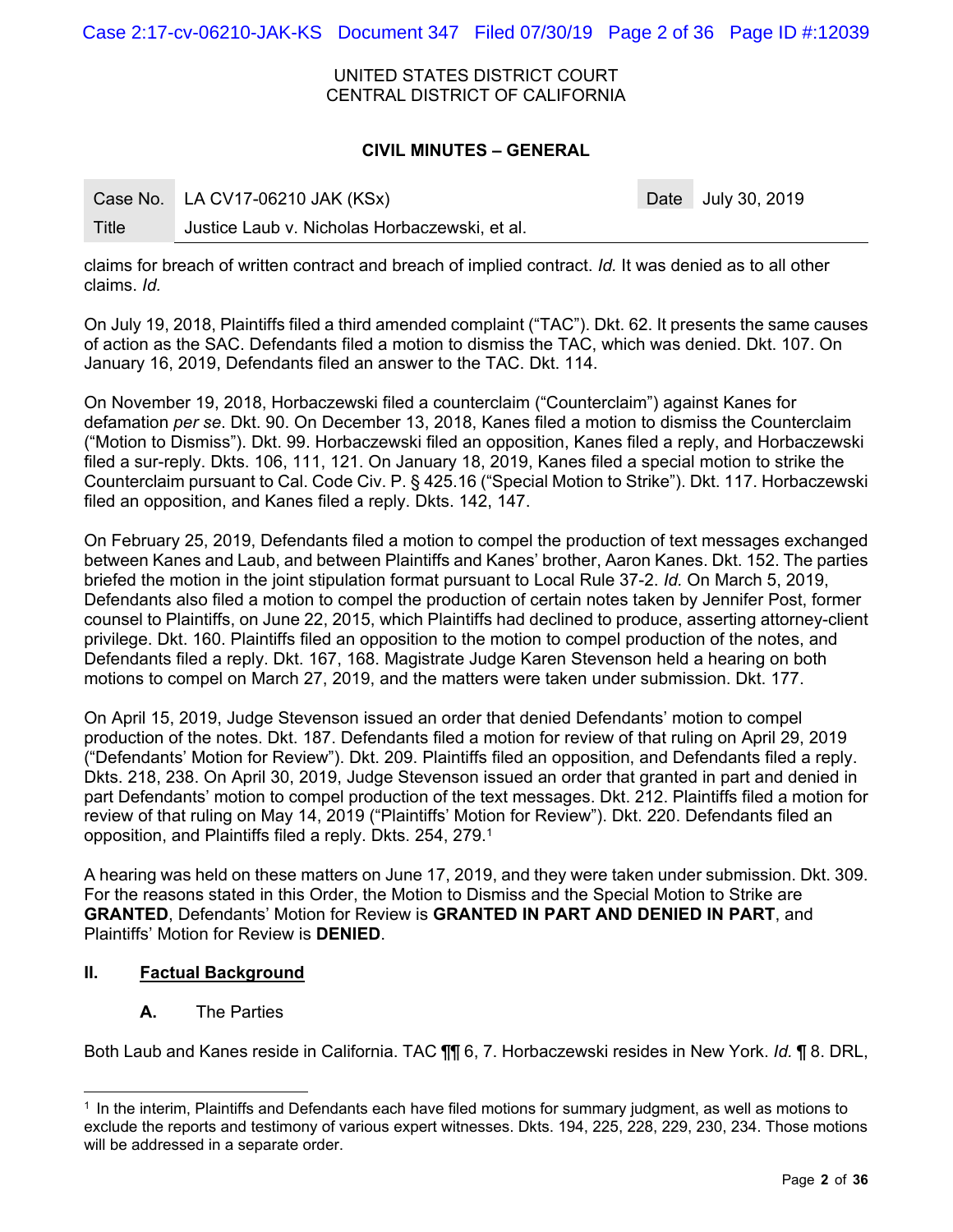Case 2:17-cv-06210-JAK-KS Document 347 Filed 07/30/19 Page 3 of 36 Page ID #:12040

UNITED STATES DISTRICT COURT CENTRAL DISTRICT OF CALIFORNIA

#### **CIVIL MINUTES – GENERAL**

|       | Case No. LA CV17-06210 JAK (KSx)              | Date July 30, 2019 |
|-------|-----------------------------------------------|--------------------|
| Title | Justice Laub v. Nicholas Horbaczewski, et al. |                    |

Inc. is a Delaware corporation. *Id.* ¶ 9.

**B.** Allegations in the TAC

The TAC alleges that in 2014, Plaintiffs conceived the idea of a televised drone racing league ("DRL") and agreed to be partners in the venture. *Id.* ¶ 16. It also alleges that, in order to proceed with this project, they began meeting with prospective partners and investors in early 2015. *Id.* ¶ 17. The TAC alleges that, in January 2015, Plaintiffs presented their idea to Blank Paige Productions ("Blank Paige"), a television production company located in Los Angeles. *Id.* It also alleges that, on January 22, 2015, Matthew Mazzeo ("Mazzeo"), a venture capitalist who resides in California, introduced Plaintiffs to Horbaczewski, having identified him as a potential investor in the project. *Id.* ¶ 18.

The TAC next alleges that Plaintiffs and Horbaczewski "corresponded and talked on the phone numerous times" over the following weeks and conducted additional in-person meetings in Los Angeles on March 11-12, 2015. *Id.* ¶ 19. It also alleges that during these meetings Plaintiffs and Horbaczewski "orally agreed to be partners in and co-founders of the DRL, with each owning a third of the company." *Id.* ¶ 20.

During February and March 2015, Plaintiffs and Horbaczewski allegedly jointly drafted and agreed to a "Business Plan." *Id.* ¶ 21. To facilitate this process, Horbaczewski uploaded a draft of the Business Plan to the "Google Docs" platform, which allowed all three of them to access and make written comments and proposed changes to it. *Id*. Through that process, in February 2015, Plaintiffs added the following language about the shared ownership of the planned operation: "At this Time [sic] we are thinking 33% Dan [Kanes], 33% Justice [Laub], and 33% Nick [Horbaczewski]. We want to give Matt [Mazzeo] the additional 1% for introducing us." *Id.* This language remained in the Business Plan. *Id.* ¶ 22.

The TAC alleges that, during their meetings in March 2015, Plaintiffs and Horbaczewski "discussed the Business Plan and orally agreed to the material terms contained [there]in." *Id.* ¶ 23. It alleges that they "discussed that the language describing the material terms set forth in the Business Plan was intended by the Parties to mean that each of them would own 33% of the DRL and they would work together as co-founders." *Id.* ¶ 24. It alleges that "[t]he Parties further discussed that this language was intended to mean that they would have the option of granting Matt Mazzeo 1% of the DRL for introducing Dan and Justice to Horbaczewski," but "[t]he Parties did not exercise the option to grant Matt Mazzeo 1% of the DRL within a reasonable period of time." *Id.* It alleges further that "[t]he Business Plan includes an implied term that the 1% of the DRL which was available to be granted to Matt Mazzeo would be divided equally between Dan [Kanes], Justice [Laub], and Horbaczewski if the option to grant Matt Mazzeo 1% was not exercised." *Id.* The TAC also alleges that "[i]mmediately after the March 11-12, 2015 meetings, Dan [Kanes], Justice [Laub], and Horbaczewski proceeded to act together as partners and co-founders to continue the development of their drone racing venture." *Id.* ¶ 25.

The TAC next alleges that, during the March meetings, Horbaczewski stated that he intended to serve as CEO of the operation, invest \$250,000 as seed money and work on business development. *Id.* ¶ 26. Laub and Kanes were to provide ideas for the DRL, and assist with technical issues and logistics, community outreach, marketing, strategy, location scouting, and competitor and fan interaction and experience. *Id.* Kanes allegedly offered to invest \$250,000 in the venture, but Horbaczewski declined to require it, stating that "Plaintiffs did not need to contribute capital because they had contributed their ideas, concepts, and existing work product to the venture." *Id*. It is also alleged that, between January and the fall of 2015,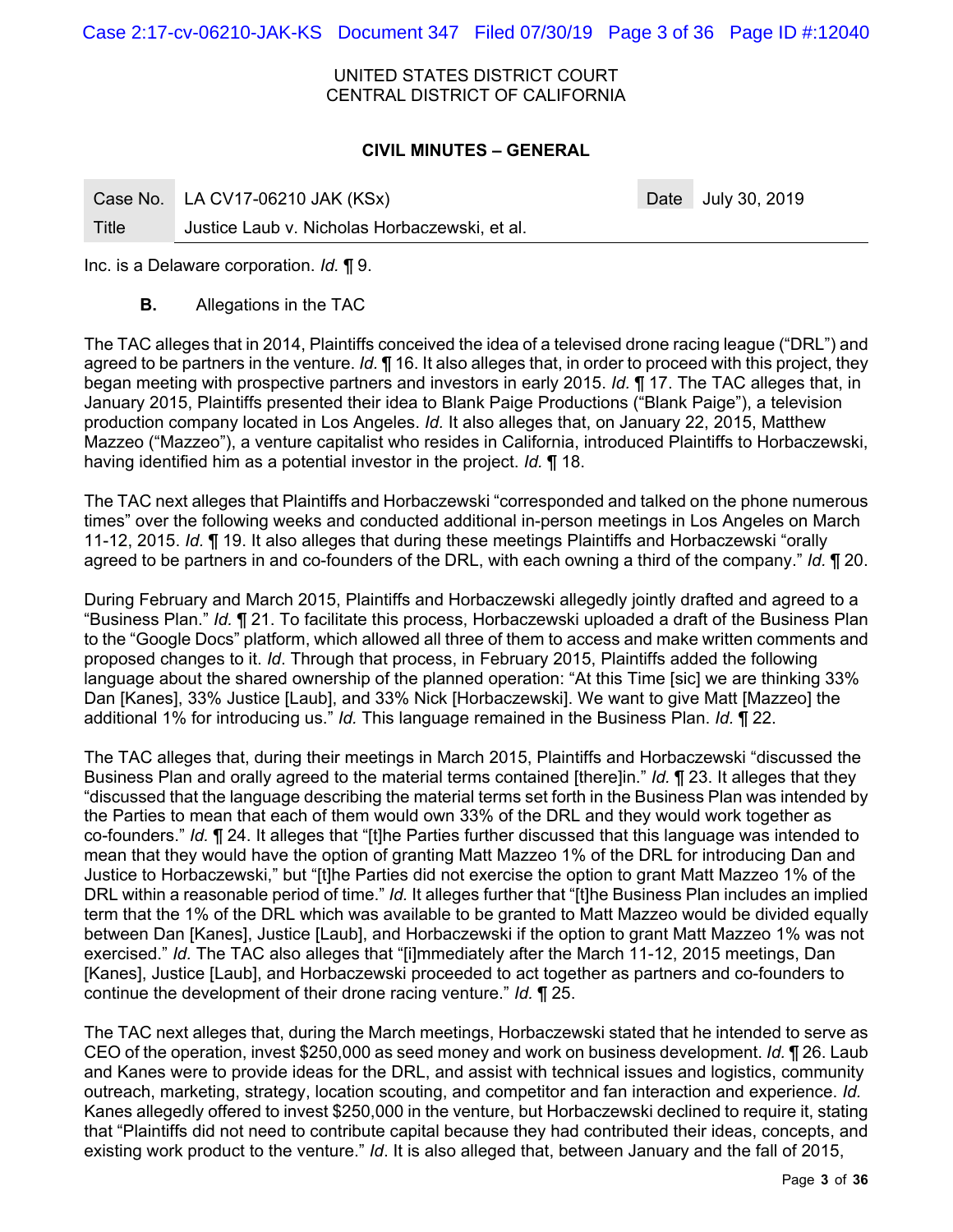Case 2:17-cv-06210-JAK-KS Document 347 Filed 07/30/19 Page 4 of 36 Page ID #:12041

UNITED STATES DISTRICT COURT CENTRAL DISTRICT OF CALIFORNIA

#### **CIVIL MINUTES – GENERAL**

|       | Case No. LA CV17-06210 JAK (KSx)              | Date July 30, 2019 |
|-------|-----------------------------------------------|--------------------|
| Title | Justice Laub v. Nicholas Horbaczewski, et al. |                    |

Plaintiffs "performed substantial work for Horbaczewski and the yet-to-be-formed DRL to help get it off the ground." *Id.* ¶¶ 30, 51; *see id.* ¶¶ 31-40.

It is alleged that on February 9, 2015, Plaintiffs received an offer from Blank Paige to develop and televise a program featuring drone racing. *Id.* ¶ 28. Plaintiffs allegedly sought advice from Horbaczewski about the offer. *Id.* On February 16, 2015, Horbaczewski allegedly urged them to reject the offer because the three of them would get better financial returns from DRL by retaining the associated television rights. *Id.*

Horbaczewski then allegedly requested that Plaintiffs provide him with written biographies and other personal information about themselves. *Id.* ¶ 41. It is next alleged that after they did so, he used this information "to identify Plaintiffs as co-founders of the DRL in pitch decks shown to one or more potential investors." *Id*. It is alleged that, between April and June 2015, Plaintiffs and Horbaczewski met in Los Angeles two to three times about their planned operation. *Id.* ¶ 43. It is also alleged that, during these meetings, Plaintiffs "repeatedly asked . . . for more formal documentation of their co-ownership of the DRL," but that "Horbaczewski repeatedly dodged the issue, claiming that it could not be done until the company was formed." *Id.* 

The TAC next alleges that Horbaczewski incorporated DRL, Inc. in Delaware on April 17, 2015. *Id.* ¶ 44. It is also alleged that he did so without providing any advanced notice to Plaintiffs and without providing them with any ownership interests in this entity. *Id.* On May 27, 2015, Horbaczewski allegedly informed Laub and Kanes that he was actively seeking funding, but had not yet obtained any. *Id.* ¶ 45. The TAC then alleges that he next said that the three of them should invest funds in DRL "on the same terms." *Id.* The TAC then alleges that, on or about August 19, 2015, Horbaczewski sent Kanes documents that offered him the opportunity to invest in DRL, Inc. on the same terms as outside investors. *Id.* ¶ 46. However, these documents did not acknowledge their existing agreement that each of them would own one-third of the company. *Id.* Those documents allegedly stated that Horbaczewski and three others already had invested in DRL, Inc. *Id.* ¶ 47. The TAC alleges that, prior to seeing these documents, neither Laub nor Kanes was aware of either the corporate structure or the shareholders of DRL, Inc. *Id.* ¶ 48. It also alleges that they could not have discovered this information through the exercise of reasonable diligence. *Id*. On August 24, 2015, Kanes allegedly declined to invest in DRL, Inc. on the same terms as the existing investors because the investment documents failed to recognize that he already owned one-third of the entity. *Id.* ¶ 49. The next day, DRL, Inc. allegedly completed the sale of shares to certain outside investors. *Id.* ¶ 50.

Finally, the TAC alleges that Plaintiffs continued to provide valuable services to Horbaczewski and DRL, Inc. until the fall of 2015. *Id.* ¶¶ 51-53. In late 2015, Horbaczewski stopped communicating with the Plaintiffs. *Id.* ¶ 52.

C. Allegations in the Counterclaim

The Counterclaim alleges that, in March 2018, Horbaczewski discovered that the entry for the DRL on the website Wikipedia had been modified to include certain false information about him and the founding of the DRL. Counterclaim ¶ 47. The "History" section of the DRL entry was modified to read, in relevant part:

The Drone Racing League was founded by Nicholas Horbaczewski, who previously served as the Chief Revenue Officer at Tough Mudder, Dan Kanes who wrote and created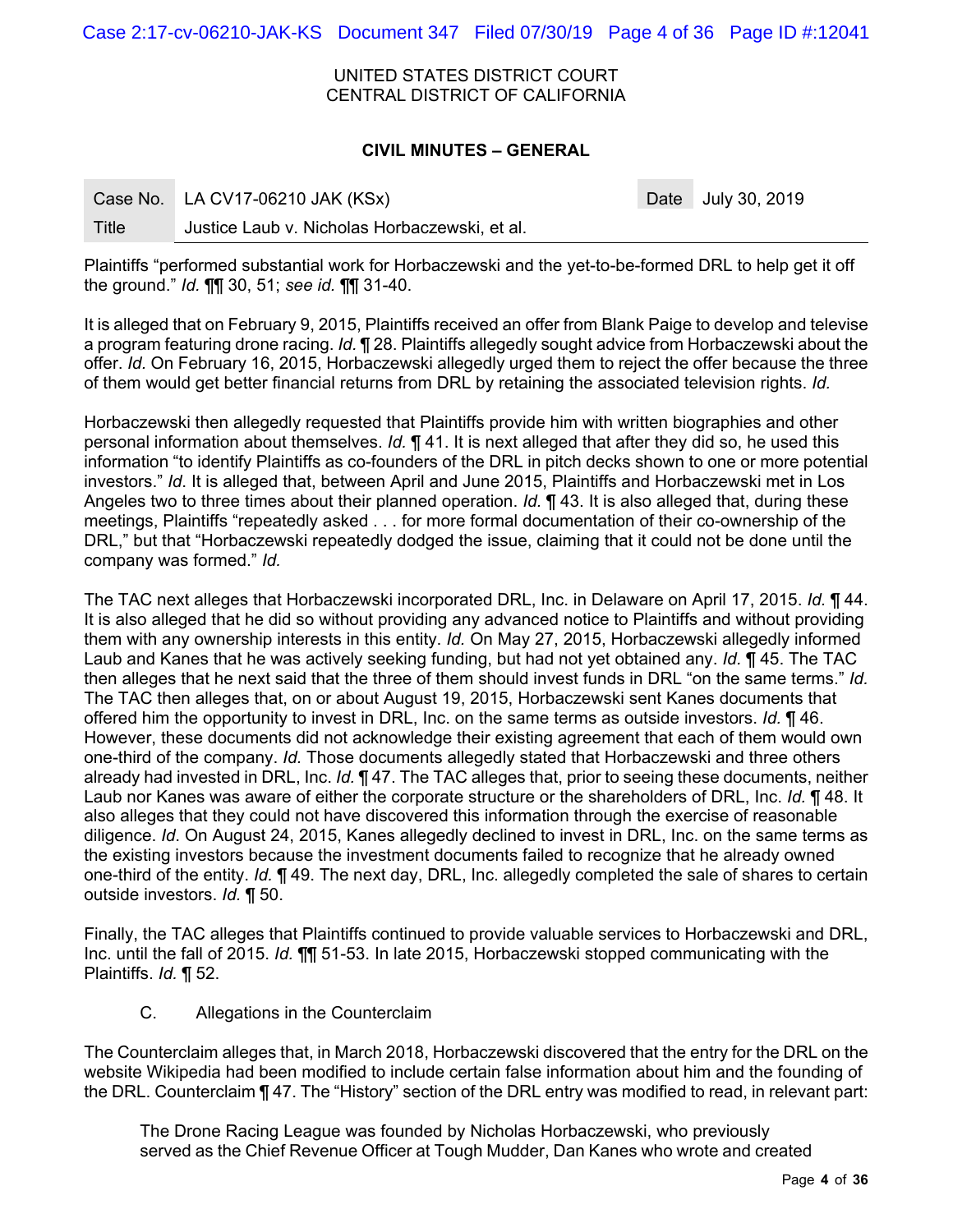Case 2:17-cv-06210-JAK-KS Document 347 Filed 07/30/19 Page 5 of 36 Page ID #:12042

UNITED STATES DISTRICT COURT CENTRAL DISTRICT OF CALIFORNIA

## **CIVIL MINUTES – GENERAL**

Case No. LA CV17-06210 JAK (KSx) Case No. 2019

 $\overline{a}$ 

Title Justice Laub v. Nicholas Horbaczewski, et al.

the original concept, and Justice Laub who had done business and marketing development.<sup>5[2]</sup>

Horbaczewski first heard of the concept of Drone Racing League from Dan Kanes, who had written a detailed pitch deck for the league, and Justice Laub who Dan had partnered with for Business development of his original concept in January 2015.<sup>6</sup>

*Id.*; Ex. A to Counterclaim, Dkt. 90-1 at 3. As modified, footnote six contained a link to a Law.com article entitled, "Drone Racing League Was Our Idea, Tech Enthusiasts Say." Counterclaim ¶ 47; Ex. B to Counterclaim, Dkt. 90-2. The sub-headline of that article states: "A suit filed last week by Bartko Zankel Bunzel & Miller alleges that a New York investor stole the idea to create a 'Nascar for the gaming generation.'" *Id.* The linked article is included in full as Exhibit B to the Counterclaim. It describes the allegations of the complaint in this action; cites the denials of those allegations by a representative of the DRL and by counsel for Horbaczewski; makes comments about potential strengths and weaknesses of the plaintiffs' case; and references a different legal action brought by Horbaczewski and the DRL in New York state court against Laub for a declaration that Laub is not an owner of the DRL.

In response to interrogatories served in this action, Plaintiffs confirmed that Kanes "edited the Wikipedia entry for the Drone Racing League to reflect that the founders of the DRL were Nicholas Horbaczewski, Dan Kanes, and Justice Laub." Counterclaim ¶ 51. It is alleged that the modifications to the DRL Wikipedia entry were false, and that Kanes knew or reasonably should have known that the statements were false. *Id.* ¶¶ 1, 11-46, 56. It is further alleged that "Kanes deliberately linked these statements via a footnote" to the Law.com article, which "includes Plaintiffs' accusations that Mr. Horbaczewski was 'secretly cutting them out of the company,' 'intended to steal plaintiffs' ideas and the entire DRL for himself,' and engaged in 'a cynical plot to steal their ideas for a televised drone racing league, claim all the credit for himself, and cheat them out of their rightful ownership of two-thirds of the Drone Racing League.'" *Id.* 

The Counterclaim alleges that the modifications at issue were made on January 27, 2018. *Id.* ¶ 53. The modified entry remained on the Wikipedia site until August 30, 2018, when the disputed statements were removed by Wikipedia. *Id.* ¶ 52. It is alleged that the DRL Wikipedia entry received over 12,000 page views between the date the modifications were made and the date they were removed. *Id.* It is further alleged that "Wikipedia is one of the most popular websites in the world with page views every month reported to be in the billions," and the Wikipedia entry for the DRL is one of the top search hits on Google for "Drone Racing League." *Id.* ¶ 59.

The Counterclaim alleges that "Kanes knew or should have known that disseminating such misinformation would cause readers to believe that Mr. Horbaczewski is lying about founding DRL by himself and that he stole the concept for DRL from Plaintiffs and cheated them out of an ownership share, none of which is true." *Id.* ¶ 57. It is alleged that Horbaczewski suffered reputational harm from the disputed statements. *Id.* ¶ 57.

 $2$  Footnotes 5 and 6 are citations to other online sources. Footnote 5 is not material for the purposes of these motions. Footnote 6, by contrast, is central to the Counterclaim. Accordingly, it is discussed further in this Order.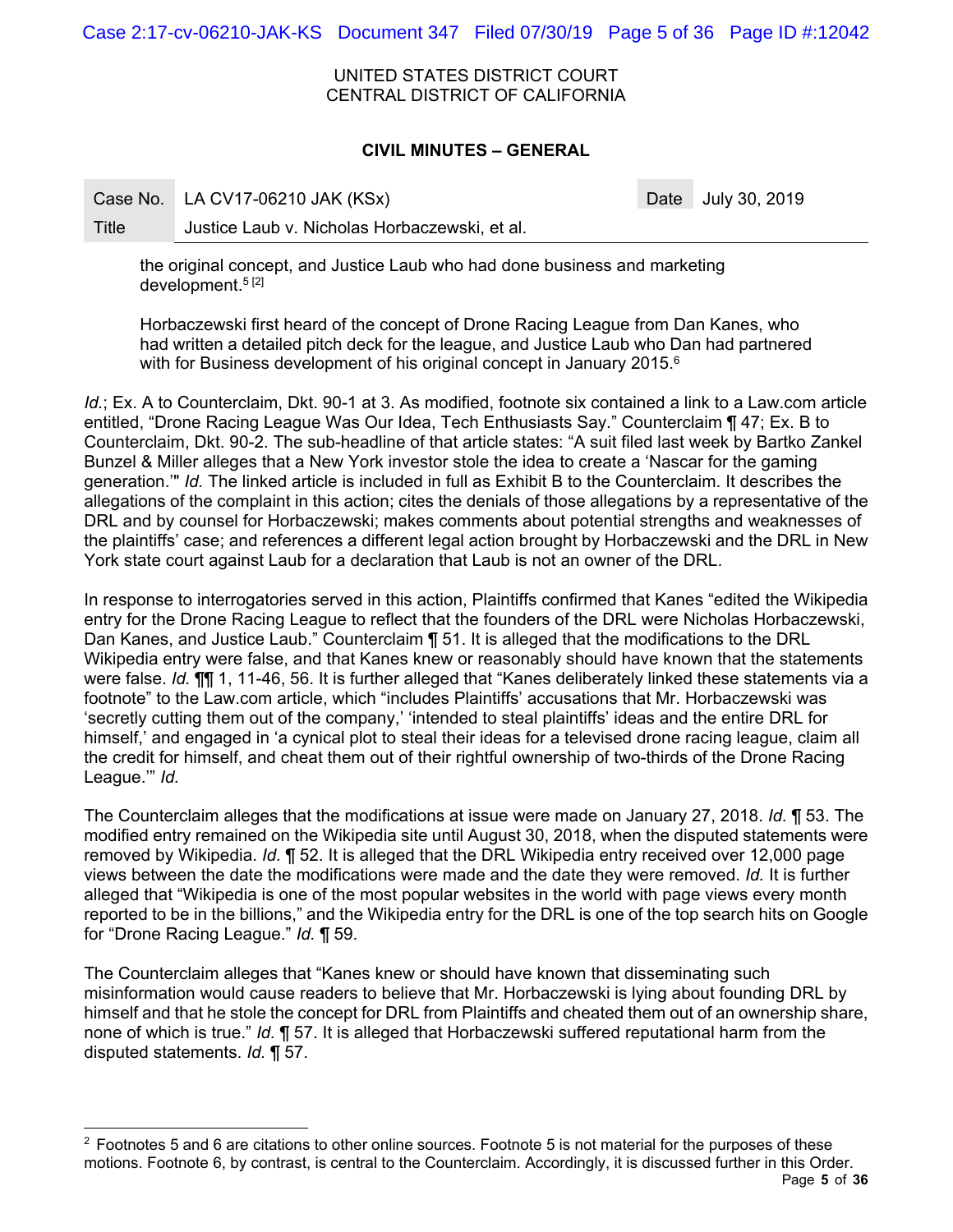Case 2:17-cv-06210-JAK-KS Document 347 Filed 07/30/19 Page 6 of 36 Page ID #:12043

UNITED STATES DISTRICT COURT CENTRAL DISTRICT OF CALIFORNIA

# **CIVIL MINUTES – GENERAL**

Case No. LA CV17-06210 JAK (KSx) Case No. 2019

Title Justice Laub v. Nicholas Horbaczewski, et al.

### **III. Request for Judicial Notice**

Horbaczewski filed a request for judicial notice ("Request") in connection with his opposition to the Motion to Dismiss. Dkt. 106-1. The Request seeks judicial notice of the following documents:

- 1. Copy of the Wikipedia page for "Wikipedia," publicly available at: https://en.wikipedia.org/wiki/Wikipedia.
- 2. Copy of the version of the "Drone Racing League" Wikipedia page that existed immediately prior to Mr. Kanes' edits on January 27, 2018, publicly available at: https://en.wikipedia.org/w/index.php?title=Drone\_Racing\_League&oldid=820209501.
- 3. Copy of the Business Insider article referenced in the Law.com article, publicly available at: https://www.businessinsider.com/drone-racing-leaguefounder-nick-horbaczewski-2017-2.
- 4. Copy of the Crain's New York Business article entitled "40 Under 40 Class of 2017," publicly available at: https://www.crainsnewyork.com/awards/40-under-40-class-2017.
- 5. Copy of a Tech Crunch article entitled "Drone Racing League raises a \$20M Series B ahead of its 2nd season," publicly available at: https://techcrunch.com/2017/06/12/drone-racing-league-raises-a-20m-series-bahead-of-its-2ndseason/.
- 6. Copy of a Wall Street Journal entitled "Developer Stephen Ross's RSE Ventures Invests in Drone Racing," publicly available at: https://www.wsj.com/articles/developer-stephen-rosss-rse-ventures-invests-indrone-racing-1439 327632.

*Id.* at 2. Pursuant to Fed. R. Evid. 201, a court may take judicial notice of facts that are either (1) "generally known within the trial court's territorial jurisdiction; or (2) can be accurately and readily determined from sources whose accuracy cannot reasonably be questioned." Fed. R. Evid. 201(b). "A court may take judicial notice of the existence of news articles for the purpose of determining what statements they contain." *Top Rank, Inc. v. Clarendon Nat'l Ins. Co.*, Case No. CV 08-3564 DSF, 2008 WL 11338472, at \*4 (C.D. Cal. July 17, 2008) (citing *Wash. Post v. Robinson*, 935 F.2d 282, 291 (D.C. Cir. 1991)). In addition, "[t]he 'incorporation by reference' doctrine . . . permits [a court] to take into account documents 'whose contents are alleged in a complaint and whose authenticity no party questions, but which are not physically attached to the plaintiff's pleading.'" *Knievel v. ESPN*, 393 F.3d 1068, 1076 (9th Cir. 2005) (brackets removed). The Ninth Circuit "ha[s] extended the 'incorporation by reference' doctrine to situations in which the plaintiff's claim depends on the contents of a document, the defendant attaches the document to its motion to dismiss, and the parties do not dispute the authenticity of the document, even though the plaintiff does not explicitly allege the contents of that document in the complaint." *Id.* 

The Request is unopposed. Kanes does not dispute the accuracy or authenticity of any of these documents. Each document is appropriate for judicial notice and/or incorporation by reference. Accordingly, the Request is **GRANTED**, to the extent it seeks consideration of the attached documents in connection with the Motion to Dismiss.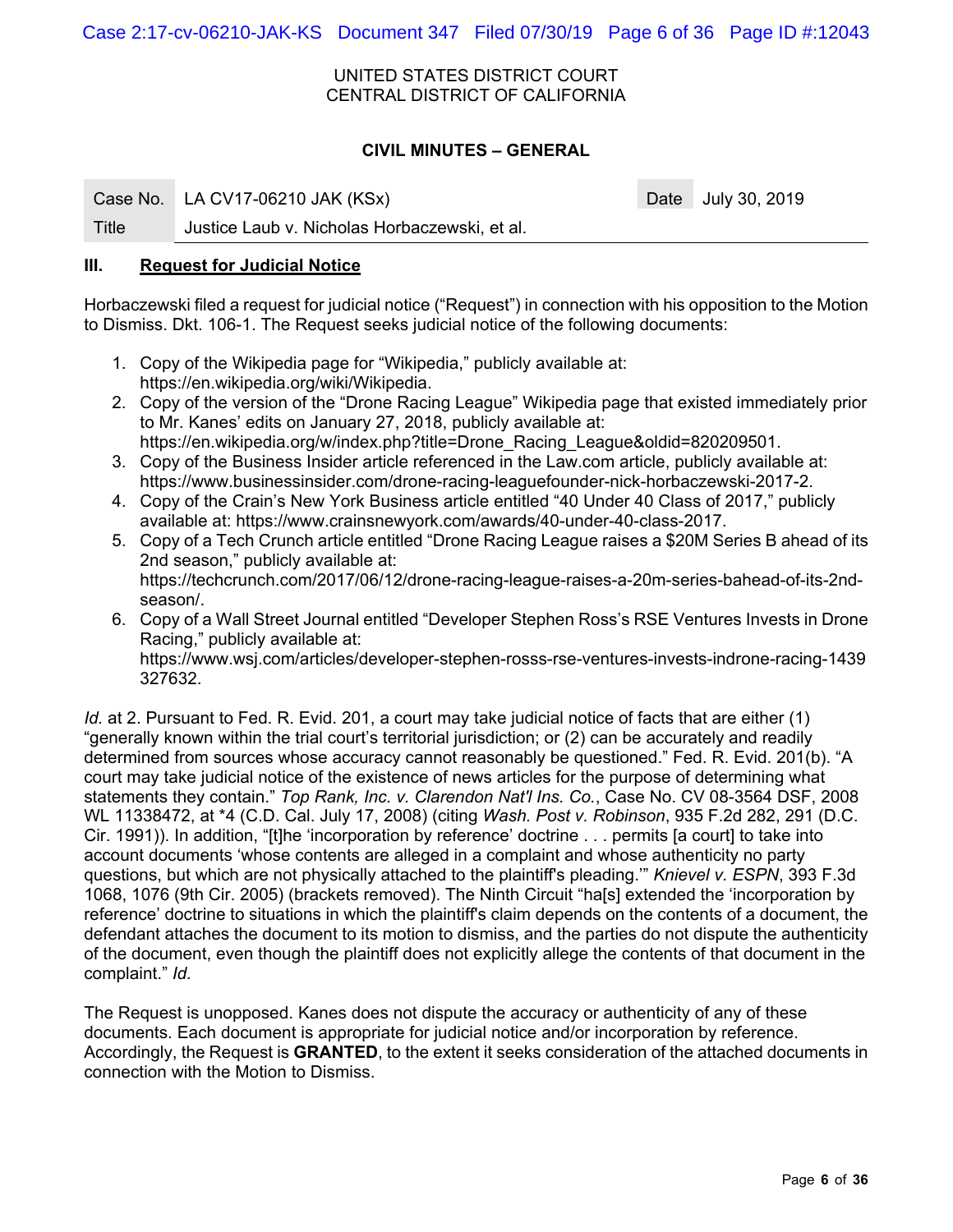Case 2:17-cv-06210-JAK-KS Document 347 Filed 07/30/19 Page 7 of 36 Page ID #:12044

#### UNITED STATES DISTRICT COURT CENTRAL DISTRICT OF CALIFORNIA

## **CIVIL MINUTES – GENERAL**

Case No. LA CV17-06210 JAK (KSx) Case No. 2019

# Title Justice Laub v. Nicholas Horbaczewski, et al.

### **IV. Analysis**

- A. Motion to Dismiss
	- 1. Positions of the Parties

Kanes makes several arguments to support his position that the Counterclaim should be dismissed because it fails to state a claim for libel *per se*. Dkt. 99 at 10. *First*, Kanes argues that the statements alleged to be defamatory are not reasonably susceptible of a defamatory meaning, in that "no reasonable reader would interpret any of these statements to injure Mr. Horbaczewski's reputation." *Id.* at 10-11. Kanes contends that, although the statements at issue may "fail to advance Mr. Horbaczewski's reputation as much as he would like," that is not a viable basis for a claim of defamation. *Id.* at 11.

*Second*, Kanes argues that the statements are not defamatory on their face, but that "[l]ibel *per se* requires a defamatory meaning that is apparent to a reader from the language itself without the necessity of any explanation or extrinsic facts." *Id.* at 12-13. Kanes asserts that there is no support for the defamatory meaning that is alleged to be implicit in the disputed statements, *i.e.*, that readers would "believe that Mr. Horbaczewski is lying about founding DRL by himself and that he stole the concept for DRL from Plaintiffs and cheated them out of an ownership share," and that a reasonable reader could not arrive at that meaning without special knowledge of extrinsic facts or circumstances. *Id.* at 13-14.

*Third*, Kanes argues that his alleged use of a hyperlink to the Law.com article did not constitute a republication, and for this reason, "Horbaczewski cannot rely upon the contents of the [L]aw.com article to support his libel claim." *Id.* at 14-15. Kanes also asserts that the Communications Decency Act, 47 U.S.C. §230(c)(1), provides him with immunity from liability as to the statements in the Law.com article, because he is the "user" of an "interactive computer service," and not the original source of the Law.com article. Dkt. 111 at 6-7. Kanes further contends that the Law.com article should not be considered as a form of "context" for the Wikipedia entry, because the typical Wikipedia user would not read the source article cited in a footnote "as part of an ordinary reading." *Id.* at 5.

*Fourth*, Kanes argues that the Law.com article is not defamatory; "when the [L]aw.com article is reviewed in its entirety, it is self-evident that the article relates to allegations made in the First Amended Complaint filed in this litigation . . . [and] makes no assertion about the truth or falsity of these allegations." Dkt. 99 at 17-18. Kanes emphasizes that "[t]he article even includes denials from the Drone Racing League and a statement from Defendants' counsel of record that the claims asserted in the litigation are meritless," and that "[t]he context dulls the meaning of these statements such that they are not reasonably subject to a defamatory meaning." *Id.* at 18.

Horbaczewski responds that Kanes' interpretation of the disputed statements is too narrow, and they are, in fact, reasonably susceptible of a defamatory meaning. Dkt. 106 at 5. Horbaczewski contends that, "[b]y asserting as truth that Plaintiffs were co-founders who created the concept for the company, and linking it to their false allegations, the most obvious meaning was exactly what Mr. Kanes intended: that Mr. Horbaczewski lied about founding the DRL himself and stole the idea from them." *Id.* Horbaczewski argues that Kanes impermissibly analyzes the disputed statements in piecemeal fashion, including viewing the textual edits to the Wikipedia entry and the link to the Law.com article in isolation from one another, whereas "it is well-settled law that the defamatory meaning of a statement must be determined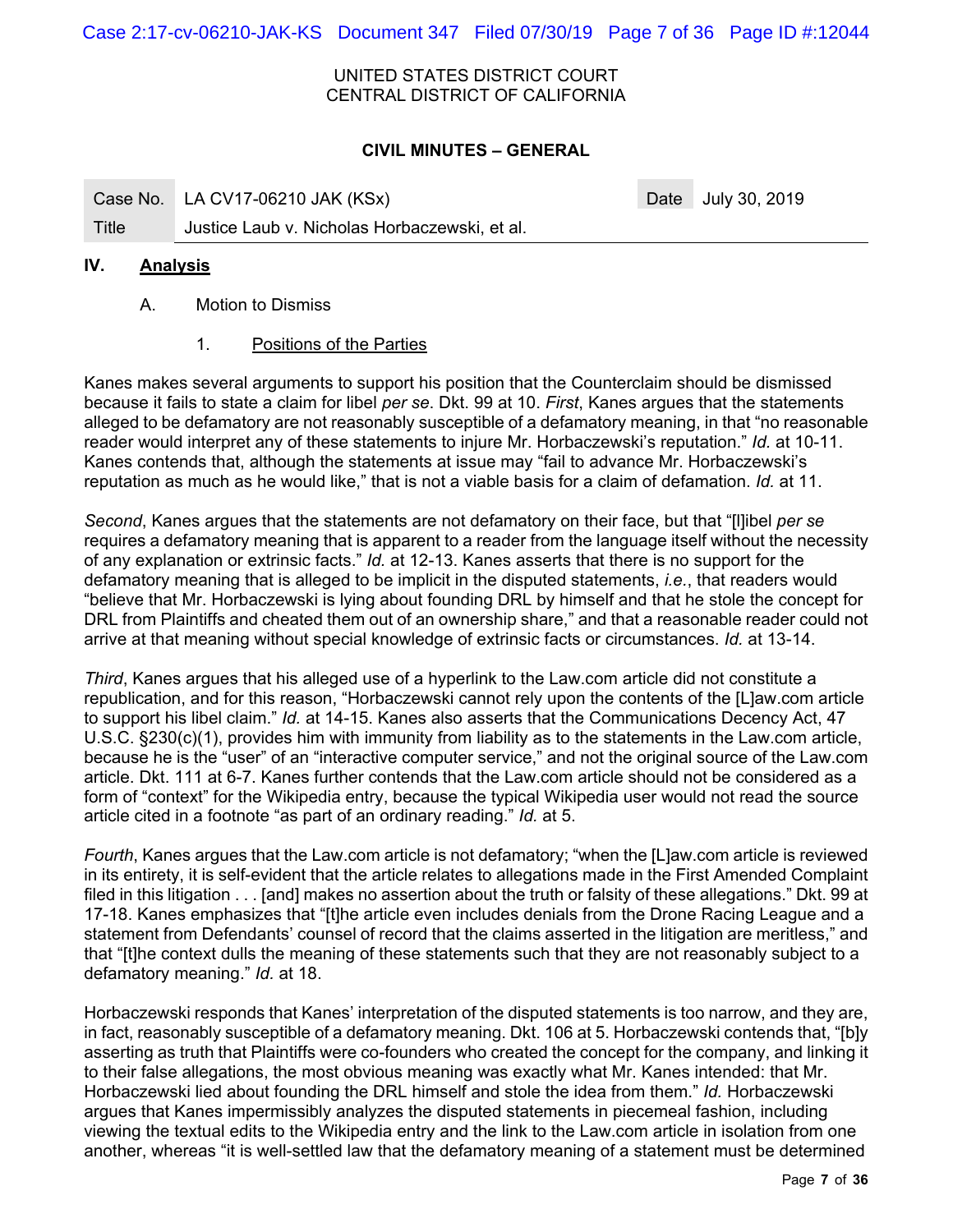Case 2:17-cv-06210-JAK-KS Document 347 Filed 07/30/19 Page 8 of 36 Page ID #:12045

UNITED STATES DISTRICT COURT CENTRAL DISTRICT OF CALIFORNIA

### **CIVIL MINUTES – GENERAL**

|       | Case No. LA CV17-06210 JAK (KSx)              | Date July 30, 2019 |
|-------|-----------------------------------------------|--------------------|
| Title | Justice Laub v. Nicholas Horbaczewski, et al. |                    |

by looking to the publication as a whole." *Id.* at 5, 12. Horbaczewski adds that "[h]yperlinks are routinely considered part of the context of a defamatory statement," and that "[t]he article provides context that makes the import of Mr. Kanes' changes to the website clear":

Having presented as truth the fact that Plaintiffs were cofounders and that the idea originated with Mr. Kanes, Mr. Kanes then links to an article that includes the false allegations from the Complaint that Mr. Horbaczewski cheated these co-founders and stole the idea for himself. A reasonable reader could conclude that the meaning of the defamatory statement is precisely that.

*Id.* at 14-15. Horbaczewski also highlights the context of the disputed statements, in that Wikipedia is an encyclopedia and therefore the link to the Law.com article "gave the allegations the appearance of objective truth." *Id.* at 12-13, 17-18.

Horbaczewski further argues that he need not show that Kanes "republished" the Law.com article to prevail on his claim, but that even if there were such a requirement, Kanes' actions constituted republication. Thus, he contends that by "substantively modif[ying] the Wikipedia entry for the DRL in a manner that was directly related to the article that he linked, breathing new life to an article that was languishing in internet obscurity." *Id.* at 21.

Finally, Horbaczewski contends that the Communications Decency Act does not shield Kanes from liability for two reasons: (i) Kanes acted as an "information content provider," and such conduct is beyond the scope of the protection provided by the Act; and (ii) the Law.com article provides context for the allegedly defamatory statements in the Wikipedia article, but is not the crux of the Counterclaim. Dkt. 121. Horbaczewski argues that "Kanes' republication of the Law.com article to the DRL Wikipedia page does not change the fact that Mr. Kanes personally drafted the defamatory content on the Wikipedia page," and "does not magically transform information created by Mr. Kanes into third-party content that is subject to immunity under the CDA." *Id.* at 4.

- 2. Legal Standards
	- a) Motion to Dismiss

Fed. R. Civ. P. 8(a) provides that a "pleading that states a claim for relief must contain . . . a short and plain statement of the claim showing that the pleader is entitled to relief." The complaint must state facts sufficient to show that a claim for relief is plausible on its face. *Bell Atl. Corp. v. Twombly*, 550 U.S. 544, 570 (2007). The complaint need not include detailed factual allegations, but must provide more than a "formulaic recitation of the elements of a cause of action." *Id.* at 555. "The plausibility standard is not akin to a 'probability requirement,' but it asks for more than a sheer possibility that a defendant has acted unlawfully. Where a complaint pleads facts that are 'merely consistent with' a defendant's liability, it stops short of the line between possibility and plausibility of entitlement to relief." *Ashcroft v. Iqbal*, 556 U.S. 662, 678 (2009) (internal quotation marks and citations omitted).

Pursuant to Fed. R. Civ. P. 12(b)(6), a party may bring a motion to dismiss a cause of action that fails to state a claim. It is appropriate to grant such a motion only where the complaint lacks a cognizable legal theory or sufficient facts to support one. *Mendiondo v. Centinela Hosp. Med. Ctr.*, 521 F.3d 1097, 1104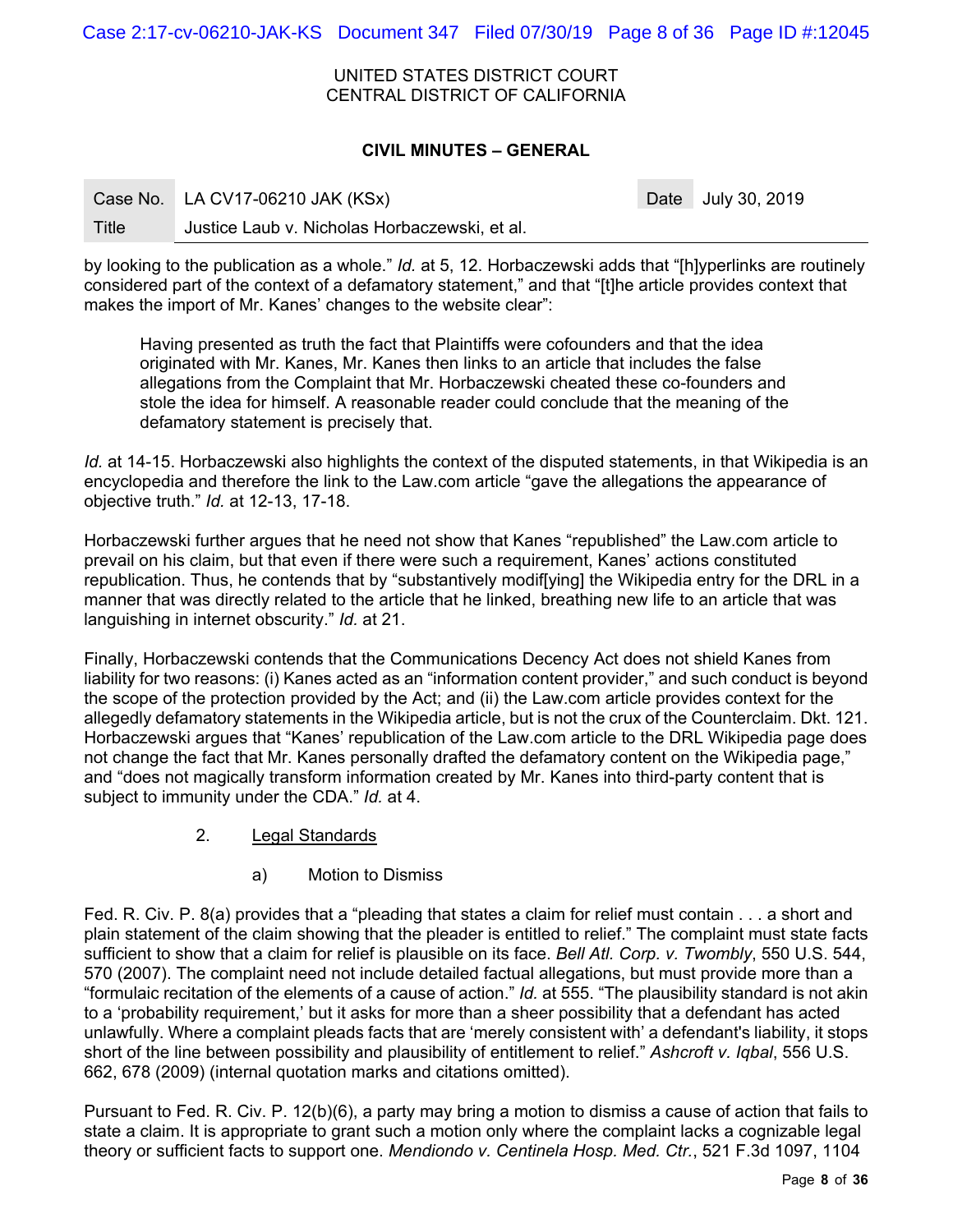Case 2:17-cv-06210-JAK-KS Document 347 Filed 07/30/19 Page 9 of 36 Page ID #:12046

UNITED STATES DISTRICT COURT CENTRAL DISTRICT OF CALIFORNIA

#### **CIVIL MINUTES – GENERAL**

|  | Case No. | LA CV17-06210 JAK (KSx) |
|--|----------|-------------------------|
|--|----------|-------------------------|

Date July 30, 2019

Title Justice Laub v. Nicholas Horbaczewski, et al.

(9th Cir. 2008). In considering a motion to dismiss, the allegations in the challenged complaint are deemed true and must be construed in the light most favorable to the non-moving party. *Cahill v. Liberty Mut. Ins. Co.*, 80 F.3d 336, 337-38 (9th Cir. 1996). However, a court need not "accept as true allegations that contradict matters properly subject to judicial notice or by exhibit. Nor is the court required to accept as true allegations that are merely conclusory, unwarranted deductions of fact, or unreasonable inferences." *In re Gilead Scis. Sec. Litig.*, 536 F.3d 1049, 1055 (9th Cir. 2008) (citing *Sprewell v. Golden State Warriors*, 266 F.3d 979, 988 (9th Cir. 2001)). In considering a motion brought pursuant to Rule 12(b)(6), a court may consider the complaint, documents attached to, or incorporated by reference in the complaint, and matters that are properly the subject of judicial notice. *United States v. Ritchie*, 342 F.3d 903, 908 (9th Cir. 2003).

If a motion to dismiss is granted, the court should "freely give leave [to amend] when justice so requires." Fed. R. Civ. P. 15(a)(2). Although this policy is to be applied "with extreme liberality," *Owens v. Kaiser Found. Health Plan, Inc.*, 244 F.3d 708, 712 (9th Cir. 1990), allowing leave to amend is inappropriate in circumstances where litigants have failed to cure previously identified deficiencies, or where an amendment would be futile. *See Foman v. Davis*, 371 U.S. 178, 182 (1962); *Allen v. City of Beverly Hills*, 911 F.2d 367, 374 (9th Cir. 1990).

b) Defamation

The California Civil Code defines libel as "a false and unprivileged publication by writing, printing, picture, effigy, or other fixed representation to the eye, which exposes any person to hatred, contempt, ridicule, or obloquy, or which causes him to be shunned or avoided, or which has a tendency to injure him in his occupation." Cal. Civ. Code § 45. The elements of a claim for defamation, or libel, are: "(a) a publication that is (b) false, (c) defamatory, and (d) unprivileged, and that (e) has a natural tendency to injure or that causes special damage.'" *Taus v. Loftus*, 40 Cal. 4th 683, 720 (2007).

"There are generally two types of libel recognized in California—libel per se and libel *per quod*." *Bartholomew v. YouTube, LLC*., 17 Cal. App. 5th 1217, 1226 (2017). "A libel which is defamatory of the plaintiff without the necessity of explanatory matter, such as an inducement, innuendo or other extrinsic fact, is said to be a libel on its face." Cal. Civ. Code § 45(a). "Defamatory language not libelous on its face is not actionable unless the plaintiff alleges and proves that he has suffered special damage as a proximate result thereof." *Id.* This framework has been described as follows:

If no reasonable reader would perceive in a false and unprivileged publication a meaning which tended to injure the subject's reputation in any of the enumerated respects, then there is no libel at all. If such a reader would perceive a defamatory meaning without extrinsic aid beyond his or her own intelligence and common sense, then (under section 45a and the cases . . . which have construed it) there is a libel per se. But if the reader would be able to recognize a defamatory meaning only by virtue of his or her knowledge of specific facts and circumstances, extrinsic to the publication, which are not matters of common knowledge rationally attributable to all reasonable persons, then (under the same authorities) the libel cannot be libel per se but will be libel *per quod* [and proof of special damages is required].

The purpose of the rule requiring proof of special damages when the defamatory meaning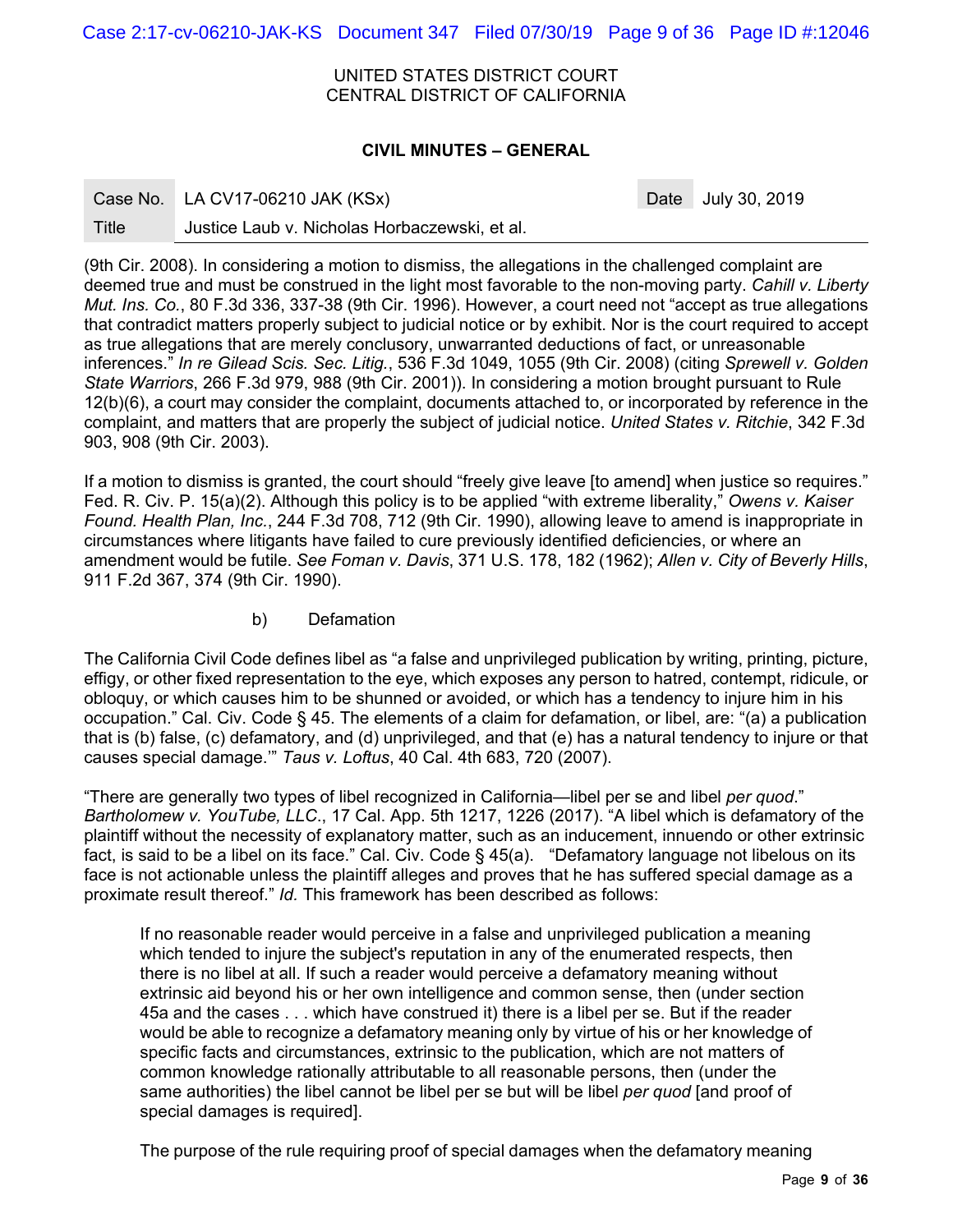UNITED STATES DISTRICT COURT CENTRAL DISTRICT OF CALIFORNIA Case 2:17-cv-06210-JAK-KS Document 347 Filed 07/30/19 Page 10 of 36 Page ID #:12047

# **CIVIL MINUTES – GENERAL**

Case No. LA CV17-06210 JAK (KSx) Case No. 2019

Title Justice Laub v. Nicholas Horbaczewski, et al.

does not appear on the face of the language used is to protect publishers who make statements innocent in themselves that are defamatory only because of extrinsic facts known to the reader. . . . Where the language is ambiguous and an explanation is necessary to establish the defamatory meaning, the pleader must do two things: (1) Allege his interpretation of the defamatory meaning of the language (the "innuendo"); (2) support that interpretation by alleging facts showing that the readers or hearers to whom it was published would understand it in that defamatory sense (the "inducement"). The office of an innuendo is to declare what the words *meant* to those to whom they were published. In order to plead ambiguous language into an actionable libel it is incumbent upon the plaintiff also to plead an inducement, that is to say, circumstances which would indicate that the words *were understood* in a defamatory sense *showing that the situation or opinion of the readers was such that they derived a defamatory meaning from them*.

*Bartholomew,* 17 Cal. App. 5th at 1226-27 (internal quotations and alterations removed).

"California courts in libel cases have emphasized that the publication is to be measured, not so much by its effect when subjected to the critical analysis of a mind trained in the law, but by the natural and probable effect upon the mind of the average reader." *Kaelin v. Globe Commc'ns Corp*., 162 F.3d 1036, 1040 (9th Cir. 1998) (internal quotations omitted). "Further, the publication in question may not be divided into segments and each portion treated as a separate unit; it must be read as a whole in order to understand its import and the effect that it was calculated to have on the reader, and construed in the light of the whole scope and apparent object of the writer, considering not only the actual language used, but the sense and meaning that may be fairly presumed to have been conveyed to those who read it." *Bartholomew,* 17 Cal. App. 5th at 1227-28. "So long as the publication is reasonably susceptible of a defamatory meaning, a factual question for the jury exists." *Kaelin,* 162 F.3d at 1040.

#### 3. Application

As noted, the alleged libel consists of alterations that are included in the following excerpt from the Wikipedia entry for the DRL:

The Drone Racing League was founded by Nicholas Horbaczewski, who previously served as the Chief Revenue Officer at Tough Mudder, Dan Kanes who wrote and created the original concept, and Justice Laub who had done business and marketing development.5

Horbaczewski first heard of the concept of Drone Racing League from Dan Kanes, who had written a detailed pitch deck for the league, and Justice Laub who Dan had partnered with for Business development of his original concept in January 2015.<sup>6</sup>

Counterclaim ¶ 47; Ex. A to Counterclaim, Dkt. 90-1 at 3. The modified footnote six corresponded to the following text: "6. Graham, Scott. 'Drone Racing League Was our Idea, Tech Enthusiasts Say' (https://www.law.com/corpcounsel/sites/therecorder/2017/10/02/drone-racing-league-was-our-idea-tech enthusiasts-say/). Law.com." Ex. A to Counterclaim, Dkt. 90-1 at 6.

Footnote six included a hyperlink to the article cited, which is included in full as Exhibit B to the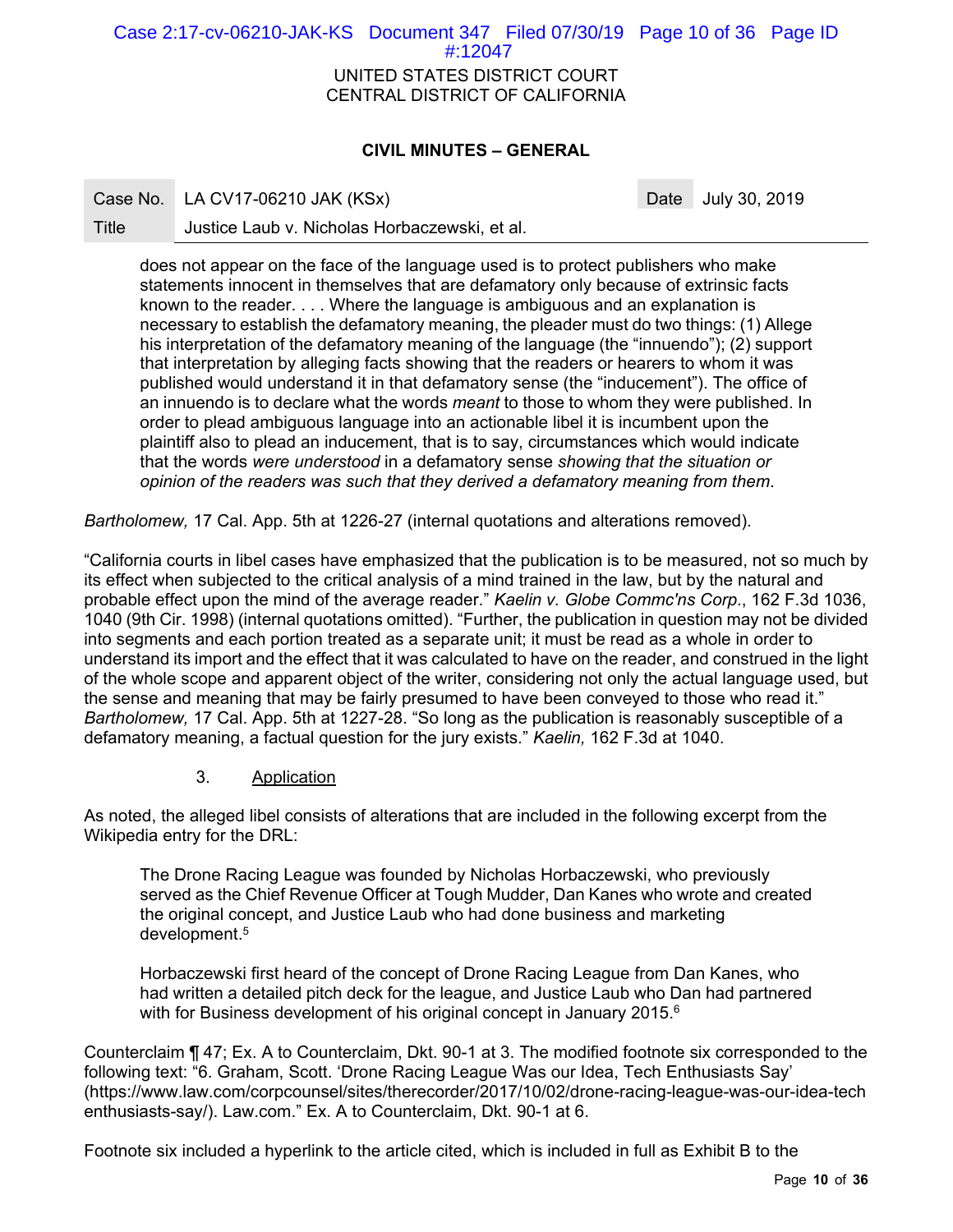UNITED STATES DISTRICT COURT CENTRAL DISTRICT OF CALIFORNIA Case 2:17-cv-06210-JAK-KS Document 347 Filed 07/30/19 Page 11 of 36 Page ID #:12048

# **CIVIL MINUTES – GENERAL**

Date July 30, 2019

Title Justice Laub v. Nicholas Horbaczewski, et al.

Counterclaim. Counterclaim ¶ 47; Ex. B to Counterclaim, 90-2. The sub-headline of the article states: "A suit filed last week by Bartko Zankel Bunzel & Miller alleges that a New York investor stole the idea to create a 'Nascar for the gaming generation.'" *Id.* The article describes the allegations of the complaint in this action, cites the denials of those allegations by a representative of the DRL and by counsel for Horbaczewski, makes comments about potential strengths and weaknesses of the plaintiffs' case, and refers to a separate legal action brought by Horbaczewski and the DRL in New York against Laub seeking a declaration that Laub is not an owner of the DRL.

If the content of the hyperlinked article is not considered, it is clear that the disputed statements are not defamatory on their face. The textual additions to the Wikipedia entry are not, absent extrinsic facts or explanation, reasonably susceptible to a meaning that is defamatory. This conclusion is the same whether the statements written by Kanes are read with, or without, the title of the hyperlinked article. Without extrinsic facts or explanation, the title of the hyperlinked article, "Drone Racing League Was our Idea, Tech Enthusiasts Say," presents no negative connotation that alone, or together with the substantive additions by Kanes, denigrates Horbaczewski.

As Kanes argues, the disputed statements may "fail to advance Mr. Horbaczewski's reputation as much as he would like," by stating that the DRL was created jointly rather than by Horbaczewski alone. Dkt. 99 at 11. However, that is insufficient to support a claim of defamation. Absent extrinsic evidence, the textual additions by Kanes do not reasonably support the interpretation suggested by Horbaczewski, *i.e.*, that the statements would "cause readers to believe that Mr. Horbaczewski is lying about founding DRL by himself and that he stole the concept for DRL from Plaintiffs and cheated them out of an ownership share, none of which is true." Counterclaim ¶ 57. Upon reading the edited Wikipedia entry and viewing the title of the hyperlinked article, the average reader "would be able to recognize a defamatory meaning [if at all] only by virtue of his or her knowledge of specific facts and circumstances, extrinsic to the publication, which are not matters of common knowledge rationally attributable to all reasonable persons." *Bartholomew*, 17 Cal. App. 5th at 1226-27. Accordingly, Kanes' textual additions to the Wikipedia entry are insufficient to support a claim for libel *per se. Id.*

A closer question is presented as to whether Kanes' edits to the Wikipedia page can form the basis of a libel *per se* claim, when read together with the content of the hyperlinked article. As an initial matter, it is not clear that the average reader could be expected to read the content of a hyperlinked reference together with the substance of the article. *See Knievel v. ESPN*, 393 F.3d 1068, 1076 (9th Cir. 2005) (in evaluating a defamation claim, a court "must take into account 'all parts of the communication that are ordinarily heard or read with it'"). The title of the hyperlinked article, which can be viewed by hovering over the footnote number or by scrolling down to the footnotes section of the Wikipedia entry, might be "ordinarily . . . read with" the content of the Wikipedia entry that Kanes had edited. *Id.* But the basis is far more tenuous for the assumption that the average reader would read each source cited in the footnotes of a Wikipedia entry, even when the sources are readily accessible through hyperlinks. However, even assuming that it is reasonable to conclude that a reader would review the Wikipedia entry together with the hyperlinked article, there is still an insufficient basis for a libel *per se* claim against Kanes.

Horbaczewski does not argue that the Law.com article is "defamatory or actionable standing on its own." Dkt. 142 at 16-17; *see also id.* at 17 n.4 ("Horbaczewski has not alleged that the statements in the Law.com article are themselves defamatory"). Rather, he contends that "the contents of the Law.com article provide further context that underscores the defamatory impact of Mr. Kanes' edits to the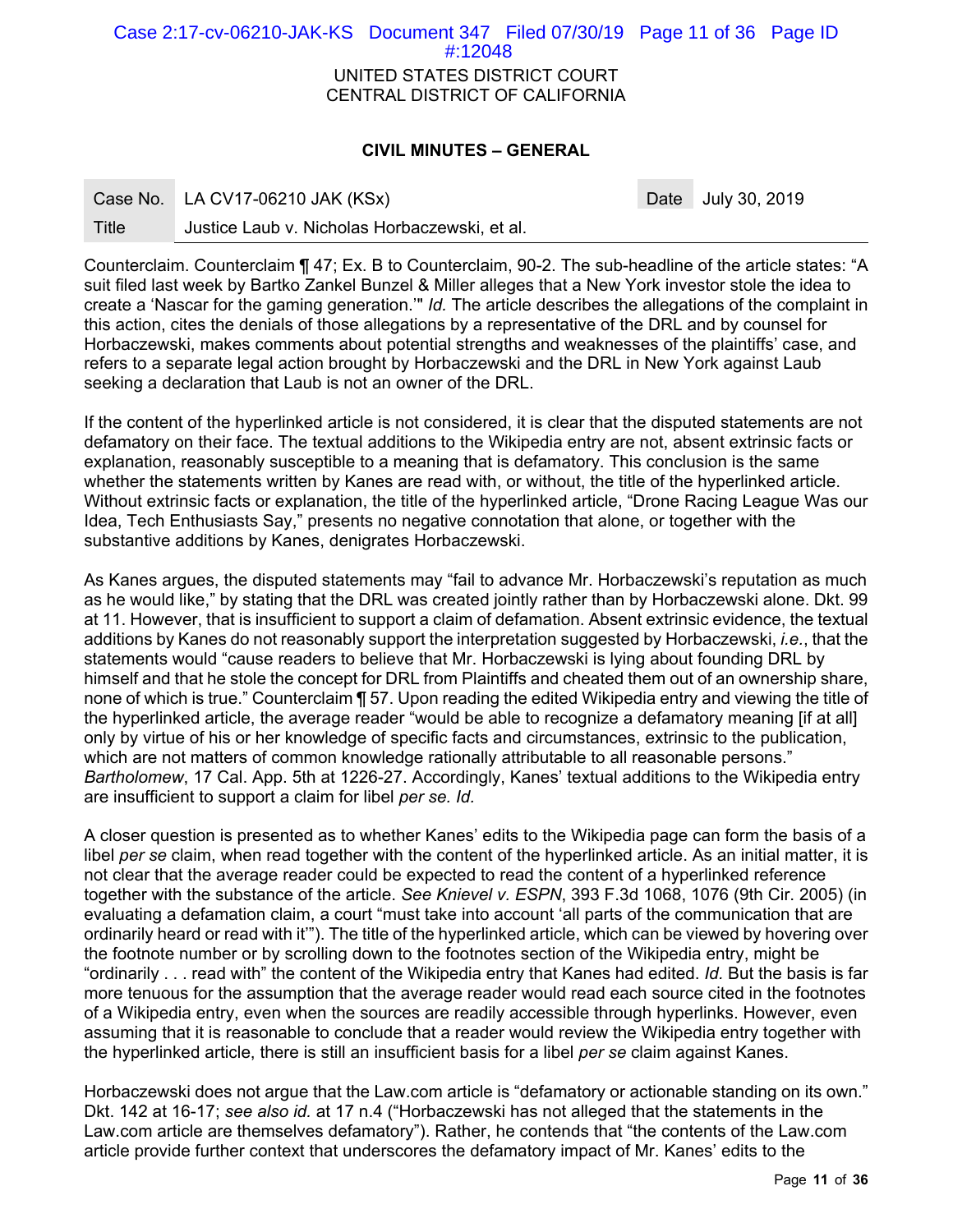UNITED STATES DISTRICT COURT CENTRAL DISTRICT OF CALIFORNIA Case 2:17-cv-06210-JAK-KS Document 347 Filed 07/30/19 Page 12 of 36 Page ID #:12049

# **CIVIL MINUTES – GENERAL**

Date July 30, 2019

Title Justice Laub v. Nicholas Horbaczewski, et al.

Wikipedia entry." *Id.* at 17. Horbaczewski further contends that "[t]he link to that article was used as a vehicle to highlight Plaintiffs' false accusations on one of the most popular websites in the world," and adds that "Kanes does not get a free pass because the false statements are indicated as coming from a complaint—particularly one that originated with him." *Id.* at 17-18; Dkt. 106 at 16.

The hyperlinked article describes the allegations of the First Amended Complaint in this action, through a series of paraphrases and quotations of that pleading. Although it repeats certain allegations of the complaint, the article states that the allegations by Laub and Kanes are contested. The article further notes that Horbaczewski and DRL, Inc. sued Laub in New York seeking a judicial declaration that Laub is not an owner of the DRL. Specifically, it states:

Horbaczewski and DRL haven't formally answered yet, but in a notice of removal to federal court their attorneys at Morrison & Foerster say the oral and written contracts described by Laub simply don't exist. "Mr. Laub has no right to any interest in DRL, and he only asserted his meritless claims after the public announcement of a large private investment in DRL," MoFo partner Kenneth Kuwayti wrote.

A company spokesperson said the league "vehemently denies the claims made. However, we do not comment on pending litigation."

Horbaczewski and DRL have also sued Laub in New York state court for a declaration that Laub is not an owner. According to the complaint, as Horbaczewski built DRL, Laub tentatively agreed to work as an independent contractor for a 1 percent stake that would vest over four years. But Laub never performed any work for the company and months later Horbaczewski withdrew the offer.

Ex. B to Counterclaim, Dkt. 90-2 at 3. The article also discusses the strengths and weaknesses of Plaintiffs' case. For example, it states:

The written contract alleged by Laub and Kanes does sound pretty vague. They point to a March 2015 business plan that says "at this time we are thinking 33 percent Dan, 33 percent Justice and 33 percent Nick" as the capital structure.

But the two plaintiffs, who are represented by Bartko partners Patrick Ryan and Stephen Steinberg, tell a story with at least surface appeal for potential jurors.

*Id.* 

When the entire hyperlinked article is considered, rather than small portions of it, the article does not convey factual information as objective truth, but rather describes the cross-allegations within a contested civil action. As noted, Horbaczewski does not contend that the Law.com is itself defamatory. Accordingly, the argument that Kanes plucked the Law.com article from obscurity and increased its online visibility is not a material one. The crux of Horbaczewski's argument is that the article "serves to reinforce the injurious impact of the Wikipedia edits," and "exacerbated the[ir] defamatory effect." Dkt. 142 at 17. However, the Law.com article does not push Kanes' edits over the threshold from non-defamatory to actionable.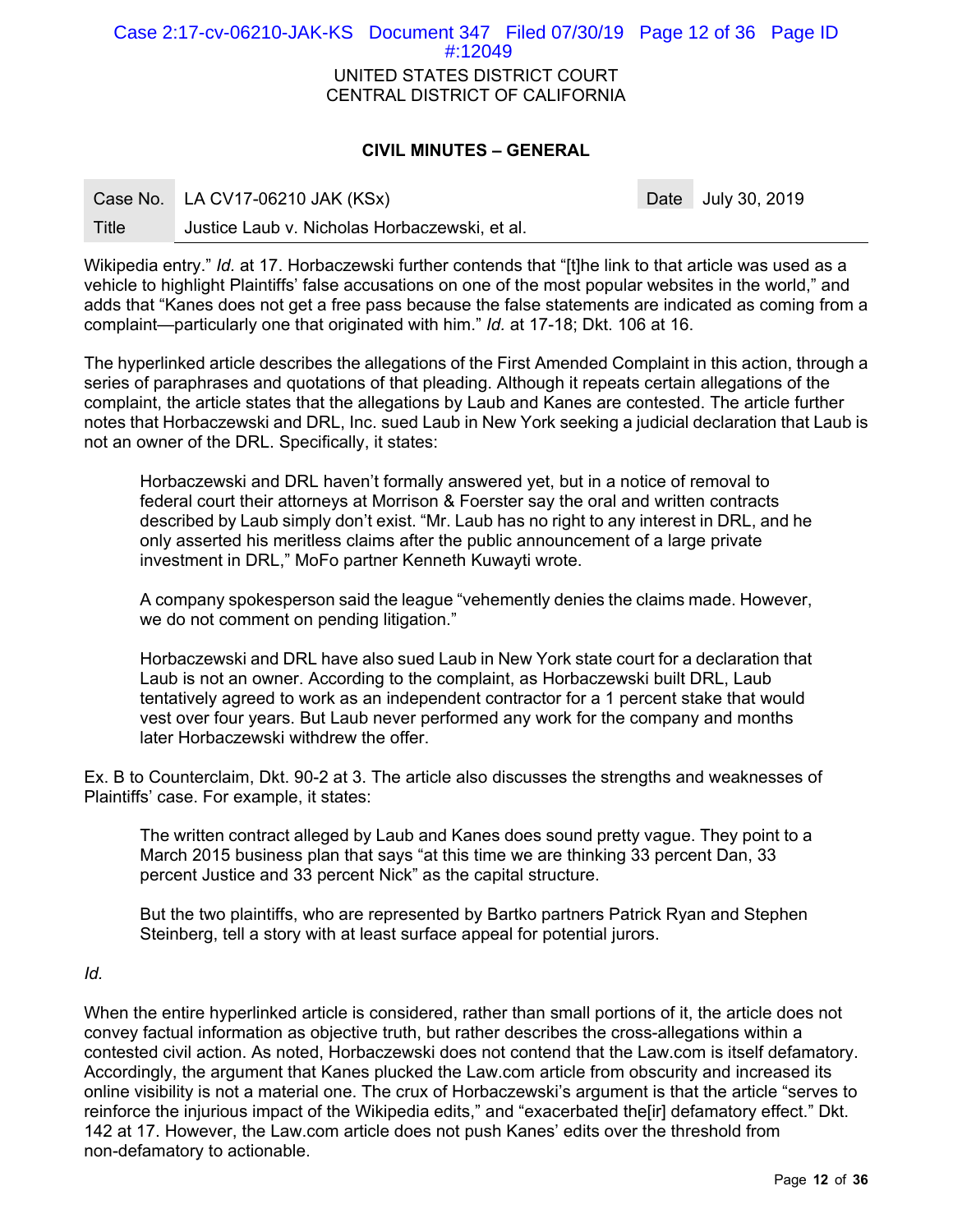# UNITED STATES DISTRICT COURT CENTRAL DISTRICT OF CALIFORNIA Case 2:17-cv-06210-JAK-KS Document 347 Filed 07/30/19 Page 13 of 36 Page ID #:12050

# **CIVIL MINUTES – GENERAL**

|       | Case No. LA CV17-06210 JAK (KSx)              | Date July 30, 2019 |
|-------|-----------------------------------------------|--------------------|
| Title | Justice Laub v. Nicholas Horbaczewski, et al. |                    |

The Counterclaim presents a single cause of action for defamation *per se*. However, the statements that form the basis for the claim do not satisfy its elements. Because the entirety of the allegedly libelous statements are set forth in the Counterclaim and its exhibits, and because those statements are insufficient to state a claim for libel *per se*, any amendment to the Counterclaim would be futile. For the foregoing reasons, the Motion to Dismiss is **GRANTED** with prejudice.

B. Special Motion to Strike

- 1. Legal Standards
	- a) The Anti-SLAPP Statute

The term "SLAPP" is an acronym for "strategic lawsuit against public participation." Cal. Code Civ. P. § 425.16. Such an action "is a civil lawsuit that is aimed at preventing citizens from exercising their political rights or punishing those who have done so." *Simpson Strong-Tie Co. v. Gore*, 49 Cal. 4th 12, 21 (2010). Accordingly, the anti-SLAPP statute applies to any "cause of action against a person arising from any act . . . in furtherance of the person's right of petition or free speech under the United States Constitution or the California Constitution in connection with a public issue." Cal. Code Civ. P. § 425.16(b)(1).<sup>3</sup> It provides that such a cause of action "shall be subject to a special motion to strike, unless the court

determines that the plaintiff has established that there is a probability that the plaintiff will prevail on the claim." *Id.* The statute "is designed to nip SLAPP litigation in the bud by striking offending causes of actions which chill the valid exercise of the constitutional rights of freedom of speech and petition." *Braun v. Chronicle Publ'g Co.*, 52 Cal. App. 4th 1036, 1042 (1997) (internal quotation marks omitted).

A two-step analysis is used to determine whether a motion to strike under Section 425.16 should be granted. *Navellier v. Sletten*, 29 Cal. 4th 82, 88 (2002). "First, the court decides whether the defendant has made a threshold showing that the challenged cause of action is one arising from protected activity." *Id.* To make this showing, the defendant must demonstrate the alleged conduct "underlying the plaintiff's cause fits one of the categories spelled out in [S]ection 425.16." *Id.* Second, if the claim arises from protected conduct, the court "must then determine whether the plaintiff has demonstrated a probability of prevailing on the claim." *Id.* If the plaintiff cannot meet this burden, the claim must be stricken. *Id.*

"The prevailing party on a special motion to strike is entitled to attorney's fees and costs to compensate them for the expense of responding to the SLAPP suit and the motion." *U.S. ex rel. Newsham v. Lockheed Missiles & Space Co*., 190 F.3d 963, 971 (9th Cir. 1999) (citing Cal. Code Civ. P. § 425.16(c)).

 $3$  Such acts include: "(1) any written or oral statement or writing made before a legislative, executive, or judicial proceeding, or any other official proceeding authorized by law, (2) any written or oral statement or writing made in connection with an issue under consideration or review by a legislative, executive, or judicial body, or any other official proceeding authorized by law, (3) any written or oral statement or writing made in a place open to the public or a public forum in connection with an issue of public interest, or (4) any other conduct in furtherance of the exercise of the constitutional right of petition or the constitutional right of free speech in connection with a public issue or an issue of public interest." Cal. Code Civ. P. § 425.16(e).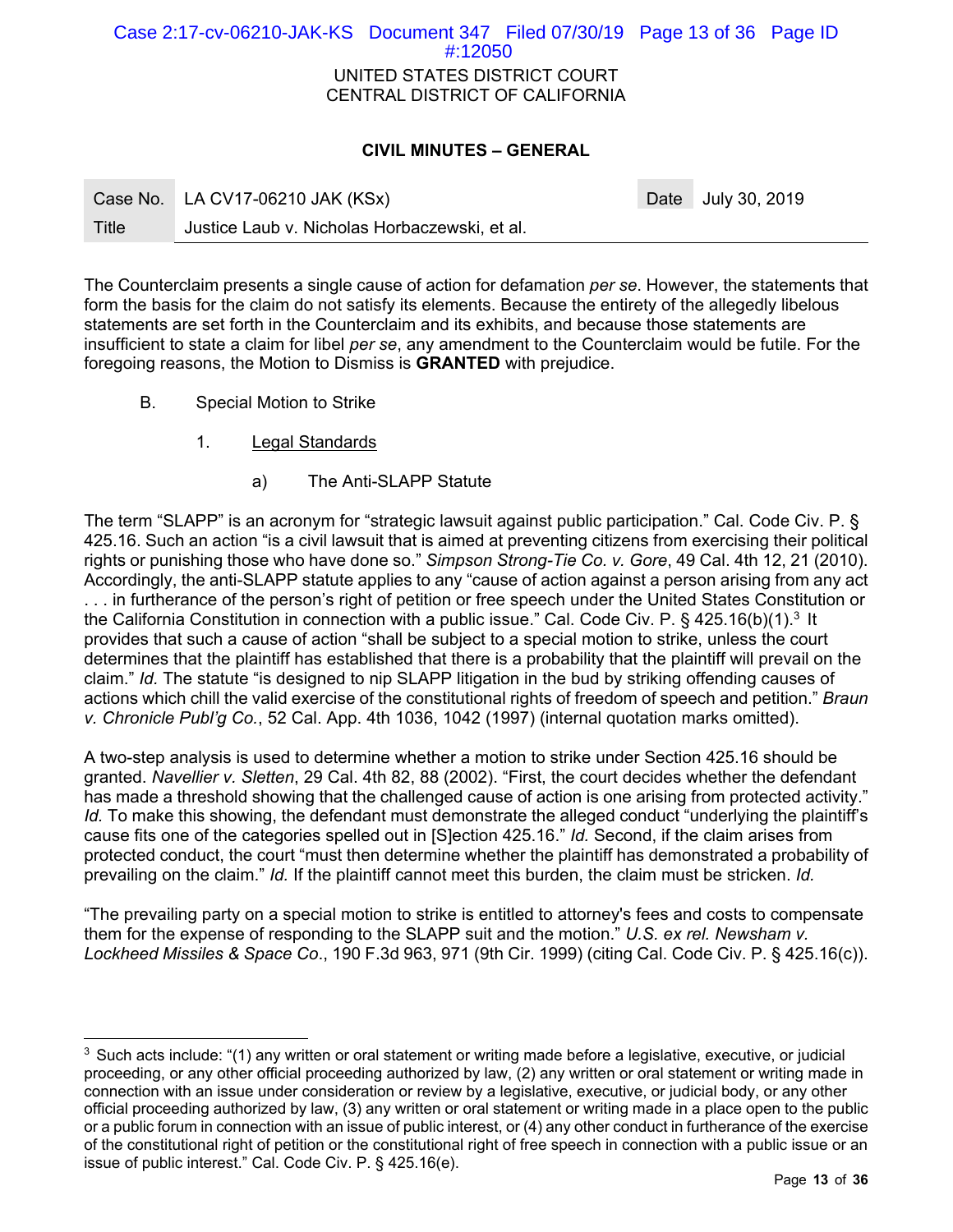| Case 2:17-cv-06210-JAK-KS Document 347 Filed 07/30/19 Page 14 of 36 Page ID |                                |  |  |
|-----------------------------------------------------------------------------|--------------------------------|--|--|
|                                                                             | $\#12051$                      |  |  |
|                                                                             | UNITED STATES DISTRICT COURT   |  |  |
|                                                                             | CENTRAL DISTRICT OF CALIFORNIA |  |  |
|                                                                             |                                |  |  |

### **CIVIL MINUTES – GENERAL**

|       | Case No. LA CV17-06210 JAK (KSx)              | Date July 30, 2019 |
|-------|-----------------------------------------------|--------------------|
| Title | Justice Laub v. Nicholas Horbaczewski, et al. |                    |

b) Anti-SLAPP Motions in Federal Proceedings

"The degree to which the anti-SLAPP provisions are consistent with the Federal Rules of Civil Procedure has been hotly disputed." *Planned Parenthood Fed'n of Am., Inc. v. Ctr. for Med. Progress*, 890 F.3d 828, 833 (9th Cir.), *amended*, 897 F.3d 1224 (9th Cir. 2018), *and cert. denied sub nom. Ctr. for Med. Progress v. Planned Parenthood Fed'n of Am*., No. 18-696, 2019 WL 1428954 (U.S. Apr. 1, 2019). "In order to prevent the collision of California state procedural rules with federal procedural rules, [courts in the Ninth Circuit] will review anti-SLAPP motions to strike under different standards depending on the motion's basis." *Id.* "[W]hen an anti-SLAPP motion to strike challenges only the legal sufficiency of a claim, a district court should apply the Federal Rule of Civil Procedure 12(b)(6) standard and consider whether a claim is properly stated." *Id.* at 834. By contrast, "when an anti-SLAPP motion to strike challenges the factual sufficiency of a claim, then the Federal Rule of Civil Procedure 56 standard will apply." *Id.* 

The Ninth Circuit also has determined that, because the fees provision of Cal. Code Civ. P. § 425.16(c) does not conflict with the Federal Rules of Civil Procedure, it also applies in federal court. *Lockheed*, 190 F.3d at 972.

# 2. Application

For the reasons stated in the preceding section, the Counterclaim does not state a claim for defamation *per se*. Nor are the defects in the Counterclaim ones that can be remedied by its amendment. Accordingly, if the Counterclaim arises from the type of conduct protected by the anti-SLAPP statute, the Special Motion to Strike has merit and should be granted.

Kanes argues that the conduct underlying the Counterclaim clearly falls within the scope of the anti-SLAPP statute. *First*, he argues that Wikipedia is "a website accessible to the public," which qualifies as a public forum. Dkt. 117 at 15-16 (quoting *Kronemyer v. Internet Movie Database Inc*., 150 Cal. App. 4th 941, 950 (2007) ("Web sites accessible to the public are 'public forums' for the purposes of the anti-SLAPP statute") (citing *Barrett v. Rosenthal*, 40 Cal. 4th 33, 41 n.4 (2006))). Kanes adds that "Wikipedia comprises more than 40 million articles in 301 different languages," that the website "had reached 18 billion page views" by 2014, and that its "open-door policy of allowing anyone to edit had made Wikipedia the biggest and possibly the best encyclopedia in the world." *Id.* at 16 (quoting Ex. 2 to RJN, Dkt. No. 106-4 at 2 (printout of the Wikipedia webpage for Wikipedia)).

*Second*, Kanes contends that the DRL, "which is a popular sports league that undertakes extensive efforts to promote itself and is broadcast on major television networks," is a topic of public interest. *Id.* at 16-19. Kanes argues that "the question whether something is an issue of public interest must be construed broadly," and that "[t]he public interest requirement extends as a matter of law to speech concerning the creation and promotion of new sports leagues and related ventures." *Id.* at 16 (quoting *Hecimovich v. Encinal Sch. Parent Teacher Org.*, 203 Cal. App. 4th 450, 464 (2012)); *id.* at 17 (citing *Friedman v. DirecTV*, 262 F. Supp. 3d 1000 (C.D. Cal. 2015)). Kanes further argues that "Horbaczewski equates himself with the DRL and argues that statements about the DRL also relate to him," and, accordingly, "the DRL's efforts to promote itself are applicable to Horbaczewski in his capacity as CEO and one of the founders of the DRL." *Id.* at 17. Kanes then points out that "[t]he DRL and Horbaczewski promote themselves extensively through various traditional and social media," including articles in publications ranging from the *Wall Street Journal* to *Techcrunch*. *Id.* at 18. Kanes notes that "[t]he DRL's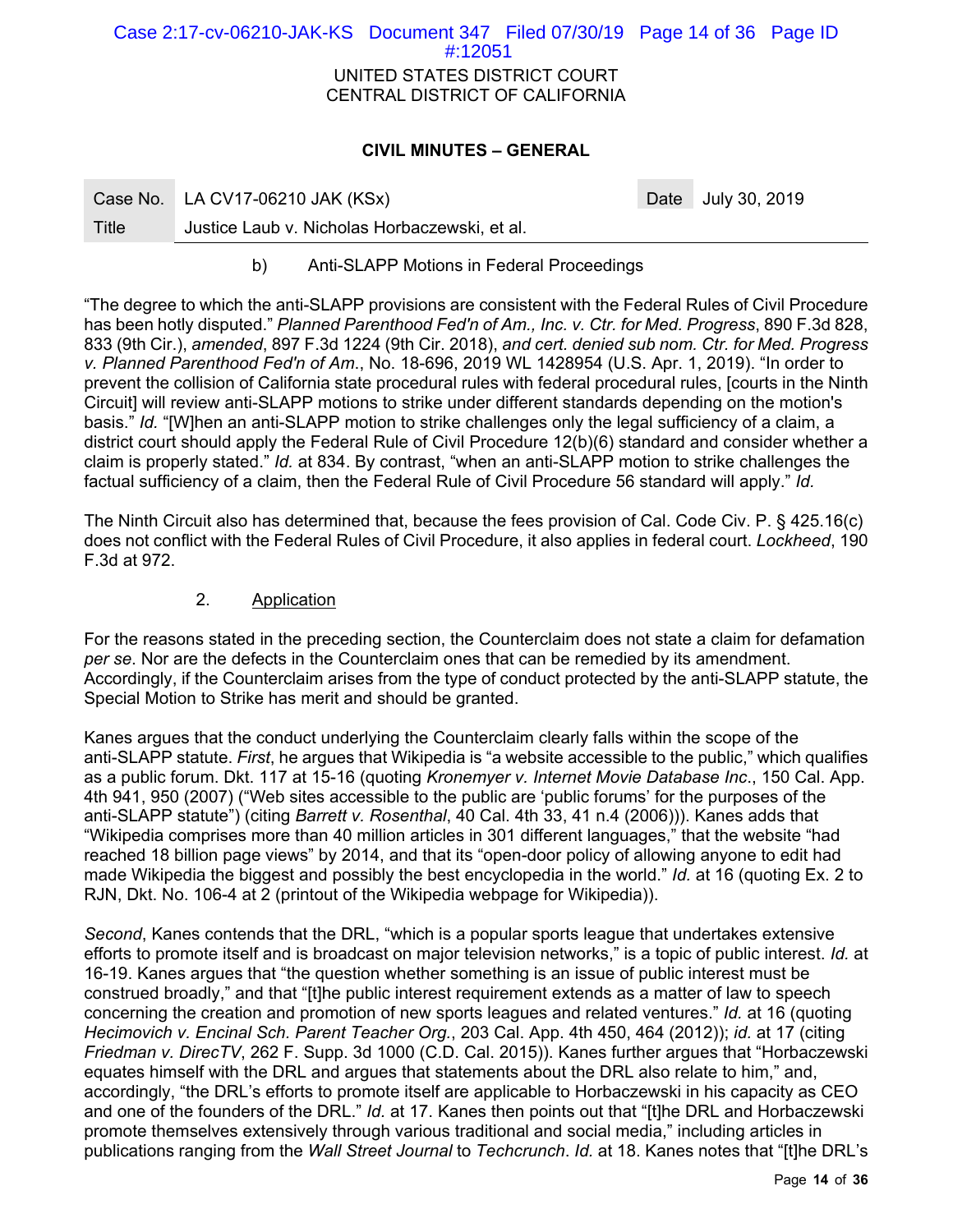UNITED STATES DISTRICT COURT CENTRAL DISTRICT OF CALIFORNIA Case 2:17-cv-06210-JAK-KS Document 347 Filed 07/30/19 Page 15 of 36 Page ID #:12052

### **CIVIL MINUTES – GENERAL**

|       | Case No. LA CV17-06210 JAK (KSx)              | Date July 30, 2019 |
|-------|-----------------------------------------------|--------------------|
| Title | Justice Laub v. Nicholas Horbaczewski, et al. |                    |

races are broadcast by traditional sports media channels, with Horbaczewski admitting that '55 million people worldwide watched the inaugural DRL World Championship Season on TV while 100 million watched online.'" *Id.* at 18 (citation omitted).

*Third*, Kanes asserts that the "gravamen" of the Counterclaim is this lawsuit, and for this reason Kanes' statements qualify as protected speech. *Id.* at 19-21. He argues that "the language that Horbaczewski complains about . . . only appear[s] in the . . . [L]aw.com article written about this lawsuit." *Id.* at 20. Kanes argues that "[t]he constitutional right of petition encompasses filing a complaint and statements made during litigation," and "[w]hat constitutes protected speech must be broadly construed." *Id.* at 20-21. For each of these reasons, Kanes contends that he "has satisfied his burden under prong one of the anti-SLAPP statute." *Id.* at 19.

Horbaczewski does not rebut these arguments in his briefing. Rather, his opposition to the Special Motion to Strike "[a]ssum[es] (without conceding) that Mr. Kanes' actions constitute the type of conduct protected by the anti-SLAPP statute." Dkt. 142 at 6.4

The alleged conduct underlying the Counterclaim is a protected activity within the meaning of the anti-SLAPP statute. Specifically, the Counterclaim concerns "written . . . statement[s] . . . made in . . . a public forum in connection with an issue of public interest." Cal. Code Civ. P. § 425.16(e)(3). Accordingly, both prongs of the anti-SLAPP analysis have been satisfied.

Kanes seeks an award of fees and costs in the connection with the Special Motion to Strike, in an amount to be determined upon his submission of "a full accounting." *Id.* at 32. Such an award is appropriate pursuant to Cal. Code Civ. P. § 425.16(c). As a "prevailing defendant on a special motion to strike," Kanes is "entitled to recover his . . . attorney's fees and costs." Cal. Code Civ. P. § 425.16(c).

For the foregoing reasons, the Motion to Strike is **GRANTED**, with the issue of a potential award of attorney's fees and costs to be addressed in response to a separate motion.

-

<sup>&</sup>lt;sup>4</sup> At the hearing on the Motion to Strike, counsel for Horbaczewski discussed, for the first time, the "protected activity" prong of the anti-SLAPP analysis. Specifically, counsel for Horbaczewski emphasized the importance of context in determining whether speech is protected, in light of the recent decision of the California Supreme Court in *FilmOn.com Inc. v. DoubleVerify Inc*., 7 Cal. 5th 133, 439 P.3d 1156 (2019). Counsel is correct that context is germane to determining whether speech falls within the ambit of the anti-SLAPP statute. However, *FilmOn* does not materially alter the law applicable here. *FilmOn* explains that courts have long applied contextual considerations in the anti-SLAPP analysis, "such as whether the subject of the speech or activity 'was a person or entity in the public eye' or 'could affect large numbers of people beyond the direct participants' and whether the activity 'occur[red] in the context of an ongoing controversy, dispute or discussion.'" *Id.* at 1162 (internal citations omitted). Indeed, it is Kanes who urges the application of some of these contextual principles. Kanes posted the challenged statements in a public forum, and one in which other users could engage in iterative editing processes. The challenged statements concern a CEO who had placed himself in the public eye, with respect to his status as the founder of a highly popular sports league that is broadcast on major television networks – an issue also before this Court at all relevant times. While the purpose of Kanes' speech may not have been the pure promotion of public discourse, the potential that Kanes spoke with mixed motives does not outweigh the multiple, compelling bases for finding his speech protected. Accordingly, Horbaczewski's late, minimal argument at the hearing is insufficient to warrant a ruling in his favor.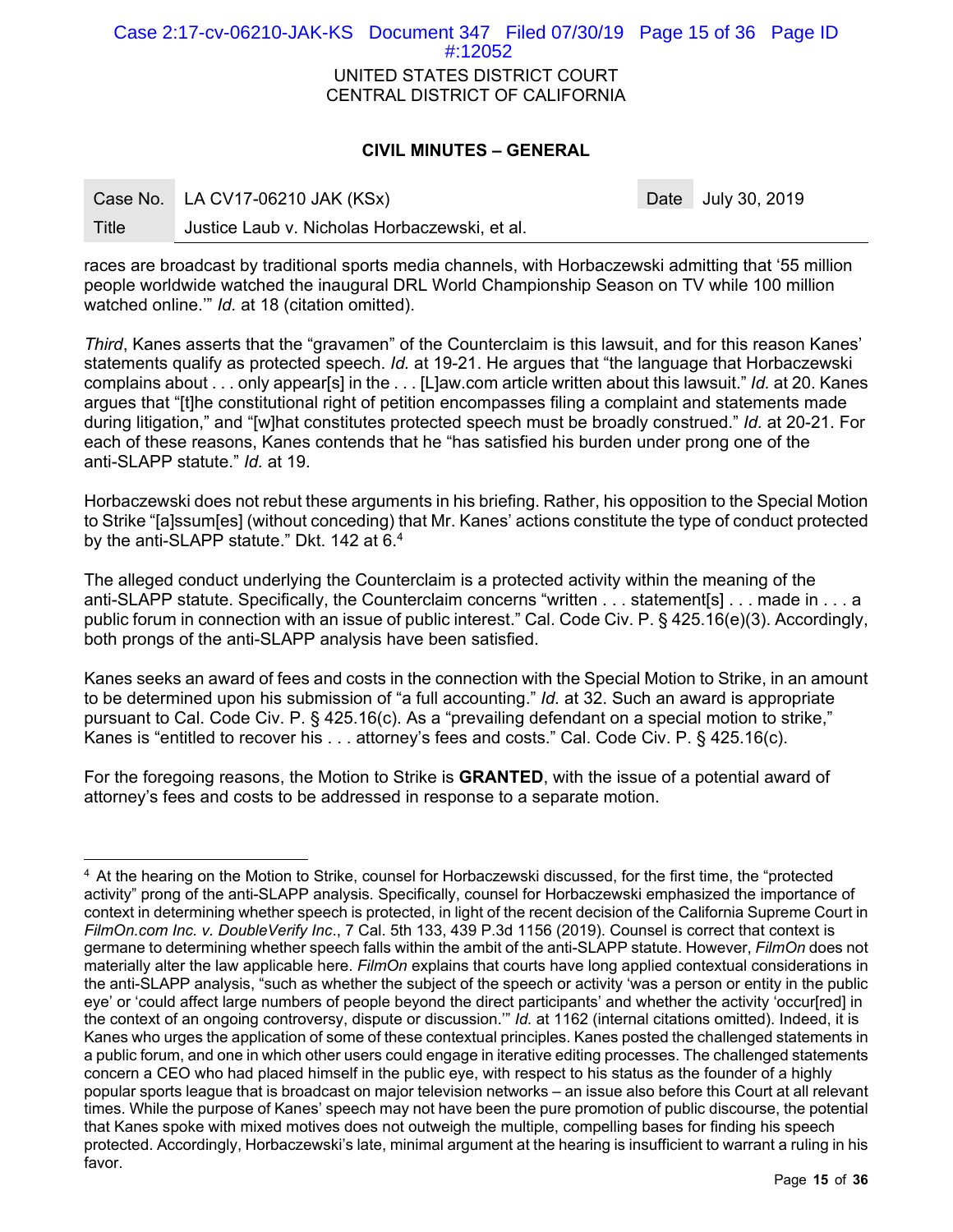# UNITED STATES DISTRICT COURT CENTRAL DISTRICT OF CALIFORNIA Case 2:17-cv-06210-JAK-KS Document 347 Filed 07/30/19 Page 16 of 36 Page ID #:12053

# **CIVIL MINUTES – GENERAL**

|       | Case No. LA CV17-06210 JAK (KSx)              | Date July 30, 2019 |
|-------|-----------------------------------------------|--------------------|
| Title | Justice Laub v. Nicholas Horbaczewski, et al. |                    |

- C. Motions for Review
	- 1. Legal Standards
		- a) Motion for Review of a Ruling of a Magistrate Judge

Fed. R. Civ. P. 72(a) provides the standards for the review by a district court of a non-dispositive ruling by a magistrate judge. It states that "[t]he district judge in the case must consider timely objections and modify or set aside any part of the order that is clearly erroneous or contrary to law." Fed. R. Civ. P. 72(a); 28 U.S.C. § 636(b)(1)(A). "To conclude that a magistrate judge's decision is clearly erroneous, the District Court must arrive at a 'definite and firm conviction that a mistake has been committed.'" *Wolpin v. Philip Morris Inc*., 189 F.R.D. 418, 422 (C.D. Cal. 1999) (citation omitted). A decision is "contrary to law" only if it "applies an incorrect legal standard or fails to consider an element of the applicable standard." *Na Pali Haweo Cmty. Ass'n v. Grande*, 252 F.R.D. 672, 674 (D. Haw. 2008).

b) Motion to Compel Production of Documents

Fed. R. Civ. P. 26 governs the scope of discovery. It provides, in relevant part:

Parties may obtain discovery regarding any nonprivileged matter that is relevant to any party's claim or defense and proportional to the needs of the case, considering the importance of the issues at stake in the action, the amount in controversy, the parties' relative access to relevant information, the parties' resources, the importance of the discovery in resolving the issues, and whether the burden or expense of the proposed discovery outweighs its likely benefit. Information within this scope of discovery need not be admissible in evidence to be discoverable.

Fed. R. Civ. P. 26(b)(1).

Pursuant to Fed. R. Civ. P. 37, "a party may move for an order compelling disclosure or discovery" when the opposing party fails to product documents in response to a timely discovery request. If a motion to compel is granted, "the court must, after giving an opportunity to be heard, require the party or deponent whose conduct necessitated the motion, the party or attorney advising that conduct, or both to pay the movant's reasonable expenses incurred in making the motion, including attorney's fees." Fed. R. Civ. P. 37(a)(5)(A). However, such payment should not be ordered if: (i) "the movant filed the motion before attempting in good faith to obtain the disclosure or discovery without court action;" (ii) "the opposing party's nondisclosure, response, or objection was substantially justified;" or (iii) "other circumstances make an award of expenses unjust." *Id.* 

If a motion to compel is denied, the court "must, after giving an opportunity to be heard, require the movant, the attorney filing the motion, or both to pay the party or deponent who opposed the motion its reasonable expenses incurred in opposing the motion, including attorney's fees." Fed. R. Civ. P. 37(a)(5)(B). "But the court must not order this payment if the motion was substantially justified or other circumstances make an award of expenses unjust." *Id.* Lastly, when a court grants in part and denies in part a motion to compel, it "may, after giving an opportunity to be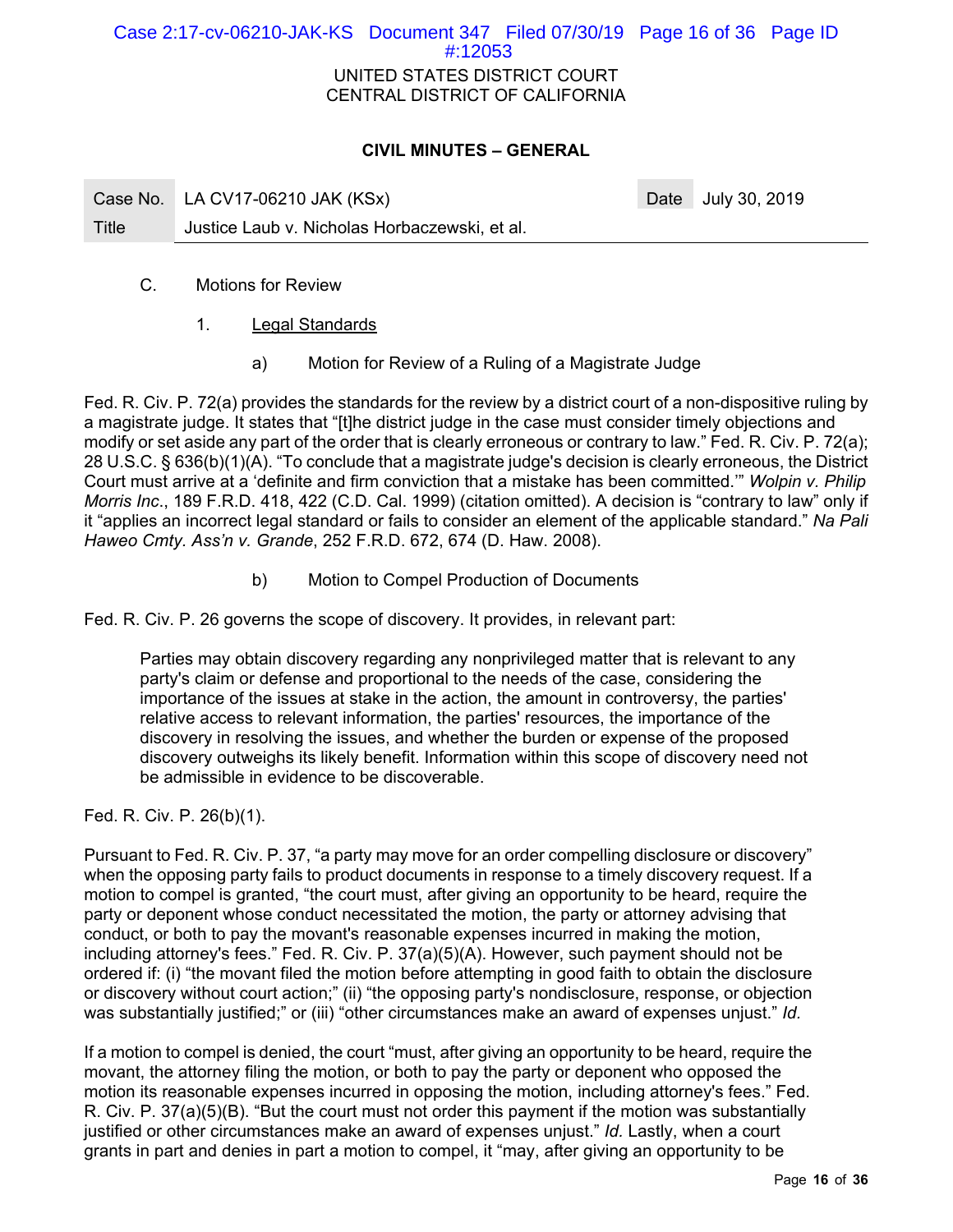# UNITED STATES DISTRICT COURT CENTRAL DISTRICT OF CALIFORNIA Case 2:17-cv-06210-JAK-KS Document 347 Filed 07/30/19 Page 17 of 36 Page ID #:12054

## **CIVIL MINUTES – GENERAL**

Case No. LA CV17-06210 JAK (KSx) Case No. 2019 Title Justice Laub v. Nicholas Horbaczewski, et al.

heard, apportion the reasonable expenses for the motion." Fed. R. Civ. P. 37(a)(5)(C).

- 2. Application
	- a) Defendants' Motion for Review
		- (1) Background
			- (a) Procedural History

This dispute concerns notes taken by Jennifer Post ("Post"), former counsel to Plaintiffs, on June 22, 2015 ("June 22 Notes"). Plaintiffs contend that, because the June 22 Notes are subject to the attorney-client privilege, their production cannot be required. Defendants contend the June 22 Notes fall outside the attorney-client privilege -- either in whole or in part.

On November 9, 2018, Judge Stevenson held a telephonic conference as to several discovery disputes in this matter, including the dispute as to whether the June 22 Notes were subject to the attorney-client privilege. Dkt. 86. Judge Stevenson ordered Plaintiffs to produce the June 22 Notes for *in camera* review for the purpose of evaluating the claim of privilege. *Id.* at 1-2. On November 20, 2018, Plaintiffs filed a motion for review of this ruling, in which they argued that *in camera* review for this purpose was prohibited under California law. Dkt. 91. This Court held a hearing on the motion for review on February 4, 2019, and the matter was taken under submission. Dkt. 139.

On February 8, 2019, an Order issued that granted the motion for review as to this issue. Dkt. 141. It was determined that California law, not federal common law, governed whether *in camera* review was appropriate for the purpose of evaluating a claim of attorney-client privilege. *Id.* Accordingly, the November 9 ruling was vacated and the privilege dispute was remanded to Judge Stevenson, with the following proviso:

To adhere to California law on privilege, a court may not require disclosure of a document for which privilege is claimed for the purpose of evaluating the claim of privilege. However, in making such an assessment, a court may require disclosure of certain other information, distinct from, but related to the disputed document itself. A court may also evaluate the evidence presented in support of the claimed privilege to determine whether a prima facie showing has been made. Further, *in camera* review is permissible in some circumstances, including when the party claiming privilege consents to such review or where the court determines the privilege has not been demonstrated and "conduct[s] or order[s] an in camera review of the communication at issue to determine if some protection is warranted notwithstanding the waiver or exception." *Costco*, 47 Cal. 4th at 740.

For these reasons, this Order is not a final determination as to whether in camera review of the disputed document may be appropriate and in accord with California law. For example, if it is determined that Plaintiffs have not met their burden to make a prima facie showing of privilege, Plaintiff could consent to *in camera* review as a basis for seeking a review of the determination.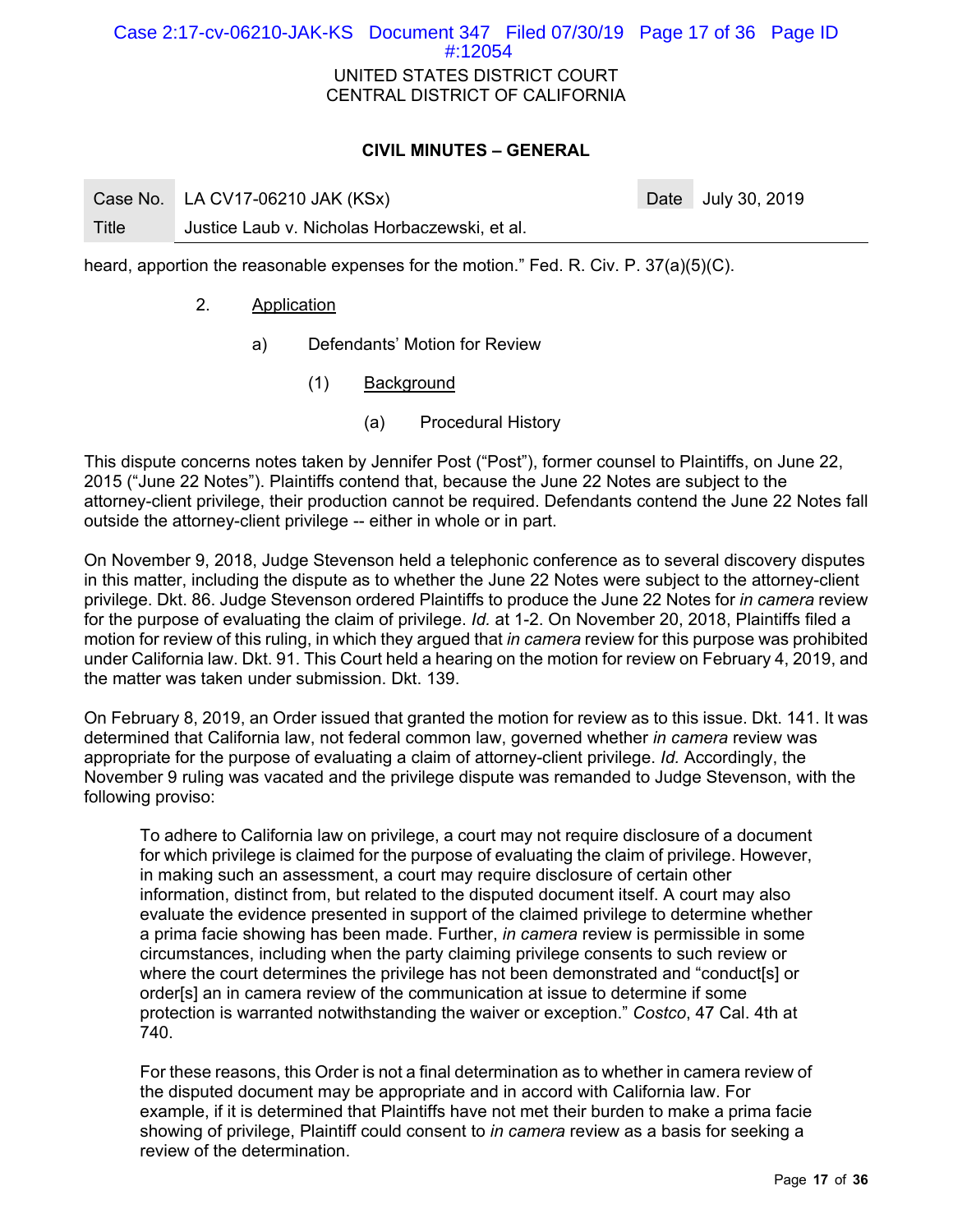# UNITED STATES DISTRICT COURT CENTRAL DISTRICT OF CALIFORNIA Case 2:17-cv-06210-JAK-KS Document 347 Filed 07/30/19 Page 18 of 36 Page ID #:12055

# **CIVIL MINUTES – GENERAL**

|       | Case No. LA CV17-06210 JAK (KSx)              | Date July 30, 2019 |
|-------|-----------------------------------------------|--------------------|
| Title | Justice Laub v. Nicholas Horbaczewski, et al. |                    |

*Id.* at 8.

On February 15, 2019, Judge Stevenson held another telephonic status conference with the parties as to the privilege dispute. Dkt. 148. On March 5, 2019, Defendants filed a renewed motion to compel the production of the June 22 Notes. Dkt. 160. Plaintiffs filed an opposition to the motion to compel, and Defendants filed a reply. Dkt. 167, 168. Judge Stevenson held a hearing on the motion to compel on March 27, 2019, and then took the matter under submission. Dkt. 177. On April 15, 2019, Judge Stevenson issued an order that denied the motion ("April 15 Discovery Order"). Dkt. 187. On April 29, 2019, Defendants filed a motion for review of the April 15 Discovery Order, which is before this Court. Dkt. 209.

(b) Factual Basis for the Motion

On June 22, 2015, Post hosted a meeting at the Los Angeles offices of the law firm Raines Feldman, where she worked at the time. Ex. 2 to Declaration of Kenneth A. Kuwayti ("Kuwayti Decl. I"), Dkt. 160-4 at 10; Declaration of Nicholas Horbaczewski ("Horbaczewski Decl."), Dkt. 160-10 ¶ 4; Ex. A to Horbaczewski Decl., Dkt. 160-11 at 2. The meeting was attended by Post, Kanes, Laub and Horbaczewski. *Id.* At her deposition, Post testified as follows about this meeting:

I believe the meeting lasted -- the entire meeting lasted approximately two hours. However, we met with [Horbaczewski] for some period of time. And then [Kanes] met alone with [Horbaczewski] for some period of time. And then we resumed the meeting as a group after that.

Ex. 2 to Kuwayti Decl. I, Dkt. 160-4 at 10. Post was asked whether she took notes during the portion of the meeting she attended. She responded: "I remember bringing a legal pad and taking some notes." *Id.* In a declaration submitted with the motion to compel, Horbaczewski confirms that he "observed Ms. Post taking notes during the meeting." Horbaczewski Decl., Dkt. 160-10 ¶ 5.

In connection with Plaintiffs' opposition to the motion to compel, Plaintiffs filed a declaration from Post. It states, in relevant part:

On June 22, 2015, Mr. Kanes, Mr. Laub and I met privately. On the same date, Mr. Kanes, Mr. Laub and I met with Mr. Horbaczewski. At that time, I was acting as Mr. Kanes' and Mr. Laub's attorney.

I have reviewed my notes bearing the date June 22, 2015 that I understand were produced by Raines Feldman and provided to me via counsel for the Plaintiffs ("June 22, 2015 Notes"). Based on my best recollection, the entirety of the June 22, 2015 Notes reflect confidential attorney-client discussions that I had with Mr. Laub and Mr. Kanes, outside of Mr. Horbaczewski's presence, that were made in connection with, and in furtherance of, my representation of Mr. Kanes and Mr. Laub. I treated the June 22, 2015 Notes as a confidential document and never shared the June 22, 2015 Notes with Mr. Horbaczewski.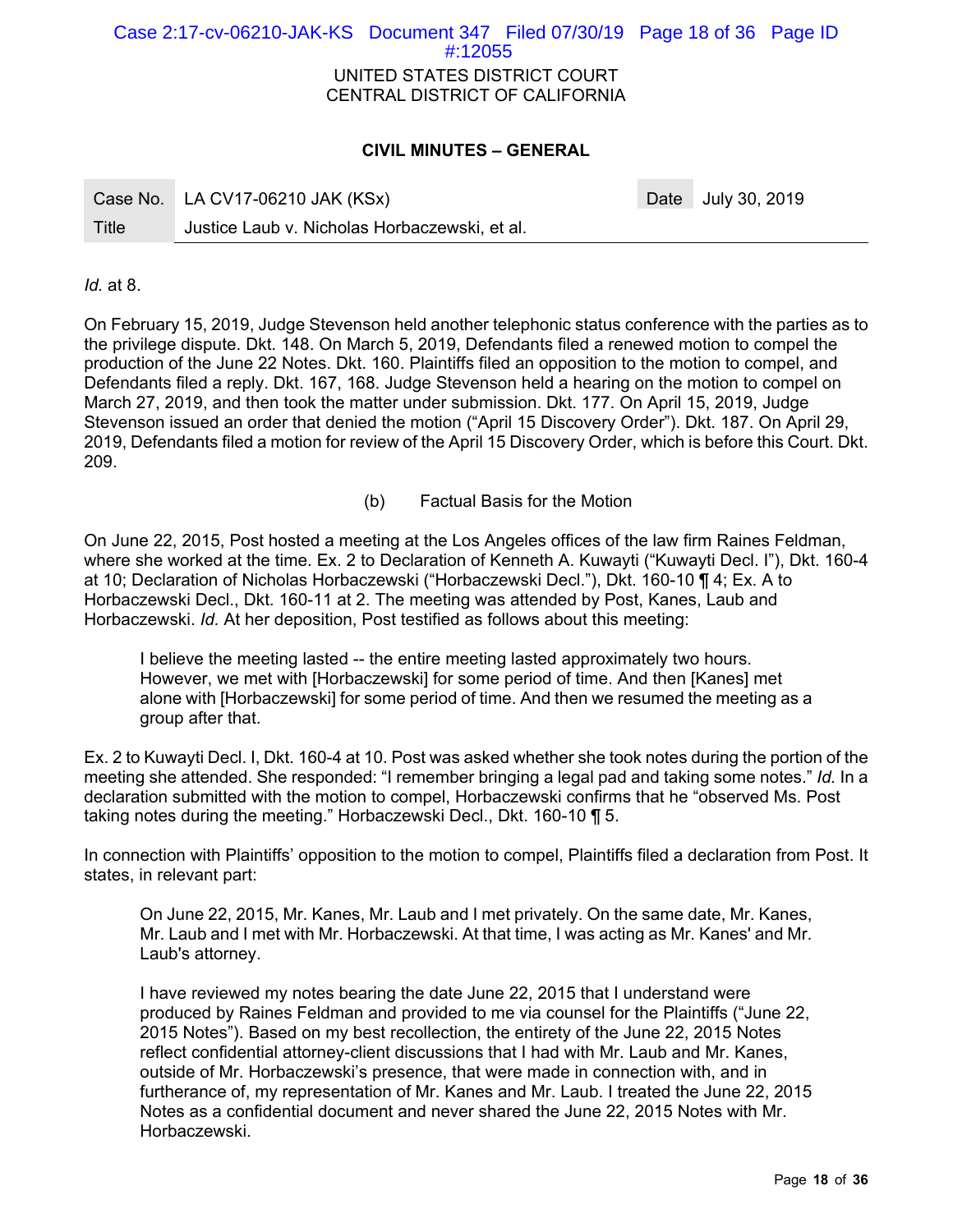UNITED STATES DISTRICT COURT CENTRAL DISTRICT OF CALIFORNIA Case 2:17-cv-06210-JAK-KS Document 347 Filed 07/30/19 Page 19 of 36 Page ID #:12056

### **CIVIL MINUTES – GENERAL**

|       | Case No. LA CV17-06210 JAK (KSx)              | Date July 30, 2019 |
|-------|-----------------------------------------------|--------------------|
| Title | Justice Laub v. Nicholas Horbaczewski, et al. |                    |

Declaration of Jennifer A. Post ("Post Decl."), Dkt. 167-1 ¶¶ 3-4.

The declaration of Horbaczewki confirms the date, time and location of the June 22 meeting, and that certain topics were discussed at the meeting. Horbaczewski Decl., Dkt. 160-10 ¶¶ 2-9. Horbaczewki adds that "Mr. Laub, Mr. Kanes, and I left the meeting that we had with Ms. Post together after it concluded" to go to "another meeting that was scheduled for 4:30 p.m. that same day with a designer, Neville Page in the Arts District in downtown Los Angeles." *Id.* ¶ 7; Ex. B to Horbaczewski Decl., Dkt. 160-12 at 2.

(c) The April 15 Discovery Order

The April 15 Discovery Order found that Plaintiffs had made a prima facie showing that the June 22 Notes are subject to the attorney-client privilege:

It is undisputed that Plaintiffs retained Post to advise them with respect to the DRL and that Post was acting in that capacity at the June 22, 2015 meetings, which were held at the offices of her former law firm, Raines Feldman. (*See* Motion at 1; Post Decl. ¶¶ 2-3.) Post also states that, on that date, she met privately with Kanes and Laub and also met with Kanes, Laub, and Horbaczewski. (*Id*. at ¶ 3.) In her declaration, Post states that 'to the best of her recollection" all of her notes from that date reflect confidential discussions with Laub and Kanes outside of Hobarczewski's presence. (*Id*. at ¶ 4.)

Defendants present no evidence to the contrary. Rather, they argue, based on the parties' later appointment, email communications, and the vagaries of Los Angeles traffic, it was not possible for Post to have had any private meetings with her clients during the two hours that the meetings occurred. (*See* Motion at 3-5.) Therefore, Defendants speculate that either Post took other notes on June 22 that have not been disclosed or the June 22 Notes must include nonprivileged portions that she took when Post was present with Kanes, Laub, and Horbaczewski. (*Id*.) But these suppositions are entirely speculative and do not undermine Plaintiffs' *prima facie* showing that the June 22 Notes are subject to attorney-client privilege under California Evidence Code section 954.

Even assuming Defendants are correct that there was not enough time for Plaintiff to have had a separate meeting with Plaintiffs within the two hour time frame on June 22, 2015, that does not mean she could not have had separate *communications* with her clients outside of Horbaczewski's presence on that date, for example during breaks in the meetings. Any notations about communications with her clients are indisputably privileged. *See* Cal. Evid. C. § 954.

# Dkt. 187 at 9.

The April 15 Discovery Order also determined that *Costco Wholesale Corp. v. Superior Court,* 47 Cal. 4th 725 (2009), precludes "disclosure of facts contained in an otherwise privileged document," such that it would be improper to compel Plaintiffs to produce a redacted version of the document. *Id.* at 9-10. It also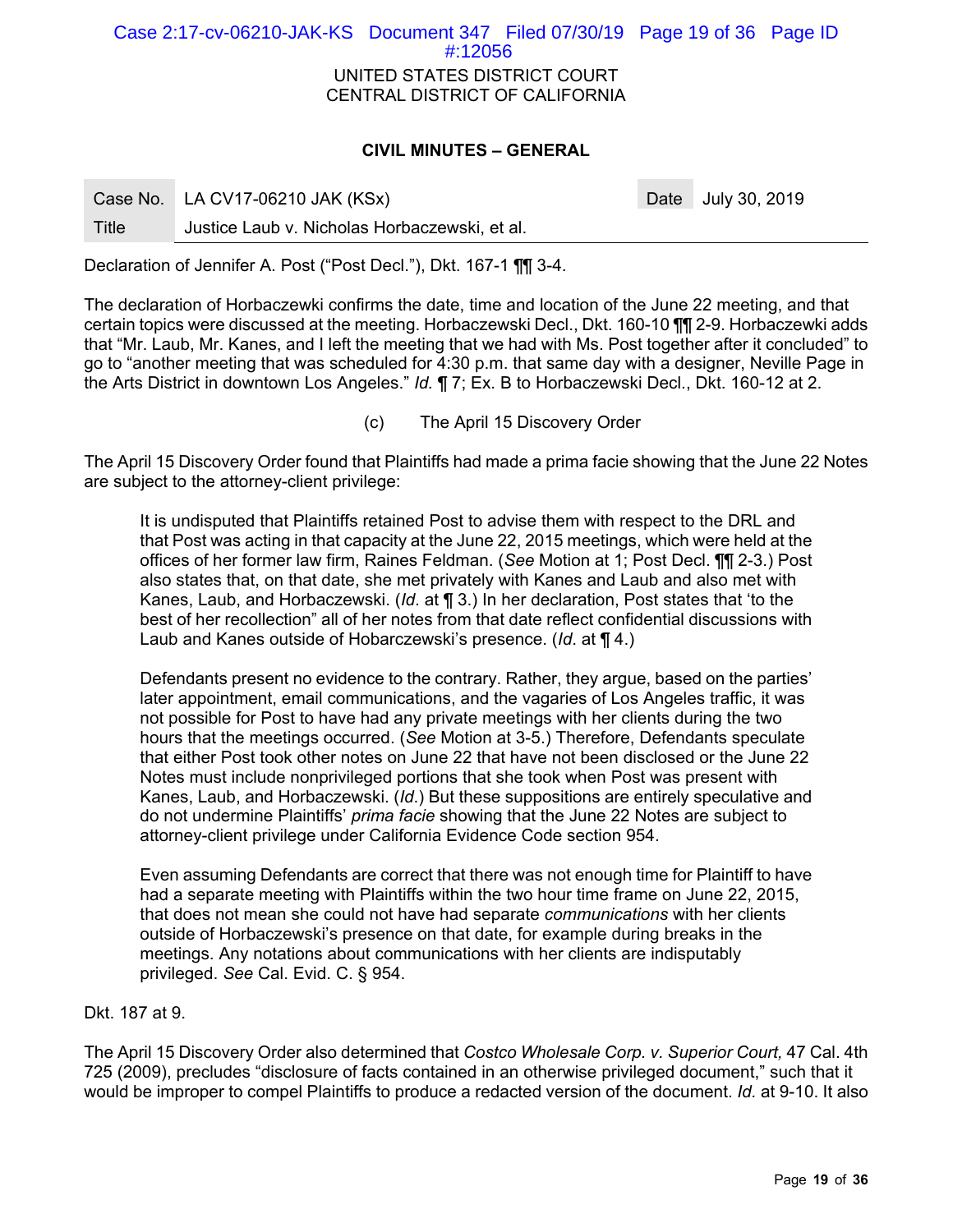UNITED STATES DISTRICT COURT CENTRAL DISTRICT OF CALIFORNIA Case 2:17-cv-06210-JAK-KS Document 347 Filed 07/30/19 Page 20 of 36 Page ID #:12057

# **CIVIL MINUTES – GENERAL**

Case No. LA CV17-06210 JAK (KSx) Case No. 2019

-

Title Justice Laub v. Nicholas Horbaczewski, et al.

decided that Defendants' proposed alternative disclosures<sup>5</sup> were "based on speculation," "would meet neither the relevancy nor proportionality requirements of Rule 26(b)(1)," "go well beyond what would be needed to evaluate the privilege claim and would launch an entirely new tranche of collateral litigation regarding the nature of Ms. Post's representation of her clients." *Id.* at 10-11. Finally, the April 15 Discovery Order found that a further deposition of Post was unwarranted, despite the apparent "inconsistency between Post's deposition testimony that she took 'some notes' during the portion of the meeting attended by Post, Plaintiffs, and Horbaczewski, and her declaration provided in connection with the Motion where she states that at some point she met privately with her clients and all of her notes reflect client communications." *Id.* at 12. It emphasized that "even if the June 22 Notes include some factual information, the notes remain privileged in their entirety," and accordingly, further deposition testimony was not required to evaluate the claim of privilege. *Id.* 

# (2) Positions of the Parties

Defendants argue that Judge Stevenson erred both in finding that Plaintiffs made a *prima facie* showing of privilege with respect to the June 22 Notes and in denying Defendants' requests to conduct discovery concerning the June 22 Notes that was separate from their actual disclosure. Dkt. 209-1 at 12-17. Defendants explain that Post and Horbaczewski each stated under oath that Post took notes at the June 22 meeting at which Laub, Kanes and Horbaczewski were also present. *Id.* at 5, 10. Defendants note that communications made in the presence of Horbaczewski are not covered by attorney-client privilege, because he is "a third party who was not represented by Ms. Post and whose interests were adverse to Plaintiffs in that meeting." *Id.* at 13 (citing, *inter alia*, *Behunin v. Superior Court*, 9 Cal. App. 5th 833, 844-45 (2017) ("Where a third party is present, no presumption of confidentiality obtains . . . .")). For these reasons, Defendants contend that Plaintiffs have failed to demonstrate that the June 22 Notes are privileged.

Defendants argue that the belated declaration of Post does not warrant a different conclusion. They assert that the Post declaration was filed "roughly five months into this discovery dispute," "does not try to reconcile in any way whatsoever th[e] statement[s] in her declaration with her prior deposition testimony that she took notes during the meeting with Mr. Horbaczewski, nor offer any basis for her current best recollection," and "at best creates a factual dispute that undermines any *prima facie* showing of privilege." *Id.* at 5-6, 15-16. Defendants contend that the April 15 Discovery Order "acknowledged that '[t]here appears to be some inconsistency between Post's deposition testimony that she took "some notes" during the portion of the meeting attended by Post, Plaintiffs, and Horbaczewski,' and her declaration, but mistakenly held that 'even if the June 22 Notes include some factual information, the notes remain privileged in their entirety.'" *Id.* at 15 (quoting Dkt. 187 at 12).

Defendants add that, at minimum, they should have been permitted to conduct a "further inquiry" into Plaintiffs' claim of privilege, including certain disclosures about the format and storage practices concerning the June 22 Notes and a time-limited deposition of Post "to cross-examine her about the unelaborated statements in her recently-submitted declaration." *Id.* at 16. Defendants contend that "[t]he

<sup>5</sup> Defendants had sought an order compelling Plaintiffs: "1) disclose 'whether the Post notes are self-contained or are part of a larger legal pad relating to the representation of Plaintiffs or other matters'; (2) disclose 'whether there are any other notes dated June 22, 2015 pertaining to meetings with the parties;' (3) produce the billing records relating to the June 22 meeting, including invoices and time notes; and (4) 'disclose whether the notes disclose specific details about the capitalization structure or shareholders of DRL.'" Dkt. 187 at 10-11 (citation omitted).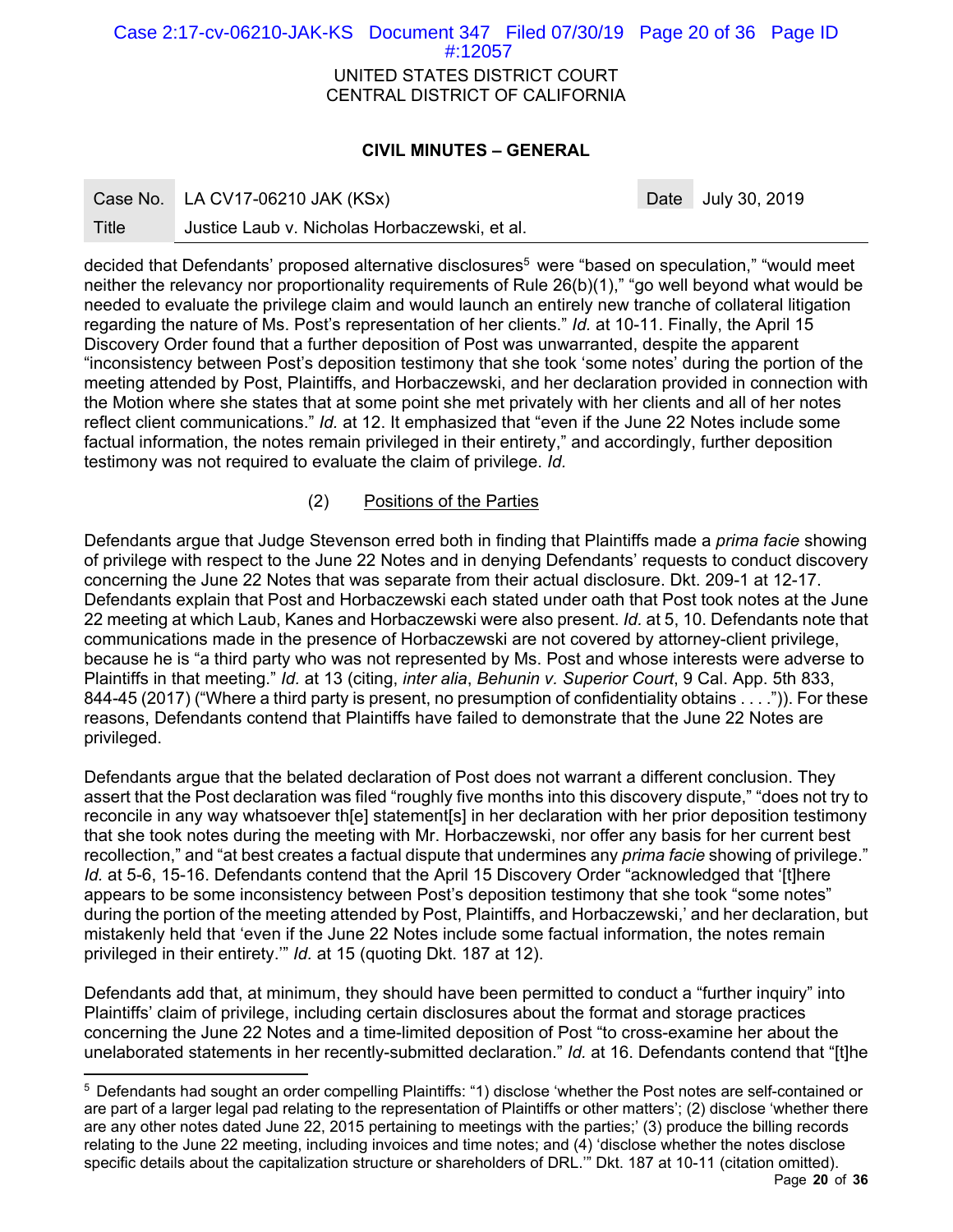UNITED STATES DISTRICT COURT CENTRAL DISTRICT OF CALIFORNIA Case 2:17-cv-06210-JAK-KS Document 347 Filed 07/30/19 Page 21 of 36 Page ID #:12058

# **CIVIL MINUTES – GENERAL**

-

Date July 30, 2019

Title Justice Laub v. Nicholas Horbaczewski, et al.

additional discovery that [they] seek . . . is precisely what *Costco* permits," and is both "narrowly tailored" and "proportional to the needs of the case." Dkt. 238 at 4, 7. Defendants argue that "[t]o allow Plaintiffs to rest on Ms. Post's barebones declaration without any opportunity for cross-examination or further inquiry of any sort would reward their tactical choice to submit the declaration at the last minute, without any explanation about the shift away from Ms. Post's prior sworn testimony." *Id.*

Defendants further contend that "[t]he only way to reconcile Ms. Post's prior deposition testimony that she took notes during the meeting with Mr. Horbaczewski, on the one hand, with the statement in her declaration that the notes that she was provided to review by Plaintiffs' counsel reflect only discussions with Plaintiffs outside Mr. Horbaczewski's presence, on the other hand, is that there must be other notes of the June 22, 2015 meeting that should have been produced but were not." Dkt. 209-1 at 14. Defendants point out that "Ms. Post never states that these were the only notes that she took on June 22," and that "Plaintiffs have submitted no other evidence to establish that the notes their counsel showed to Ms. Post are the only notes of the June 22, 2015 meeting." *Id.* Accordingly, Defendants argue that they "are entitled to probe whether other notes exist and obtain production of those notes because they are not privileged." *Id.* 

Plaintiffs respond that "Defendants have failed to identify any portion of Judge Stevenson's ruling that is clearly erroneous or applies the incorrect legal standard," and that Defendants' disagreement with Judge Stevenson concerns matters where she acted well within her judicial discretion. Dkt. 218 at 5. *First*, Plaintiffs argue that Judge Stevenson's findings of fact were not clearly erroneous. *Id.* at 9. They argue that the Post declaration provided sufficient evidence to demonstrate all of the following: (i) "Plaintiffs and Ms. Post met privately on June 22, 2015 in connection with and in furtherance of her representation"; (ii) Post reviewed the June 22 Notes "and determined that the notes reflect confidential discussions she had solely with her clients"; and (iii) "these notes were treated as confidential and never shared with Mr. Horbaczewski." *Id.* Plaintiffs assert that Judge Stevenson did not err in finding this evidence sufficient to establish a *prima facie* claim of privilege. *Id.* Plaintiffs contend that Defendants "cannot disprove that Plaintiffs met privately with Ms. Post at some point on June 22, 2015"; "cannot identify any evidence that disproves that the notes in Plaintiffs' counsel's possession represent confidential communications from that attorney-client meeting"; and, accordingly, have not "overcome" Plaintiffs' *prima facie* case. *Id.*  Plaintiffs criticize as baseless and "self-serving" the two "theories" advanced by Defendants that (i) there is another set of notes from June 22, 2015 that have not been disclosed; or (ii) there is nonprivileged information within the June 22 Notes. *Id.* They assert that Judge Stevenson was correct to deem these theories "entirely speculative," and agree with her conclusion that, even if true, "that does not change the fact that the notes at issue are privileged, and it would be improper to compel Plaintiffs to produce them." *Id.* at 9-10.

*Second*, Plaintiffs argue that the April 15 Discovery Order was not contrary to law. *Id.* at 10. They contend that "Judge Stevenson correctly found that, even if the June 22 Notes contain factual information from the meeting in which Mr. Horbaczewski was present, under *Costco*, the notes remain privileged *in their entirety*." *Id.*6 Plaintiffs also argue that Judge Stevenson was neither required nor permitted to afford

Page **21** of **36** 6 Defendants contend that "Plaintiffs' reliance on *Costco* to justify their privilege assertion is unavailing." Dkt. 238 at 5. They argue that "*Costco* held that factual information incorporated into an indisputably privileged legal analysis that was communicated by an attorney to a client is itself privileged," whereas "[h]ere, by contrast, the notes that Ms. Post testified she took of her meeting with Mr. Horbaczewski are indisputably *non-privileged* because they contain information that was received from an adverse party and are not a confidential attorney-client communication." *Id.* at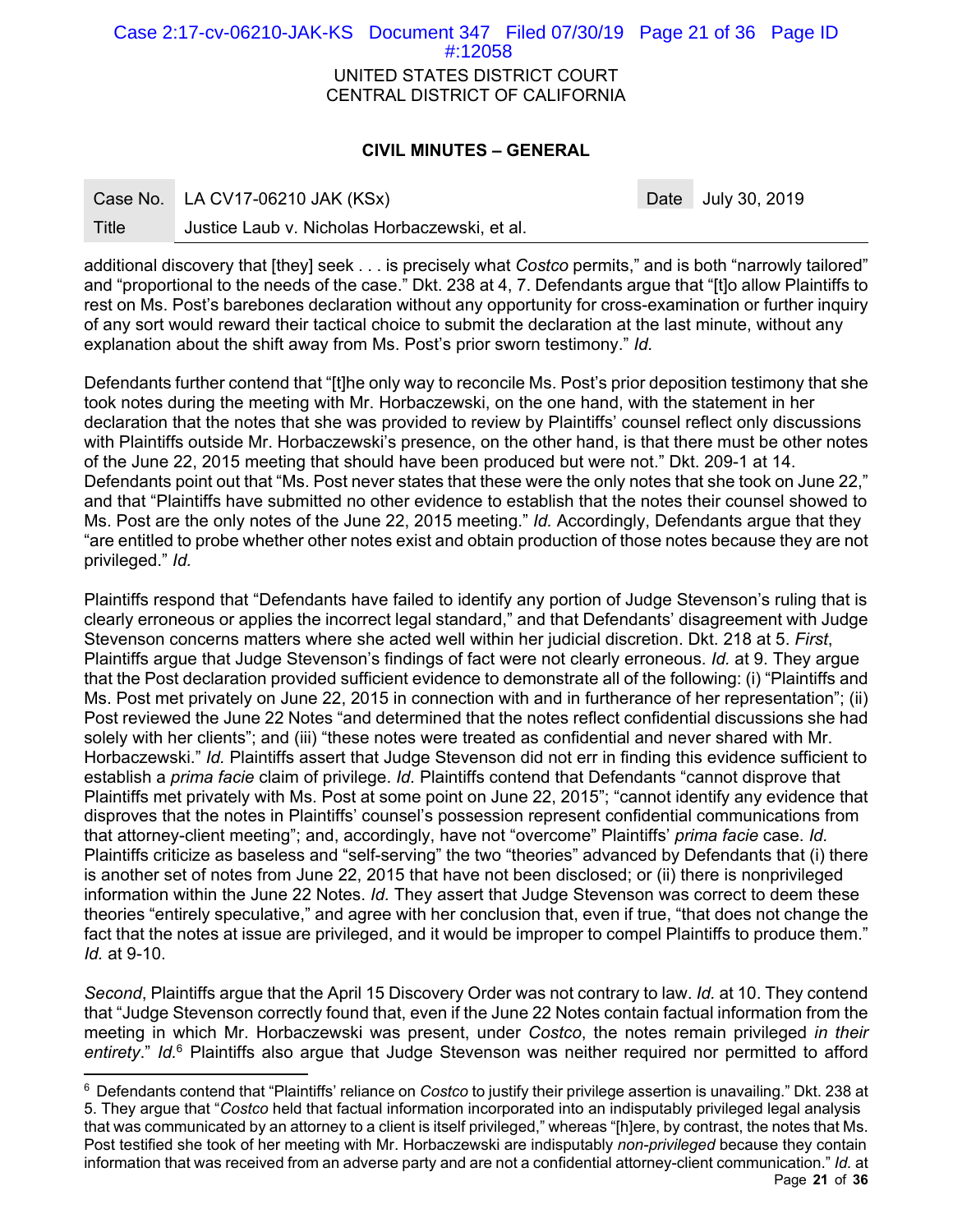UNITED STATES DISTRICT COURT CENTRAL DISTRICT OF CALIFORNIA Case 2:17-cv-06210-JAK-KS Document 347 Filed 07/30/19 Page 22 of 36 Page ID #:12059

# **CIVIL MINUTES – GENERAL**

Case No. LA CV17-06210 JAK (KSx) Case No. 2019

Title Justice Laub v. Nicholas Horbaczewski, et al.

Defendants the additional discovery they sought with respect to evaluating the claim of privilege. *Id.* They assert that "the additional inquiries identified in *Costco* are permitted in order for the court to make a determination of whether the privilege exists in the first place, and Plaintiffs have already made a *prima facie* showing." *Id.* at 11. Accordingly, Plaintiffs agree with Judge Stevenson's conclusion "that [the] court already ha[d] the information specifically identified in *Costco* that is permitted in order for it to evaluate the validity of the privilege claim." *Id.* at 12. Plaintiffs add that "Judge Stevenson further concluded that the additional discovery sought by Defendants to evaluate Plaintiffs' privilege claims 'would meet neither the relevancy or proportionality requirements of Rule 26(b)(1),'" and that "[t]his ruling may only be set aside if Defendants establish that Judge Stevenson abused her discretion." *Id.* (quoting Dkt. 187 at 11). Plaintiffs contend that they "submitted sufficient evidence to support Judge Stevenson's ruling that Defendants' additional discovery requests were not relevant, and that such requests related to the contents of the privileged document rather than information necessary to evaluate the privilege claim itself." *Id.* 

Plaintiffs also argue that, because Defendants' Motion for Review is not substantially justified, Defendants should be ordered to pay Plaintiffs' reasonable fees and expenses incurred in opposing it. *Id.*  at 13. Plaintiffs contend that "Defendants have presented no cogent argument or evidence that would undermine Judge Stevenson's findings that Plaintiffs established a *prima facie* claim of privilege and Defendants' additional discovery requests are not relevant." *Id.* They argue that "Defendants' insistence on briefing this issue for a fourth time, despite Ms. Post's declaration that clearly establishes a *prima facie* claim of privilege, is frivolous." *Id.* 

As to the request for expenses, Defendants argue that their motion "was substantially justified, and, regardless, any award of expenses in these circumstances would be unjust." Dkt. 238 at 8. Defendants highlight the apparent inconsistencies between Post's deposition testimony and her later declaration, which they contend call into doubt Plaintiffs' privilege claim. *Id.* at 8-9. Defendants add that an award of expenses would be unjust in light of the "eleventh-hour change of position" by Plaintiffs, and their decision "not to explain the obvious inconsistencies between Ms. Post's half-page declaration and her prior sworn testimony" when they had the opportunity to do so. *Id.* 

# (3) Legal Standards

"Pursuant to *Erie* and its progeny, federal courts sitting in diversity apply state substantive law and federal procedural law." *Feldman v. Allstate Ins. Co.*, 322 F.3d 660, 666 (9th Cir. 2003) (citing *Erie R.R. Co. v. Thompkins*, 304 U.S. 64, 78 (1938)). "In diversity actions, questions of privilege are controlled by state law." *In re California Pub. Utilities Comm'n*, 892 F.2d 778, 781 (9th Cir. 1989); *see* Fed. R. Civ. P. 501 ("[I]n a civil case, state law governs privilege regarding a claim or defense for which state law supplies the rule of decision.").

In California, "evidentiary privileges such as the attorney-client privilege are governed by statute." *HLC Properties, Ltd. v. Superior Court*, 35 Cal. 4th 54, 59 (2005). "The attorney-client privilege, set forth at Evidence Code section 954, confers a privilege on the client 'to refuse to disclose, and to prevent another from disclosing, a confidential communication between client and lawyer.'" *Costco*, 47 Cal. 4th at 732. California law defines a "confidential communication between client and lawyer" as "information

Page **22** of **36** -5-6. Defendants assert that "[t]he fact that those notes may be sitting in the same legal pad as privileged notes reflecting communications between Ms. Post and Plaintiffs cannot transform them into privileged materials." *Id.* at 6.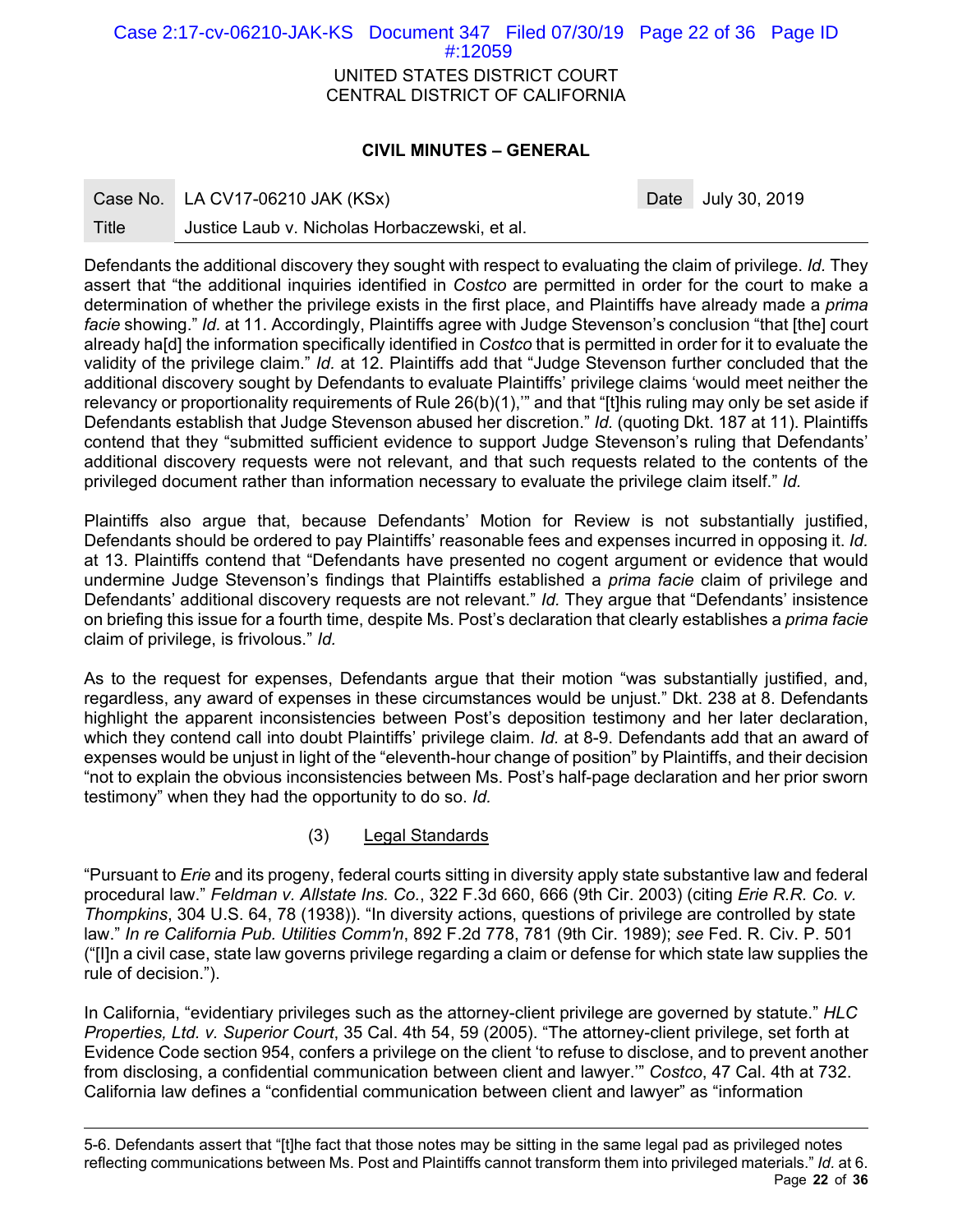| Case 2:17-cv-06210-JAK-KS Document 347 Filed 07/30/19 Page 23 of 36 Page ID | $\#12060$                                                      |  |  |
|-----------------------------------------------------------------------------|----------------------------------------------------------------|--|--|
|                                                                             | UNITED STATES DISTRICT COURT<br>CENTRAL DISTRICT OF CALIFORNIA |  |  |

## **CIVIL MINUTES – GENERAL**

|       | Case No. LA CV17-06210 JAK (KSx)              | Date July 30, 2019 |
|-------|-----------------------------------------------|--------------------|
| Title | Justice Laub v. Nicholas Horbaczewski, et al. |                    |

transmitted between a client and his or her lawyer in the course of that relationship and in confidence by a means which, so far as the client is aware, discloses the information to no third persons," with narrow exceptions. Cal. Evid. Code § 952.

"The party claiming the privilege has the burden of establishing the preliminary facts necessary to support its exercise, *i.e*., a communication made in the course of an attorney-client relationship." *Costco*, 47 Cal. 4th at 733. "Once that party establishes facts necessary to support a prima facie claim of privilege, the communication is presumed to have been made in confidence and the opponent of the claim of privilege has the burden of proof to establish the communication was not confidential or that the privilege does not for other reasons apply." *Id.*

Unlike the traditional practice that ordinarily applies in federal proceedings, California "Evidence Code section 915 prohibits a court from ordering in camera review of information claimed to be privileged in order to rule on the claim of privilege." *Costco*, 47 Cal. 4th at 739; *see* Cal. Evid. Code § 915(a) ("[T]he presiding officer may not require disclosure of information claimed to be privileged under this division . . . in order to rule on the claim of privilege."). There is an exception to this rule for claims of attorney work product and two other narrow categories, but "[n]o comparable provision permits [a court to require] in camera disclosure of information alleged to be protected by the attorney-client privilege." *Costco,* 47 Cal. 4th at 736; *see* Cal. Evid. Code § 915(b).

The California Supreme Court has emphasized that "[t]he attorney-client privilege is a legislative creation, which courts have no power to limit by recognizing implied exceptions," and therefore "[c]oncern that a party may be able to prevent discovery of relevant information therefore provides no justification for inferring an exception to Evidence Code section 915." *Id.* at 739*.* Notwithstanding these limitations, California law does not preclude a court from using other related analytical tools to assess claims of attorney-client privilege. "Evidence Code section 915 is not absolute in the sense that a litigant may still have to reveal *some* information to permit the court to evaluate the basis for the claim of privilege," although "it does not follow that courts are free to ignore the section's prohibition and demand in camera disclosure of the allegedly privileged information itself for this purpose." *Id.* at 737.

(4) Application

For the most part, the April 15 Discovery Order does not present a basis for relief to Defendants. The factual findings of Judge Stevenson are consistent with the record, including the statements by Post in her declaration that was filed in connection with the opposition to the motion to compel. Although Post previously made statements that could be construed as inconsistent with aspects of what she said in her declaration, those potential inconsistencies do not require that the declaration be disregarded.

When the statements in the declaration of Post are considered, they provide some basis for each element of a claim for attorney-client privilege. Specifically, Post declares that she reviewed the June 22 Notes, and "[b]ased on [her] best recollection, the entirety of the June 22, 2015 Notes reflect confidential attorney-client discussions that [she] had with Mr. Laub and Mr. Kanes, outside of Mr. Horbaczewski's presence, that were made in connection with, and in furtherance of, my representation of Mr. Kanes and Mr. Laub." Post Decl., Dkt. 167-1 ¶ 4. She further declares that she "treated the June 22, 2015 Notes as a confidential document and never shared the June 22, 2015 Notes with Mr. Horbaczewski." *Id.* A reasonable jurist could find this evidence sufficient to establish a prima facie case of privilege,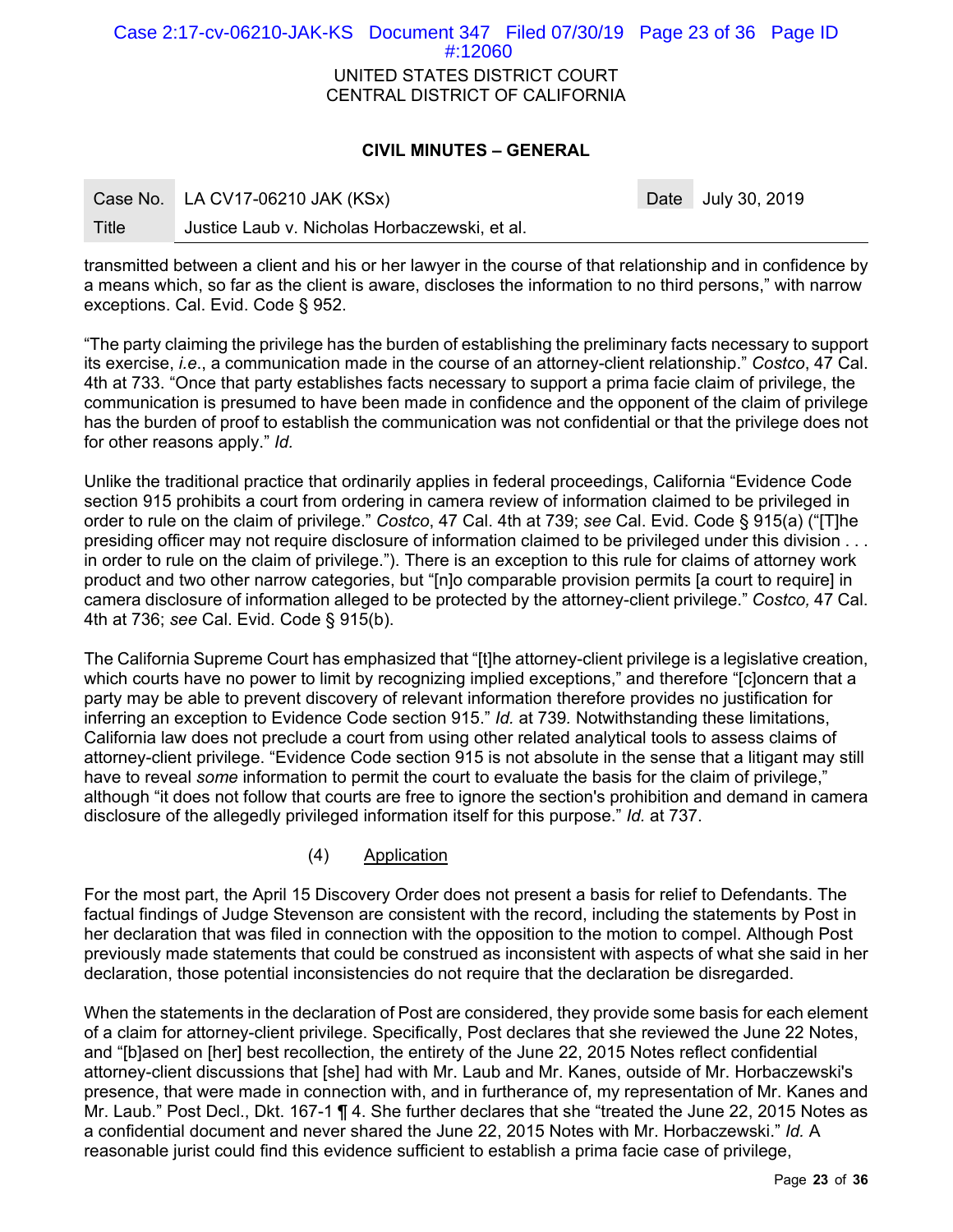| Case 2:17-cv-06210-JAK-KS Document 347 Filed 07/30/19 Page 24 of 36 Page ID | #:12061                        |  |  |
|-----------------------------------------------------------------------------|--------------------------------|--|--|
|                                                                             |                                |  |  |
|                                                                             | UNITED STATES DISTRICT COURT   |  |  |
|                                                                             | CENTRAL DISTRICT OF CALIFORNIA |  |  |

### **CIVIL MINUTES – GENERAL**

|       | Case No. LA CV17-06210 JAK (KSx)              | Date July 30, 2019 |
|-------|-----------------------------------------------|--------------------|
| Title | Justice Laub v. Nicholas Horbaczewski, et al. |                    |

irrespective of certain inconsistencies with Post's previous recollections.

Defendants are correct, however, that the April 15 Discovery Order does not address one material distinction between the June 22 Notes and the attorney opinion letter in *Costco*. In *Costco,* the attorney opinion letter was privileged in its entirety because it comprised a confidential attorney-client communication. Therefore, any statements within the opinion letter, regardless of their content, were not discoverable. However, here, the June 22 Notes are privileged only because they *reveal* confidential attorney-client communications, *i.e.*, confidential conversations between Post and her clients, Kanes and Laub. The June 22 Notes are not, themselves, a transmission between the attorney and her clients.

Therefore, it has not been shown that there is a blanket privilege as to the entirety of the June 22 Notes by virtue of their inclusion in the document. Instead, the privilege attaches to the extent the writings contained in the June 22 Notes reflect confidential communications between Post and her clients. This includes notes that reflect the communications between Post and her clients in which they may have discussed their otherwise-unprivileged meeting with Horbaczewski. As explained in the case law and in the April 15 Discovery Order, unprivileged factual information contained within a privileged communication is not discoverable – although it may be discoverable by other means. For example, notes of a conversation between Post and her clients, in which they discuss what happened at the broader meeting with Horbaczewski, would not be discoverable. That would not, however, necessarily preclude questioning of Post or her clients about what happened at the meeting with Horbaczewski.

That the April 15 Discovery Order does not address this distinction is not outcome determinative. As noted, Post declared that, to the best of her recollection, the entirety of the June 22 Notes reflect confidential attorney-client discussions between her and Laub and Kanes. Judge Stevenson credited Post's representations in finding that Plaintiffs had made a prima facie showing of privilege. This determination was not clear error. Thus, accepting the factual finding that the entirety of the June 22 Notes is privileged, Judge Stevenson did not err in determining that it would be inappropriate to order Plaintiffs to furnish a redacted version of the notes, distilled to the factual information they may contain. That factual information may be discoverable by other means, but not by requiring disclosure of the record of a privileged conversation.

Defendants next contest the decision by Judge Stevenson not to permit the alternative disclosures and discovery they requested in connection with the privilege dispute. Defendants sought various forms of alternative discovery, including the following: (i) Plaintiffs "be ordered to disclose whether the Post notes are self-contained or are part of a larger legal pad relating to the representation of Plaintiffs or other matters"; (ii) Plaintiffs be ordered to disclose "whether there are any other notes dated June 22, 2015 pertaining to meetings with the parties"; (iii) Plaintiffs "be ordered to produce the billing records relating to the June 22 meeting"; (iv) Plaintiffs "be ordered to disclose whether the notes disclose specific details about the capitalization structure or shareholders of DRL, without disclosing the substance of what is stated; and (v) Post be required to sit for "a further time-limited deposition . . . concerning the meeting after she refreshes her recollection with the notes." Dkt. 160-1 at 14-15. As to the proposed further deposition of Post, Defendants argued, *inter alia*, that it would "shed light on the issue of whether there were any separate privileged meetings with Plaintiffs and, if so, whether it is truly not possible to separate out any notes of such meetings from the communications that took place at the meeting with Mr. Horbaczewski." *Id.* at 15.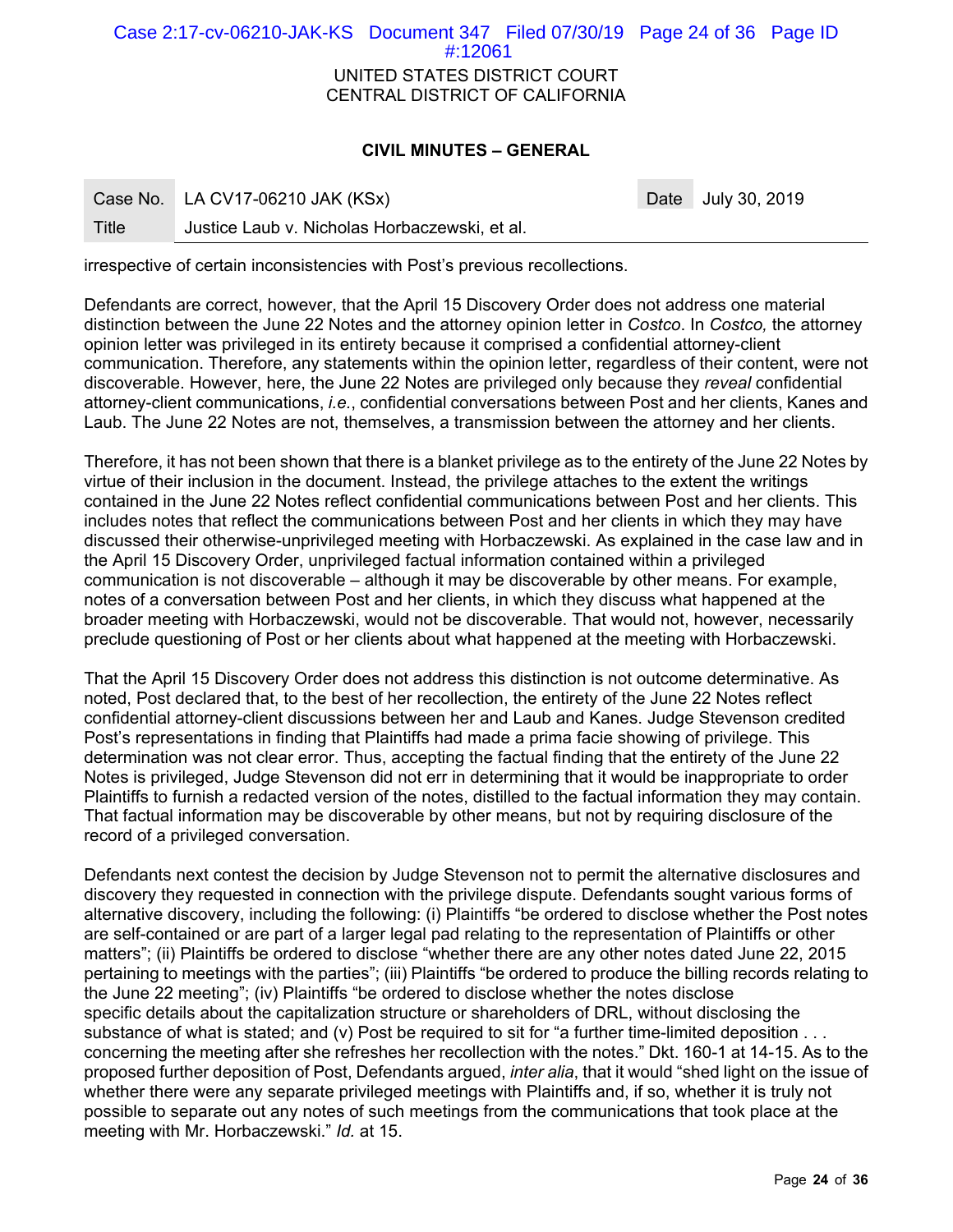UNITED STATES DISTRICT COURT CENTRAL DISTRICT OF CALIFORNIA Case 2:17-cv-06210-JAK-KS Document 347 Filed 07/30/19 Page 25 of 36 Page ID #:12062

## **CIVIL MINUTES – GENERAL**

Case No. LA CV17-06210 JAK (KSx) Case No. 2019

Title Justice Laub v. Nicholas Horbaczewski, et al.

Judge Stevenson found that these requests by Defendants were based on speculation, and, in any event, unnecessary to evaluate the claim of privilege. She found, in the alternative, that "the additional measures that Defendants seek go well beyond what would be needed to evaluate the privilege claim and would launch an entirely new tranche of collateral litigation regarding the nature of Ms. Post's representation of her clients." Dkt. 187 at 11. Judge Stevenson found that "[t]hese disclosures would meet neither the relevancy nor proportionality requirements of Rule 26(b)(1)," and that some of the requests "would simply uncover duplicative information." *Id.* at 11, 11 n.2.

Although ordering all of the alternative discovery requested by Defendants likely would have been cumulative, it was clear error to permit Defendants no means of seeking information from Post on the inconsistencies between her deposition testimony and her subsequent declaration. The April 15 Discovery Order acknowledges that "[t]here appears to be some inconsistency between Post's deposition testimony that she took 'some notes' during the portion of the meeting attended by Post, Plaintiffs, and Horbaczewski, and her declaration provided in connection with the Motion where she states that at some point she met privately with her clients and all of her notes reflect client communications." Dkt. 187 at 12. However, the Discovery Order does not provide any remedy to Defendants. That some notes taken by Post on June 22, 2015 may be subject to attorney-client privilege does not mean that all notes taken by Post that day are privileged – particularly if her notes are separable records of distinct meetings with different sets of participants. As Defendants point out, the careful phrasing of Post's declaration leaves open the possibility that the June 22 notes she references there may not be her exclusive notes of that day's meetings. *See* Post Decl. ¶ 4 (attesting to her review of "notes bearing the date June 22, 2015 that I understand were produced by Raines Feldman and provided to me via counsel for the Plaintiffs"). Further, as noted above, that Post has stated that, based on a review of the notes, it is her "best recollection" that they reflect only confidential attorney-client communications, raises issues as to whether some limited and focused cross-examination is warranted.

Under the circumstances presented here, the basis for a further deposition of Post is not unduly speculative. Nor would it fail the relevance and proportionality requirements of Rule 26(b)(1), particularly given that Defendants' other avenues for alternative discovery have been rejected. For the foregoing reasons, this Court has "a 'definite and firm conviction that a mistake has been committed'" by denying Defendants' request for a limited reopening of Post's deposition. *See Wolpin*, 189 F.R.D. at 422 (citation omitted). Therefore, Defendants' Motion for Review is **GRANTED** as to this ruling only.

Accordingly, Defendants' Motion for Review is **GRANTED IN PART AND DENIED IN PART**. The April 15 Discovery Order is affirmed, except as to the determination that a further, limited deposition of Post was unwarranted. That deposition shall not exceed two hours of testimony, *i.e*., excluding the time spent by counsel on objections or colloquies. Counsel shall meet and confer to seek to agree on a date and time for the deposition. If they cannot agree, this issue shall be presented to Judge Stevenson for resolution. It is within the discretion of Judge Stevenson to direct how such a dispute should be presented and resolved.

Plaintiffs also argue that Defendants' Motion for Review was not substantially justified, and, accordingly, Defendants should be ordered to pay the reasonable expenses of Plaintiffs incurred in connection with the motion. Plaintiffs contend that Defendants' Motion for Review "lacks any merit," that "no reasonable person could expect it to be granted," and that "Defendants have presented no cogent argument or evidence that would undermine Judge Stevenson's findings." Dkt. 218 at 13. Defendants respond that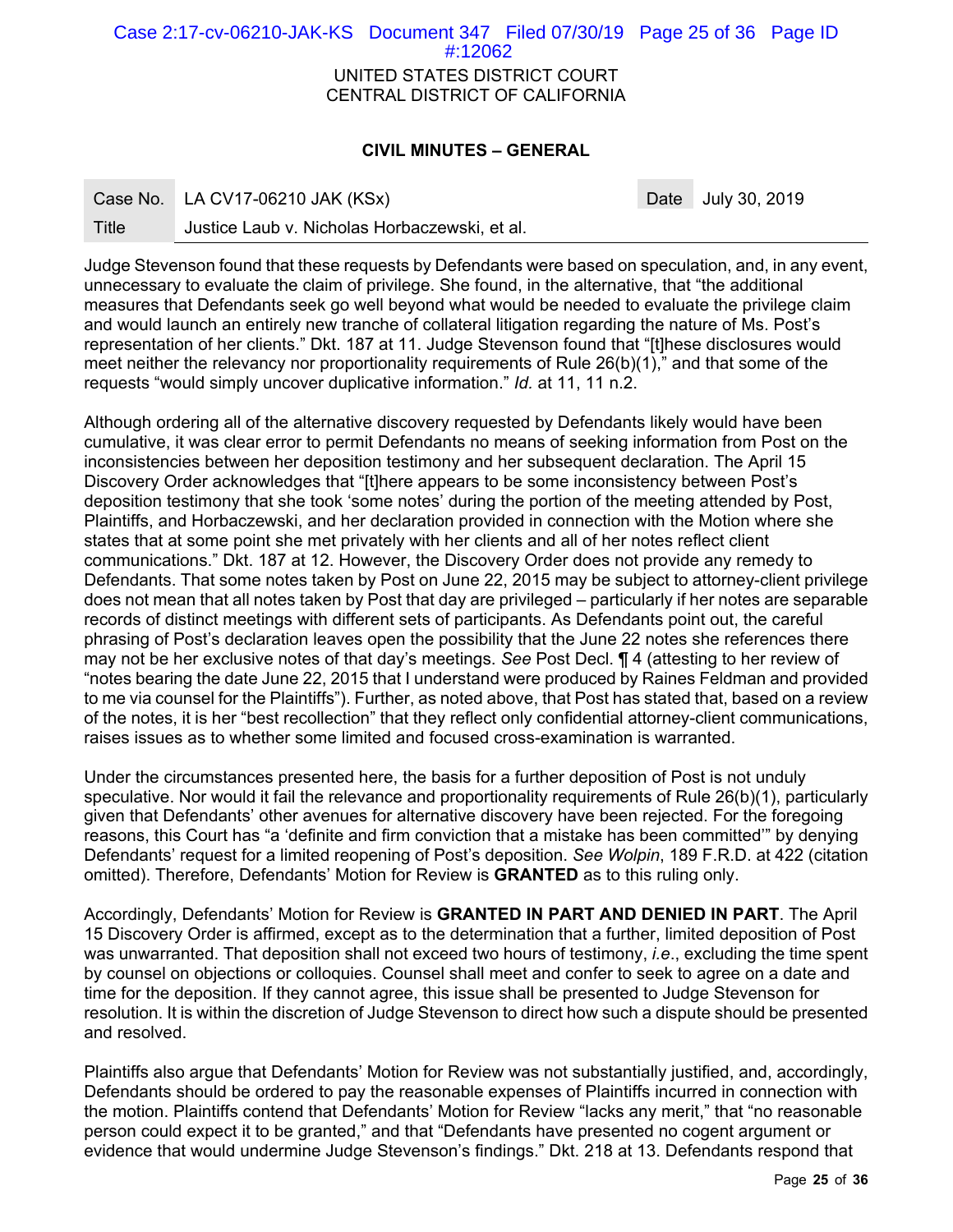| Case 2:17-cv-06210-JAK-KS Document 347 Filed 07/30/19 Page 26 of 36 Page ID |                                |  |  |
|-----------------------------------------------------------------------------|--------------------------------|--|--|
|                                                                             | #:12063                        |  |  |
|                                                                             | UNITED STATES DISTRICT COURT   |  |  |
|                                                                             | CENTRAL DISTRICT OF CALIFORNIA |  |  |
|                                                                             |                                |  |  |

# **CIVIL MINUTES – GENERAL**

| Case No. | LA CV17-06210 JAK (KSx) |
|----------|-------------------------|
|----------|-------------------------|

Date July 30, 2019

Title Justice Laub v. Nicholas Horbaczewski, et al.

their motion "was substantially justified, and, regardless, any award of expenses in these circumstances would be unjust." Dkt. 238. Defendants point out that Plaintiffs' claim of privilege hinged on a last-minute declaration by Post that even the April 15 Discovery Order acknowledged was not entirely consistent with her prior deposition testimony. *Id.* at 8-9. Defendants add that their legal positions are defensible, even if they do not ultimately prevail. *Id.* 

Under the circumstances, an award of expenses is not appropriate. The inconsistencies between Post's declaration and her earlier deposition testimony raise questions that Plaintiffs left wholly addressed, and the evidentiary showing by Plaintiffs in support of their privilege claim was not particularly compelling. Moreover, the April 15 Discovery Order deemed this privilege dispute as more analogous to *Costco* than warranted. Defendants had a sufficiently reasonable basis on which to question the findings and conclusions of the April 15 Discovery Order, including as to those matters on which Defendants did not ultimately prevail. Therefore, Plaintiffs' request for an award of expenses is **DENIED**.

- b) Plaintiffs' Motion for Review
	- (1) Background
		- (a) Procedural History

Defendants served their first sets of requests for production of documents ("First RFPs") in March 2018. Dkt. 152-1 at 4, 22; Dkt. 254 at 6-8. The First RFPs included a request that Plaintiffs produce

[a]ll documents relating to communications between [Laub and Kanes] concerning the creation of a drone racing company, drone racing content for television, the Internet or other media, Mr. Horbaczewski, DRL, DRL employees or agents, this lawsuit, or any non-compete agreement to which you are a party, or other restrictions on your ability to invest in, assist with, be employed by, or otherwise be affiliated with, a drone racing company or DRL.

Ex. 26 to Declaration of Kenneth A. Kuwayti ("Kuwayti Decl. II"), Dkt. 152-28 at 19. On April 27, 2018, Plaintiffs submitted their responses to the First RFPs. Plaintiffs made several objections to this request but ultimately stated:

Plaintiffs will produce non-privileged documents responsive to this request before this litigation was commenced to the extent any exist and are located during a reasonable search. Plaintiffs refuse to produce documents created after this litigation was commenced, to the extent any exist, based on the objections above. Plaintiffs intend to substantially complete production of non-privileged documents, if any exist, that are located in response to this request within 45 days.

#### *Id.* at 21.

The First RFPs also included other, broader requests, including ones for "[a]ll documents relating to DRL" and "[a]ll documents relating to any work product or ideas that [Laub or Kanes] created concerning drone racing or drone racing content for television, the Internet or other media prior to meeting [Horbaczewski]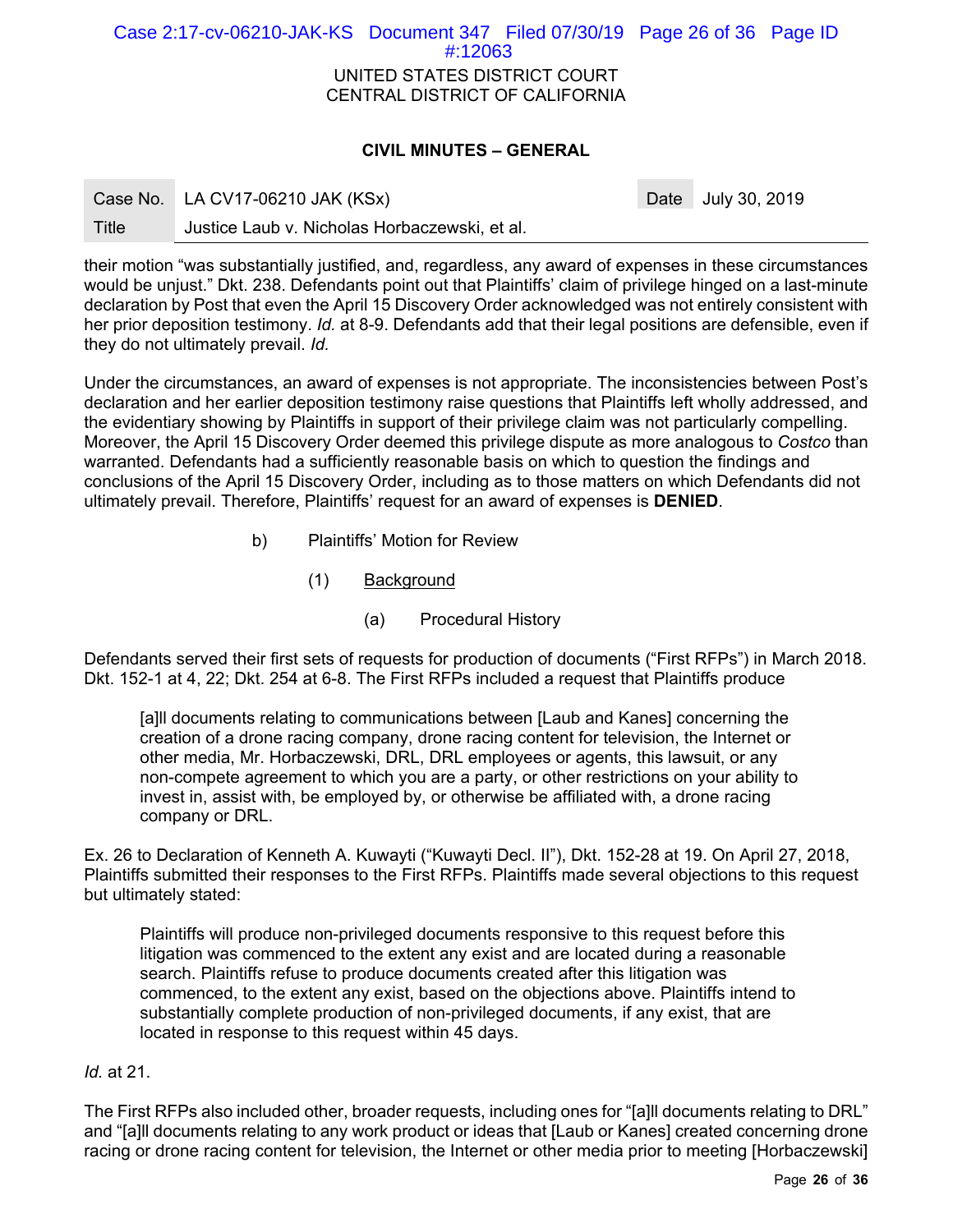| Case 2:17-cv-06210-JAK-KS Document 347 Filed 07/30/19 Page 27 of 36 Page ID | #:12064                                                        |  |  |
|-----------------------------------------------------------------------------|----------------------------------------------------------------|--|--|
|                                                                             | UNITED STATES DISTRICT COURT<br>CENTRAL DISTRICT OF CALIFORNIA |  |  |

# **CIVIL MINUTES – GENERAL**

Date July 30, 2019

|       | Case No. LA CV17-06210 JAK (KSx)              |
|-------|-----------------------------------------------|
| Title | Justice Laub v. Nicholas Horbaczewski, et al. |

-

in January 2015." *Id.* at 6, 18. In their responses, Plaintiffs stated, *inter alia*, that they "will produce non-privileged documents responsive to this request to the extent any exist and are located during a reasonable search" and "intend to substantially complete production of non-privileged documents, if any exist, that are located in response to this request within 45 days." *Id.* at 7, 18.

On September 17, 2019, the parties filed a stipulation to continue certain case deadlines, including the non-expert discovery cut-off in this matter. Dkt. 76. The stipulation was approved, and the non-expert discovery cut-off was continued to November 30, 2018. Dkt. 78. Additional requests to amend the case schedule have been filed since that time. However, none sought a further extension of the non-expert discovery cut-off. On December 14, 2018, the parties filed another stipulation to continue the case schedule, including the deadline to file all motions. Dkt. 100. The stipulation was approved, and the deadline to file all motions was continued to February 25, 2019. Dkt. 101. That deadline was extended once more, with the last day to file all motions set for May 17, 2019. Dkt. 189.

On December 3, 2018, at a hearing on the motion to dismiss the TAC, defense counsel raised an unrelated issue with respect to discovery. Dkt. 95. The parties briefly discussed the nature of their dispute, and the Court stated that Judge Stevenson would retain jurisdiction to resolve discovery disputes, although the discovery cut-off had passed. *Id.*7 The parties were directed to present their dispute -- one that is unrelated to the disputes currently before this Court -- to Judge Stevenson for her review. *Id.* Several discovery motions have been filed and decided since that time.

Later in December 2018, Defendants reviewed Plaintiffs' production of text messages<sup>8</sup> and "realized that we had not received any text messages that were exchanged solely between Mr. Kanes and Mr. Laub," or "any text messages from Aaron Kanes." Kuwayti Decl. II ¶ 7. On December 19, 2018, Defendants' counsel emailed Plaintiffs' counsel to "inquire[] about the missing text messages" but did not receive a response *Id.* ¶ 8; Ex. 8 to Kuwayti Decl. II, Dkt. 152-10. Defendants' counsel raised the issue several other times during the following months.

On January 7, 2019, Plaintiffs' counsel sent an email to Defendants' counsel that stated, *inter alia*: "We will investigate and produce non-privileged texts between [Kanes] and [Laub] to the extent relevant messages have not already been produced." Ex. 10 to Kuwayti Decl. II, Dkt. 156 at 2. On January 9, 2019, Plaintiffs' counsel sent another email to Defendants' counsel that stated, *inter alia*: "We are investigating what texts can be produced given that [Kanes] and [Laub] have upgraded their phones multiple times since late 2014/early 2015." Ex. 11 to Kuwayti Decl. II, Dkt. 156-1 at 3. On January 15, 2019, Plaintiffs' counsel sent a third, more detailed email to Defendants' counsel about the text messages. Ex. 13 to Kuwayti Decl. II, Dkt. 152-15 at 2. It stated:

[Kanes] and [Laub] do not have the text messages that you requested (i.e. text messages between [Kanes]-[Laub] and [Kanes]-Aaron Kanes from January to November 2015) on their phones or iCloud backups. They have both replaced their phones multiple times long

 $7$  The parties had stated that Judge Stevenson instructed them at a November 28, 2019 telephonic hearing that she would "lack[] jurisdiction to adjudicate discovery matters after the expiration of the discovery cut-off." Dkt. 94. <sup>8</sup> Plaintiffs had produced most of these text messages several months earlier. Declaration of Joseph J. Fraresso, Dkt. 152-41 ¶¶ 2-3. The majority of the text messages from Laub were produced by July 13, 2018, and the majority of text messages from Kanes were produced on January 10, 2018. *Id.* Supplemental productions were provided to Defendants on September 17, 2018, and November 13, 2018. *Id.*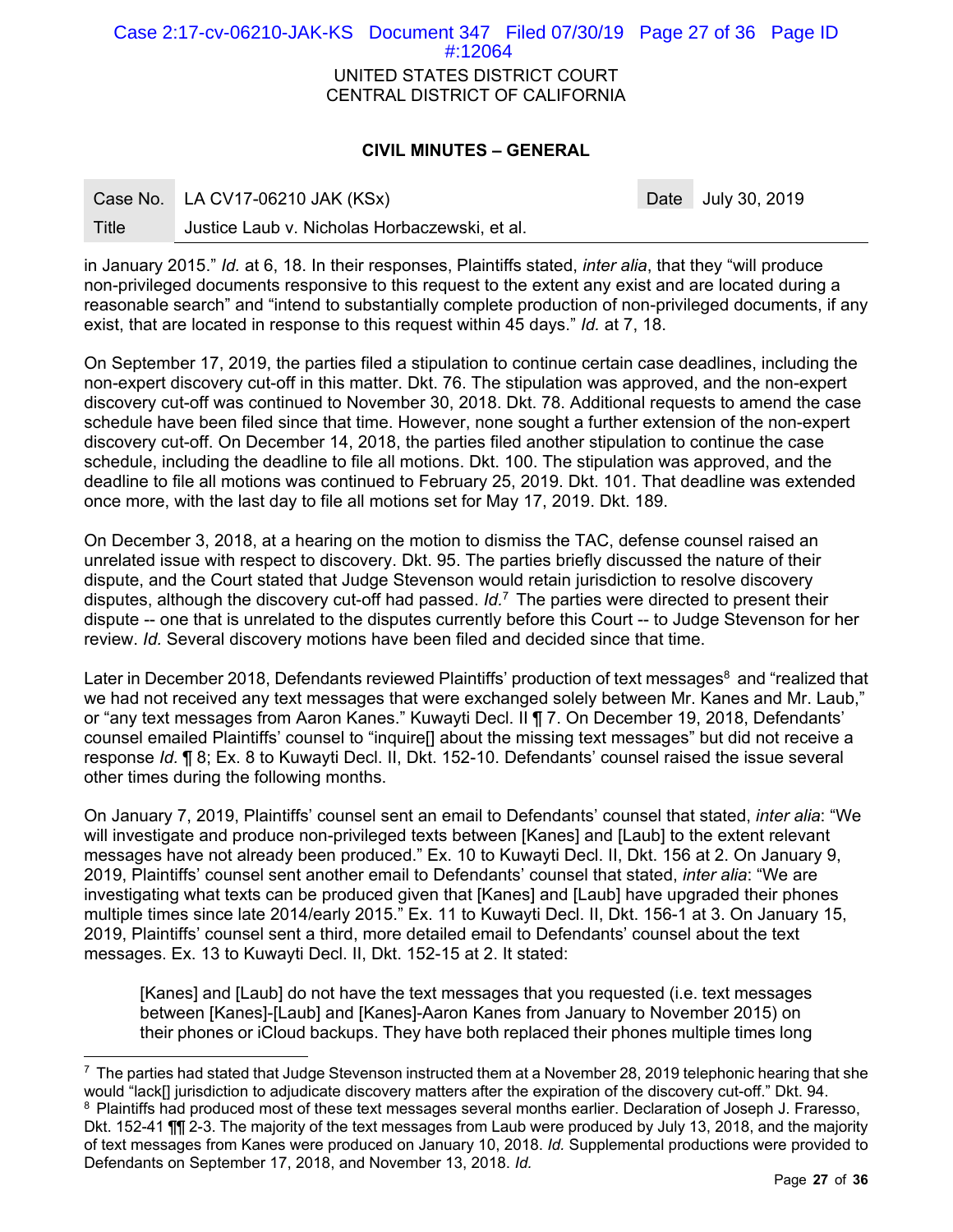UNITED STATES DISTRICT COURT CENTRAL DISTRICT OF CALIFORNIA Case 2:17-cv-06210-JAK-KS Document 347 Filed 07/30/19 Page 28 of 36 Page ID #:12065

# **CIVIL MINUTES – GENERAL**

Case No. LA CV17-06210 JAK (KSx) Case No. 2019

-

Title Justice Laub v. Nicholas Horbaczewski, et al.

before this litigation was commenced and did not preserve the messages that you requested by taking screenshots and saving the images. All the text messages you requested were likely no longer preserved by January 2016 and at the latest by January 2017 long before this case was filed. If the text messages you requested aren't available it makes no sense to dispute their relevance before the Court.

*Id.* Then, beginning January 23, 2019, Plaintiffs' counsel asserted that no production was required because the request by Defendants had been untimely. Ex. 19 to Kuwayti Decl. II, Dkt. 152-21 at 2; *see also* Ex. 21 to Kuwayti Decl. II, Dkt. 152-23 at 2-3; Ex. 23 to Kuwayti Decl. II, Dkt. 152-25 at 2.

On February 25, 2019, Defendants filed a motion to compel the production of text messages exchanged between Kanes and Laub, as well as those exchanged between Plaintiffs and Kanes' brother, Aaron Kanes. Dkt. 152.<sup>9</sup> Defendants explained that Plaintiffs had produced no text messages in either category. Defendants also sought, "[i]n the event Plaintiffs are unable to locate these texts, . . . an order permitting discovery into Plaintiffs' preservation and production efforts, and requiring Plaintiffs to turn over their cell phones and other relevant devices to an independent forensic vendor for review." *Id*. The parties briefed the motion in the joint stipulation format pursuant to Local Rule 37-2. *Id.*

Judge Stevenson held a hearing on the motion on March 27, 2019, and the matter was then taken under submission. Dkt. 177. On April 30, 2019, Judge Stevenson issued an order that granted in part and denied in part the motion ("April 30 Discovery Order"). Dkt. 212. On May 14, 2019, Defendants filed a motion for review of the April 15 Discovery Order. Dkt. 209.

(b) The April 30 Discovery Order

*First*, the April 30 Discovery Order found that the motion to compel was timely. Dkt 212 at 5-6. It reasoned:

Plaintiffs urge that Defendants seek "to compel discovery first requested after the close of fact discovery." (Joint Stip. at 29.) Not so. Plaintiffs cannot plausibly dispute that Defendants sought text messages through their First RFP's served in March 2018. (*See*  Joint Stip. at 5.) Moreover, in their written responses to Defendants' RFP, Plaintiffs stated that they would produce "non-privileged documents responsive to [the] requests to the extent any exist and are located during a reasonable search." (*Id.* (citing Kuwayti Decl., Ex. 26).)

Thus, the record is clear that Defendants did not first request this discovery after the discovery cut off. Rather, Defendants have been seeking to obtain the responsive text messages for many months. Plaintiffs have consistently represented that they would produce responsive text messages and even after the December 2018 Settlement Conference when Defendants again raised the issue of missing text messages, Plaintiffs

<sup>9</sup> Aaron Kanes had been identified by Plaintiffs in their supplemental initial disclosures as a person likely to have discoverable information as to "[d]evelopment of Plaintiffs' drone racing concepts; generation of promotional footage for the DRL's Gates of Hell Event." Ex. 27 to Kuwayti Decl. II, Dkt. 152-29 at 5. Aaron Kanes also was identified in Plaintiffs' supplemental interrogatory responses as someone with knowledge of "Plaintiffs concept for a drone racing league, Plaintiffs knowledge of drones." Ex. 33 to Kuwayti Decl. II, Dkt. 152-35 at 17.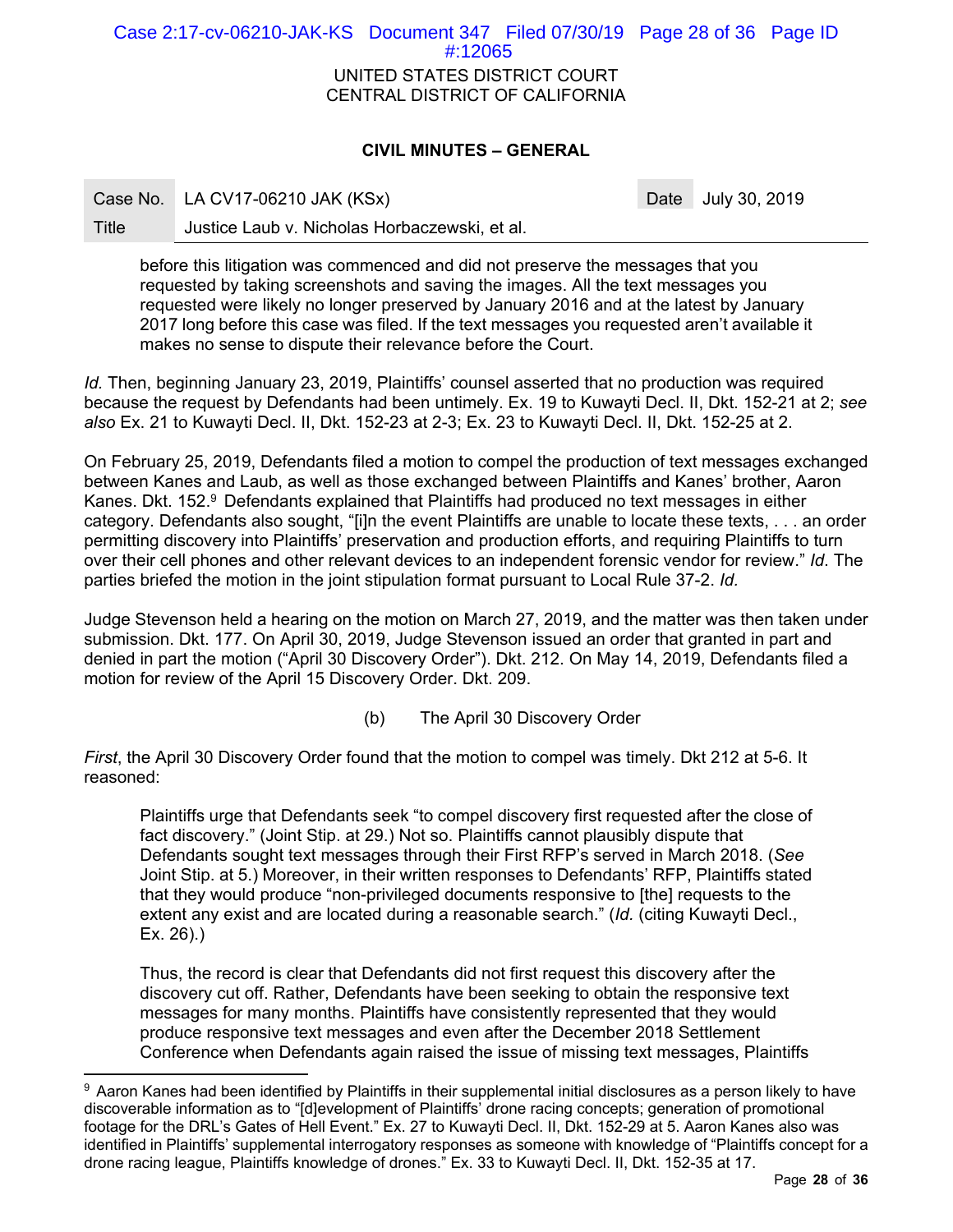# UNITED STATES DISTRICT COURT CENTRAL DISTRICT OF CALIFORNIA Case 2:17-cv-06210-JAK-KS Document 347 Filed 07/30/19 Page 29 of 36 Page ID #:12066

# **CIVIL MINUTES – GENERAL**

Case No. LA CV17-06210 JAK (KSx) Case No. 2019

Title Justice Laub v. Nicholas Horbaczewski, et al.

did not refuse to follow up because the request was untimely, instead Plaintiffs responded that they would "investigate." (*See* Joint Stip. at 10.)

It is also undisputed that, notwithstanding the November 30, 2018 discovery cut-off, Judge Kronstadt ordered in early December that the Magistrate Judge "will retain jurisdiction in this matter to resolve discovery disputes." (Dkt. No. 95.) Further, on December 14, 2018, the district judge extended the deadline for filing all motions to February 25, 2019 and set April 29, 2019 as the last date for hearing on motions not yet filed as of the December 14, 2018 order. (Dkt. No. 101.) Accordingly, the Court finds that Defendants' motion is timely.<sup>2</sup>

*Id.* It included a footnote that added:

Plaintiffs are incorrect that Defendants have both taken the position that fact discovery is closed and seek to hold Plaintiffs to a different schedule. The discovery that Plaintiffs claim Defendants thwarted with an objection that the discovery cut-off had passed was discovery that would have been *initially due after* the November 30, 2018 discovery cut-off. (*See, e.g.,* Joint Stip. at 15 (Plaintiffs' Rule 45 subpoena to Slack with a response deadline of December 3, 2018).)

*Id.* at 6 n.2.

*Second*, the April 30 Discovery Order proceeded to the merits of the motion and determined that the requested text messages "are relevant and proportional to the needs of the case." *Id.* at 6. The Order found it "concerning" that "despite producing hundreds of other text messages during the relevant time period, Plaintiffs' production contains no text messages whatsoever between Kanes and Laub and none between Kanes and his brother Aaron." *Id.* It noted that "Plaintiffs' only explanation is that Kanes and Laub both 'replaced' their iPhones during this period," but that "even if Kanes or Laub individually lost text messages while migrating their data to new phones, it seems highly unlikely that both Kanes and Laub independently would lose just those text messages with each other in the upgrade process." *Id.* at 6-7. The Order also found it "troubling" that "Plaintiff's counsel, in response to the Court's direct questioning, could not confirm if preservation directives were given to Kanes and Laub to preserve data on their phones and other electronic devices in light of this pending litigation." *Id.* at 7. It concluded that "Plaintiffs cannot evade their discovery obligations with unsubstantiated assertions that relevant text messages were lost when Plaintiffs' replaced their phones" and granted the following relief:

(1) Plaintiffs are ordered to search for and produce all responsive text messages between Laub and Kanes for the period January 2015 through March 2016. Consistent with the requirements of Rule 34, Plaintiffs must produce any responsive text messages that are located, "in a form or forms in which it is ordinarily maintained or in a reasonable usable form or forms." FED. R. CIV. P. 34(b)(2)(E)(ii);

(2) Plaintiffs are directed to each contact their cell phone provider(s) to determine what text m[e]ssages might be recoverable; and

(3) Plaintiffs must provide a signed affidavit outlining the specific search protocol(s) used to locate additional responsive text messages, including which iPhones were searched for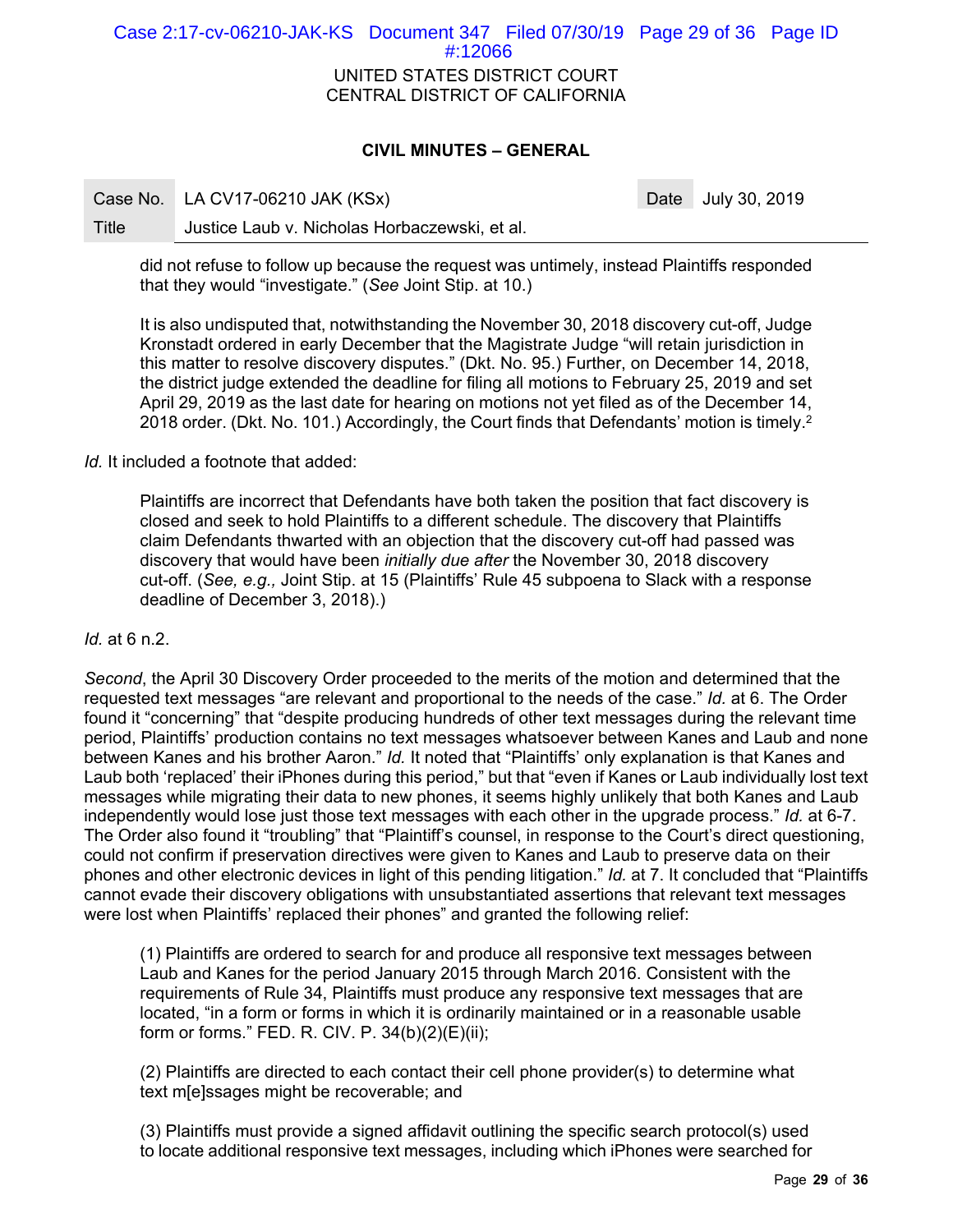UNITED STATES DISTRICT COURT CENTRAL DISTRICT OF CALIFORNIA Case 2:17-cv-06210-JAK-KS Document 347 Filed 07/30/19 Page 30 of 36 Page ID #:12067

# **CIVIL MINUTES – GENERAL**

Case No. LA CV17-06210 JAK (KSx) Case No. 2019

Title Justice Laub v. Nicholas Horbaczewski, et al.

the Kanes/Laub and Kane/Aaron Kanes messages, and, to the extent Plaintiffs assert that relevant text messages were lost when older phones were replaced, Plaintiffs must identify exactly when the replacement occurred as to each specific iPhone.

Finally, Plaintiffs must produce responsive text messages that are located in a format that preserves the integrity of conversational threads.

*Id.* at 7-8. However, the Order denied Defendants' request for forensic examination of Plaintiffs' other digital devices that may have been synchronized with their iPhones, because this request was "not a follow-on to previously served discovery, as is the case with the request that Plaintiffs conduct a further search for text messages responsive to Defendants' RFPs served before the discovery cut-off and that Plaintiffs' previously agreed to produce before the discovery cut-off." *Id.* at 8.

*Third*, the April 30 Discovery Order determined that an apportionment of fees was warranted in connection with the motion to compel:

Under Rule 37(a)(5)(C), when, as here, a motion to compel is granted in part and denied in part, the court "may, after giving an opportunity to be heard, apportion the reasonable expenses for the motion." The parties have not addressed any award of expenses in the Joint Stipulation. However, as the Motion was largely granted, the Court will exercise its discretion to apportion fees in this matter.

Defendants may file a request for reasonable expenses incurred in bringing the Motion, including attorneys' fees, with supporting documentation within fourteen (14) days of the date of this Order, with a hearing set consistent with the Court's regular motion calendar. Plaintiffs may file any objection to Defendants' request within seven days of service of Defendants' request. Plaintiffs may file a reply within five days of service of any opposition.

*Id.* at 9.

# (2) Positions of the Parties

Plaintiffs raise two objections to the April 30 Discovery Order: (i) Judge Stevenson erred in reaching the merits of the Defendants' purportedly untimely discovery request and motion; and (ii) Judge Stevenson erred in awarding expenses to Defendants, because Plaintiffs' conduct was justified and they had no opportunity to be heard on the issue. Dkt. 220-1 at 12-18. In support of their position, Plaintiffs argue that "it was both an erroneous factual determination and contrary to law to hold that Defendants' late discovery request and motion were timely." *Id.* at 12. Plaintiffs add that they produced responsive text messages several months before the discovery cut-off, but "Defendants did not take issue with the scope of the search and production, nor ask for the additional text messages at issue here, until December 19, 2018, weeks after the November 30 discovery cut-off." *Id.* Plaintiffs argue that "[d]iscovery not completed by the discovery deadline is not enforceable unless a party can justify relief from the deadline imposed by a scheduling order" – even where the request "seek[s] highly probative evidence." *Id.* at 12-13. Plaintiffs cite the definition of "discovery cut-off" in this Court's Standing Order and contend that "Defendants' interpretation and Judge Stevenson's application of the scheduling order as allowing any discovery dispute to be raised or motion to compel to be brought after the cut-off -- as long as it can be tied back to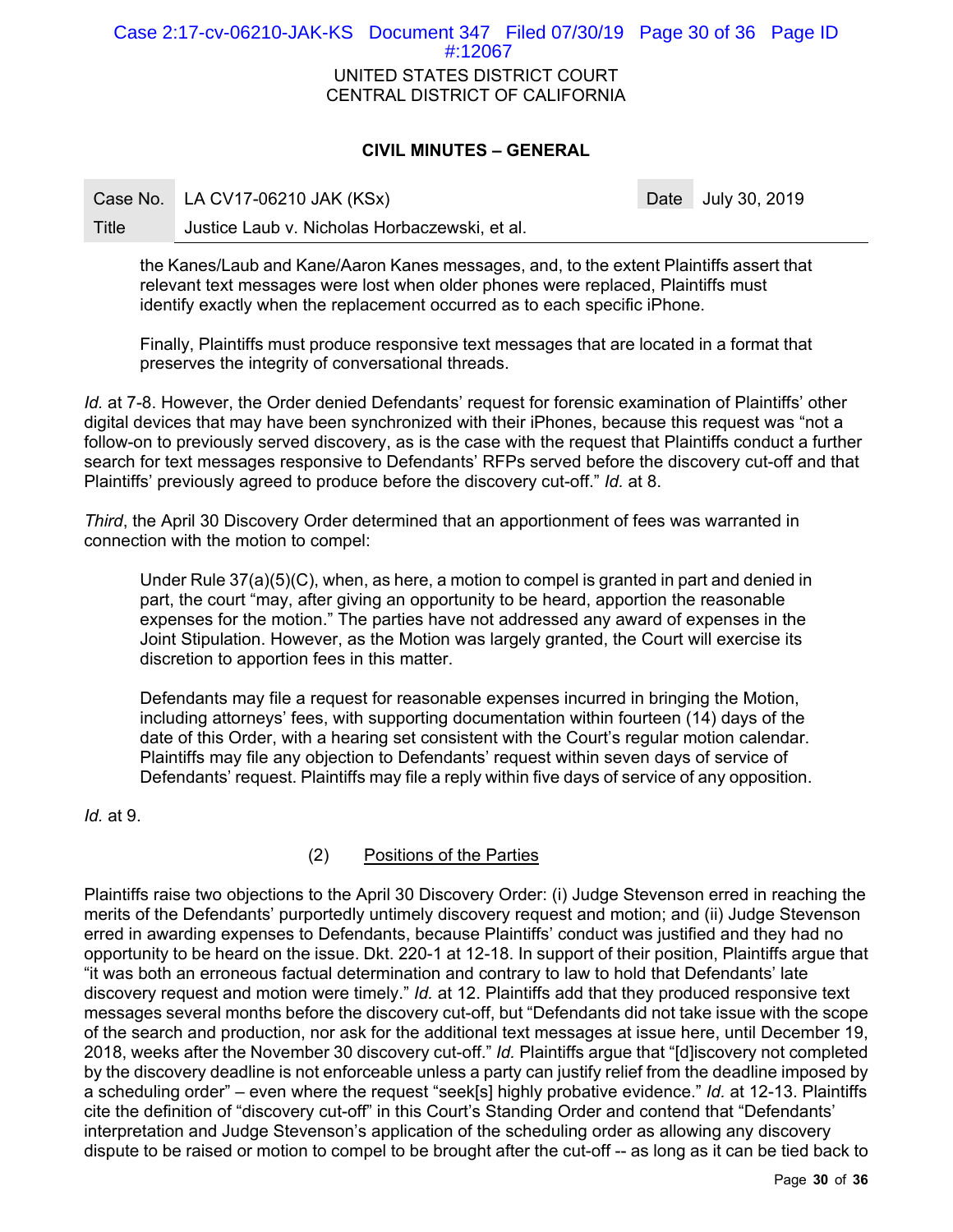# UNITED STATES DISTRICT COURT CENTRAL DISTRICT OF CALIFORNIA Case 2:17-cv-06210-JAK-KS Document 347 Filed 07/30/19 Page 31 of 36 Page ID #:12068

# **CIVIL MINUTES – GENERAL**

|       | Case No. LA CV17-06210 JAK (KSx)              | Date |
|-------|-----------------------------------------------|------|
| Title | Justice Laub v. Nicholas Horbaczewski, et al. |      |

a broad discovery request at the outset of the case -- effectively renders the close of fact discovery meaningless and frustrates the purpose of a scheduling order." *Id.* at 7, 16.

Plaintiffs add that a bench officer is required to make findings of good cause and excusable neglect as a predicate to granting relief from the case schedule, but no such findings were made in the April 30 Discovery Order. *Id.* at 14-15. Plaintiffs add that Defendants were not diligent in pursuing discovery, and that Defendants have been steadfast in enforcing the discovery cut-off as to requests by Plaintiffs. Plaintiffs then contend that, in any event, a magistrate judge "d[oes] not have authority to alter [the district court]'s scheduling order to essentially extend the discovery cut-off past that date." *Id.* at 15.

As noted, Plaintiffs argue that Judge Stevenson erred by awarding expenses to Defendants both because Plaintiffs' conduct was substantially justified and because Plaintiffs were not afforded an opportunity to be heard on the matter, which is a prerequisite mandated by Fed. R. Civ. P. 37(a)(5)(A). *Id.*  at 16-18. Plaintiffs assert that "[s]ubstantial justification 'has never been described as meaning "justified to a high degree," but rather has been said to be satisfied if there is a "genuine dispute" . . . "or if reasonable people could differ as to [the appropriateness of the contested action]."'" *Id.* at 16 (quoting *Pierce v. Underwood*, 487 U.S. 552, 565 (1988) (alterations in original)). Plaintiffs contend that they justifiably "followed the clear language of the Court's Orders, as well as a prior case from Judge Segal applying Judge Kronstadt's definition of the cut-off," to determine that they were not obliged to comply with Defendants' discovery request after the discovery deadline. *Id.* at 17 (citing *Lallemand v. County of Los Angeles*, CV 17-0781 JAK (SSx), 2018 WL 6137135 (C.D. Cal. June 14, 2018)). Finally, they note that Defendants did not seek an award of expenses in their briefing or at oral argument, and thus "Plaintiffs did not have any opportunity to be heard and to show substantial justification before Judge Stevenson already reached the conclusion that Defendants are entitled to their expenses and fees." *Id.* at 18. Accordingly, Plaintiffs contend the expenses award "is contrary to Rule 37." *Id.* 

Defendants respond that "Plaintiffs mischaracterize the record," and that the April 30 Discovery Order rested on sound factual and legal determinations. Dkt. 254 at 6-7. Defendants argue that their discovery requests and motion to compel were timely, and that "Plaintiffs have no credible explanation for failing to produce the text messages" sought by Defendants. *Id.* at 18-27. Defendants add that they "requested text messages between Mr. Kanes and Mr. Laub and between Plaintiffs and Aaron Kanes in their first set of document requests," and that Judge Stevenson rightly found that "'Plaintiffs cannot plausibly dispute that Defendants sought text messages through their First RFP's served in March 2018.'" *Id.* at 18 (quoting Dkt. 212 at 5). Defendants argue that "[t]here can be equally no dispute that Plaintiffs agreed to produce the texts," and, once again, the finding by Judge Stevenson "that 'Plaintiffs have consistently represented that they would produce responsive text messages'" is amply supported by the record. *Id.* (quoting Dkt. 212 at 5).

Defendants next argue that Judge Stevenson correctly determined that their motion to compel was timely. *Id.* at 23. They note that Plaintiffs stipulated to extend the deadline to file all motions, including discovery motions, to February 25, 2018, that the requested continuance was approved,<sup>10</sup> and that the motion to compel was filed by that deadline. *Id.* at 23.11 Defendants further highlight that this Court

-

July 30, 2019

<sup>&</sup>lt;sup>10</sup> Since that time, the last day to file all motions was continued to May 17, 2019. Dkt. 189.

<sup>11</sup> Plaintiffs respond that the deadline to file motions "was extended to allow more time for: a) completion of the settlement conference before expert discovery; b) Defendants to obtain, before filing for summary judgment,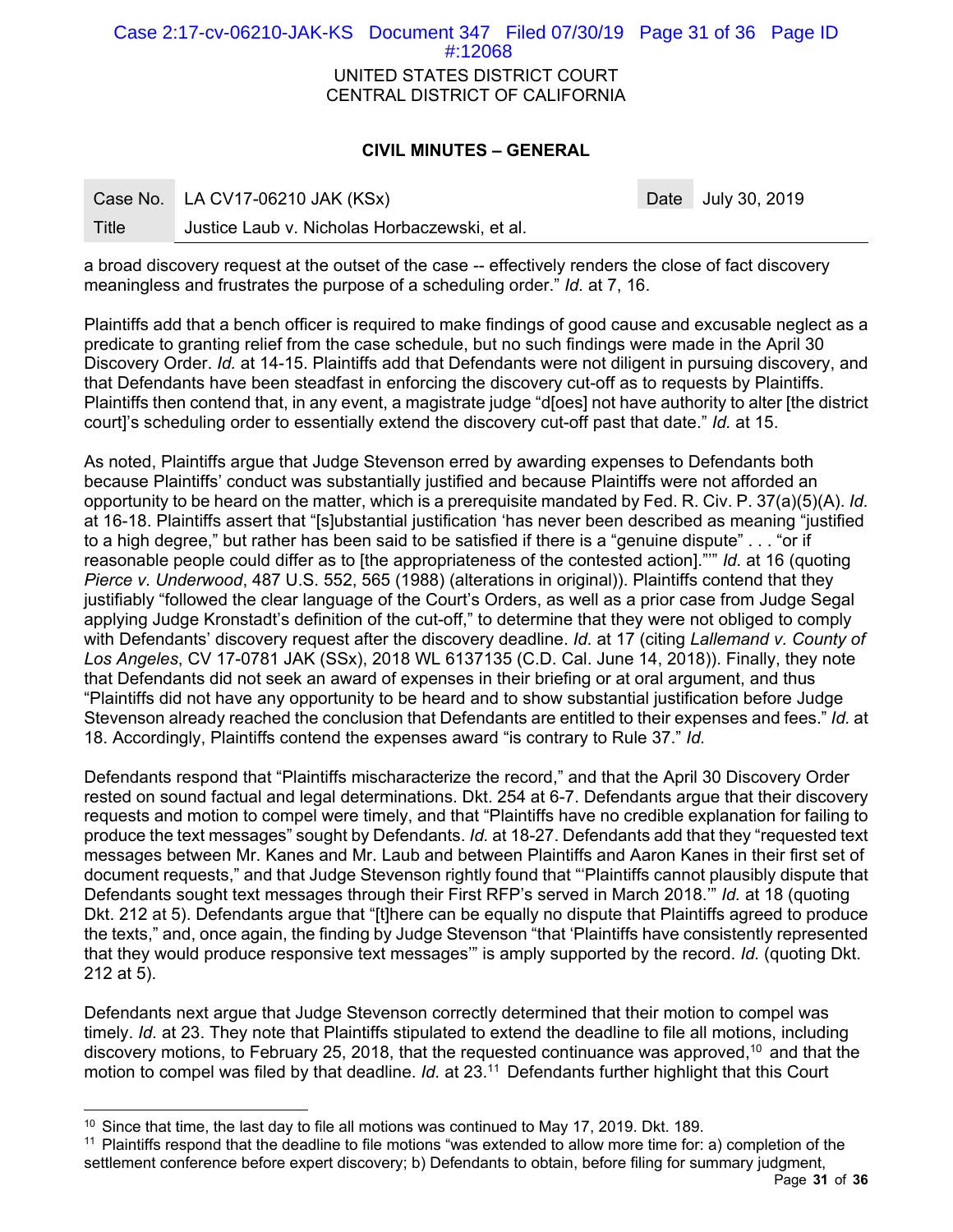UNITED STATES DISTRICT COURT CENTRAL DISTRICT OF CALIFORNIA Case 2:17-cv-06210-JAK-KS Document 347 Filed 07/30/19 Page 32 of 36 Page ID #:12069

# **CIVIL MINUTES – GENERAL**

| Case No. | LA CV17-06210 JAK (KSx) |
|----------|-------------------------|
|          |                         |

Date July 30, 2019

Title Justice Laub v. Nicholas Horbaczewski, et al.

provided that "Judge Stevenson will retain jurisdiction in this matter to resolve discovery disputes," even after the discovery cut-off. *Id.* at 15 (quoting Dkt. 95 at 1).12 Defendants contend that Plaintiffs' citations to other decisions interpreting a discovery cut-off (i) were not raised before Judge Stevenson, and (ii) are inapposite, in any event, because the underlying discovery requests here were timely. *Id.* at 23-24. Accordingly, Defendants argue that timeliness presents no bar to their requested discovery, that no relief from the case schedule was required, and therefore that no findings of good cause of excusable neglect were necessary in the first instance. *Id.* at 25.

Defendants also argue that Plaintiffs' conduct was not substantially justified, that Plaintiffs were provided sufficient opportunities to be heard through the briefing and oral argument on the motion to compel, and that, under the April 30 Discovery Order, Plaintiffs will have a further opportunity to be heard on the issue of the expense award. *Id.* at 27-30. Defendants contend that Plaintiffs fail to create a genuine dispute as to timeliness, and instead seek to manufacture a "substantial justification by burying their heads in the sand." *Id.* at 28. They note that "Judge Stevenson found Plaintiffs' arguments were not credible on multiple levels," including both their arguments as to timeliness and their proffered explanation for why the disputed text messages could not be produced. *Id.* Defendants add that "the Supreme Court has held that '[t]he court generally may act *sua sponte* in imposing sanctions under the Rules,'" including an award of expenses pursuant to Fed. R. Civ. P. 37. *Id.* at 29 (quoting *Chambers v. NASCO, Inc.*, 501 U.S. 32, 42 n.8 (1991). Defendants further contend that "Plaintiffs have already had a full and fair opportunity to show their refusal to produce relevant text messages is 'substantially justified,'" in their briefing on the motion to compel and at oral argument on the motion on March 27, 2019. *Id.* at 29-30. Defendants also point of that "Plaintiffs will get a hearing," in that the April 30 Discovery Order determined that a hearing would be set as to the expense award. *Id.* at 29.

Finally, Defendants argue that they should be awarded fees incurred in connection with opposing Plaintiffs' Motion for Review, because "Plaintiffs' decision to bring this motion is not substantially justified." *Id.* at 30. Defendants contend that "Plaintiffs cannot show that Judge Stevenson's order was clearly erroneous or contrary to law," and that Plaintiffs misrepresented the record to support their arguments. *Id.* Defendants further contend that "[t]here is no genuine dispute that Defendants' motion to compel was timely[,] [a]nd it was well within Judge Stevenson's discretion to order that Plaintiffs pay Defendants' reasonable expenses in bringing the motion." *Id.* Accordingly, Defendants argue that Plaintiffs' Motion for Review is "meritless" and a fee award is warranted. *Id.* 

As to the requested fee award, Plaintiffs reply that their positions in the motion for review are substantially justified. Dkt. 279 at 8. Plaintiffs reassert that their positions derive from "a) the Court's Orders defining the cut-off; b) Judge Segal's decision in *Lallemand*; and c) Defendants' own positions in repeatedly

discovery they had already moved to compel before the cut-off but that was still subject to review by this Court, namely, the June 22, 2015 notes taken by Plaintiffs' former counsel, Jennifer Post, and a further limited deposition of Justice Laub on supplemental interrogatory responses; c) preparation of expert reports; d) Defendants to file an Amended Answer; and e) Plaintiffs to file motions to dismiss and strike and seek discovery concerning Defendants' newly filed pleadings" – not with the intent that Defendants be permitted "to raise new discovery issues" after the prior deadline expired. Dkt. 279 at 4.

 $12$  Plaintiffs proffer a narrower interpretation of that Order. They contend that it "provided Judge Stevenson with continuing jurisdiction to resolve an already-pending discovery dispute concerning Defendants' request to claw back its own text messages, not to consider new discovery requests or disputes never before raised by either party, *i.e*., like the issue now before the Court." Dkt. 279 at 5.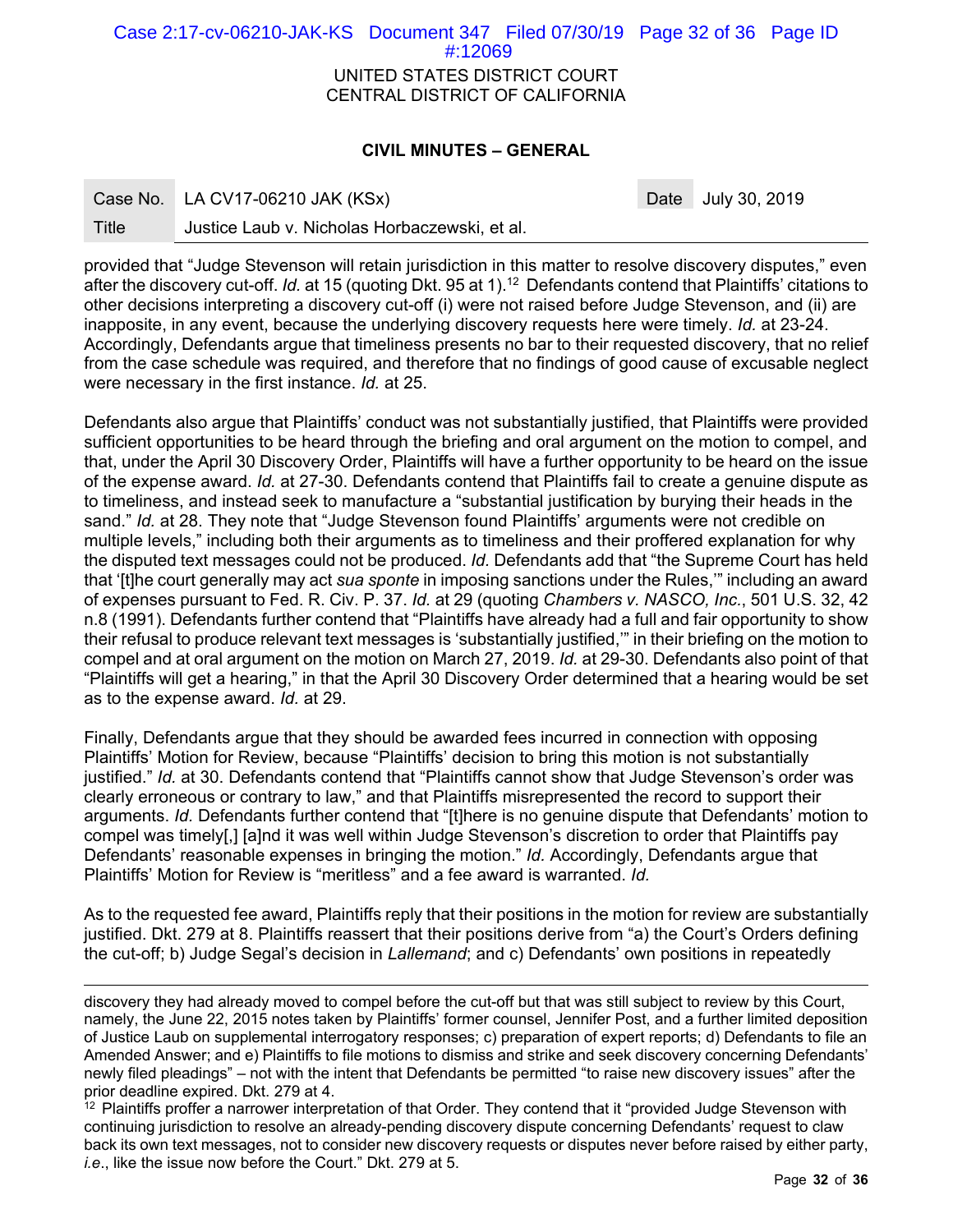UNITED STATES DISTRICT COURT CENTRAL DISTRICT OF CALIFORNIA Case 2:17-cv-06210-JAK-KS Document 347 Filed 07/30/19 Page 33 of 36 Page ID #:12070

# **CIVIL MINUTES – GENERAL**

Date July 30, 2019

Title Justice Laub v. Nicholas Horbaczewski, et al.

refusing to provide discovery after the cut-off." *Id.* They contend that "[t]his is more than enough grounds for 'a responsible difference of opinion among conscientious, diligent but reasonable advocates.'" *Id.*  (quoting *Vlasich v. Fishback*, No. 1:05-CV-01615-LJO-GSA-PC, 2009 WL 3706696, at \*4 (E.D. Cal. Nov. 5, 2009)). Finally, Plaintiffs reiterate that their stipulation to continue the motion filing deadline was never intended to permit the parties "to raise new discovery issues and file new discovery motions" – and any argument to the contrary by Defendants is disingenuous. *Id.* 

# (3) Application

Plaintiffs have not met their burden to show that the April 30 Discovery Order was clearly erroneous or contrary to law. *First*, it was not error for Judge Stevenson to find that the Defendants' motion to compel was timely. Judge Stevenson found that there was a sufficient nexus between the object of Defendants' motion to compel and their First RFPs -- which Defendants served approximately half a year before the discovery cut-off -- that the motion to compel should not be construed as seeking new discovery. This finding was reasonable. For example, the First RFPs specifically sought communications between Laub and Kanes

concerning the creation of a drone racing company, drone racing content for television, the Internet or other media, Mr. Horbaczewski, DRL, DRL employees or agents, this lawsuit, or any non-compete agreement to which you are a party, or other restrictions on your ability to invest in, assist with, be employed by, or otherwise be affiliated with, a drone racing company or DRL.

Ex. 26 to Kuwayti Decl. II, Dkt. 152-28 at 19. Defendants' later motion to compel the production of certain text messages between Laub and Kanes -- when no text messages solely between Laub and Kanes had been voluntarily produced -- is clearly related to Defendants' initial discovery requests. The same rationale applies to text messages between them and Aaron Kanes, which relate back to other items within the First RFPs.

Once Judge Stevenson determined the motion to compel did not seek new discovery, she did not err in finding that the motion to compel was timely. The motion was filed after the non-expert discovery cut-off, but on the last day to file all motions, as amended. This cutoff applies to the filing of discovery motions. Moreover, as Judge Stevenson noted, this Court "provide[d] that Judge Stevenson w[ould] retain jurisdiction in this matter to resolve discovery disputes" after the discovery cut-off. Dkt. 95 at 1. That directive arose in the context of a particular discovery dispute, unrelated to the issues presented here, but was not limited in scope to that dispute alone. *See id.* That directive contemplated that the parties could continue to present discovery disputes to Judge Stevenson, to the extent any arose, provided that the parties would not be entitled to serve new discovery requests and thus undercut the core purpose of the discovery cut-off.

As a default, this Court's Standing Order defines the term "discovery cut-off" to mean "the date by which all discovery is to be completed," "not [merely] the date by which discovery requests must be served." Dkt. 9 at 54. However, as noted, the jurisdictional directive created an exception to the default rule of the Standing Order in order to permit Judge Stevenson to continue to address discovery disputes between the parties. That approach was adopted to serve the interests of party and judicial efficiency. Further, the jurisdictional directive would have had little significance under Plaintiffs' interpretation. Instead, Judge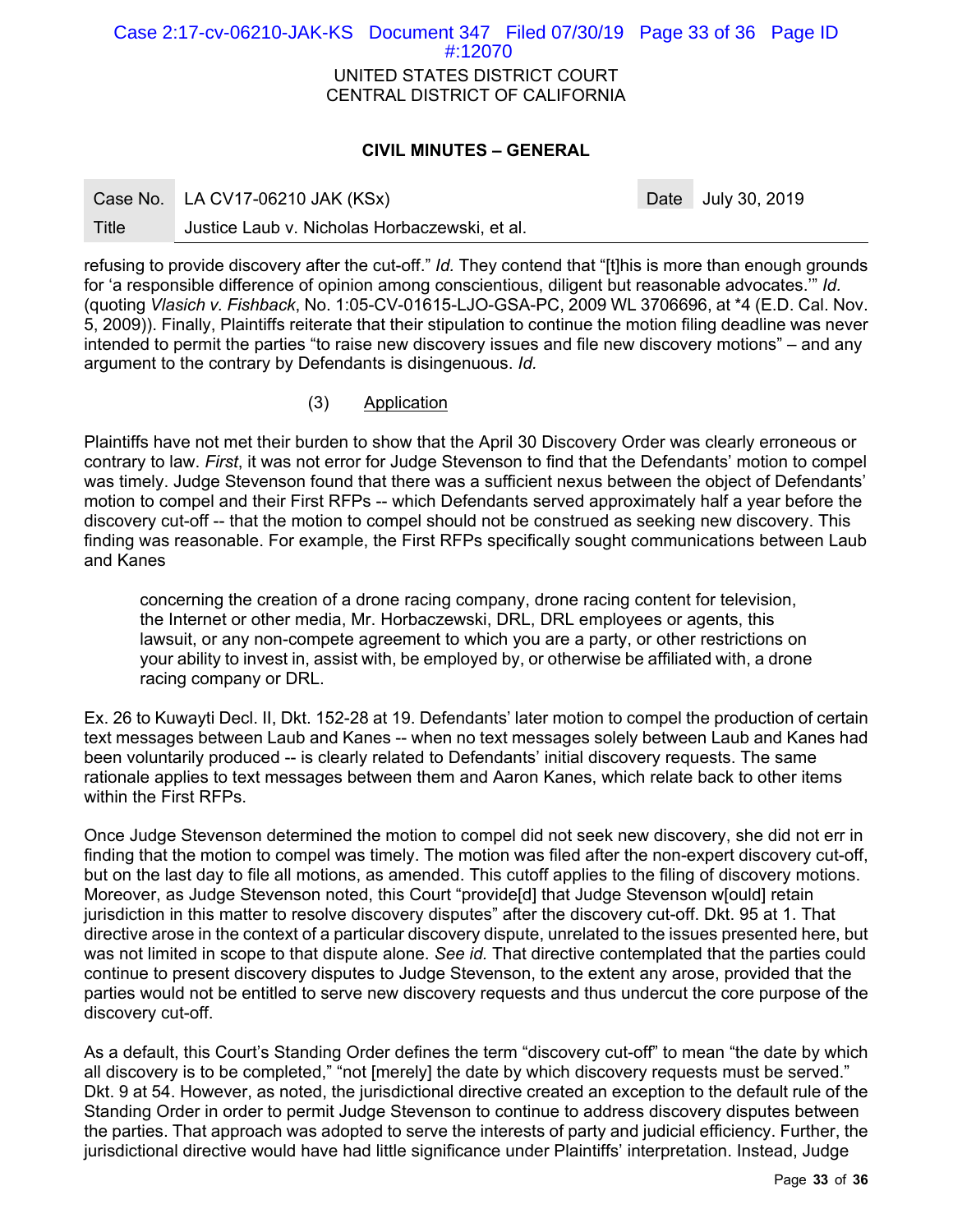| Case 2:17-cv-06210-JAK-KS Document 347 Filed 07/30/19 Page 34 of 36 Page ID | #12071 |  |  |  |  |  |  |
|-----------------------------------------------------------------------------|--------|--|--|--|--|--|--|
| UNITED STATES DISTRICT COURT<br>CENTRAL DISTRICT OF CALIFORNIA              |        |  |  |  |  |  |  |

## **CIVIL MINUTES – GENERAL**

|       | Case No. LA CV17-06210 JAK (KSx)              |  |  |
|-------|-----------------------------------------------|--|--|
| Title | Justice Laub v. Nicholas Horbaczewski, et al. |  |  |

-

Date July 30, 2019

Stevenson retained jurisdiction to resolve discovery disputes, including the authority to deny or grant a motion to compel. Accordingly, it was not legal error for Judge Stevenson to determine that Defendants' motion to compel, which was filed by the last day to file motions and related back to timely discovery requests, was itself timely.13

Because Judge Stevenson did not err in finding that Defendants' motion to compel was timely, it is immaterial that a magistrate judge is generally not authorized to alter the deadlines set forth by a district judge in a scheduling order. For the same reasons, it is immaterial that Judge Stevenson did not make any findings of good cause and excusable neglect to justify relief from the case deadlines. Upon finding that the motion was timely, no such relief was necessary.

Further, there was no error in the finding by Judge Stevenson that an award of expenses would be appropriate in connection with the motion to compel. The parties agree that the correct standard for evaluating such an award is whether the non-prevailing party was "substantially justified" in its conduct, although they disagree on the proper application of that standard. Dkt. 220-1 at 16-18; Dkt. 254 at 28-30. Plaintiffs contend they were "entirely justified" in "object[ing] and refus[ing] to produce further text messages after the [discovery] deadline" and then opposing Defendants' motion to compel -- for the same reasons they argue their motion for review should be granted. Dkt. 220-1 at 17. Defendants respond that Judge Stevenson correctly "found Plaintiffs' arguments were not credible on multiple levels," particularly as to the alleged loss of responsive text messages. Dkt. 254 at 28. Defendants add that Plaintiffs failed to raise their arguments concerning *Lallemand* and this Court's Standing Order in their briefing before Judge Stevenson. *Id.* at 29.

The position of Defendants is more persuasive. It was reasonable for Judge Stevenson to find the Plaintiffs' proffered explanations for failing to produce the responsive text messages were sufficiently lacking in credibility that they did not provide a substantial justification. Judge Stevenson did not err in rejecting Plaintiffs' representations that, when Laub and Kanes replaced their iPhones, both of their phones selectively erased the responsive messages. Moreover, in their briefing of the motion for review, Plaintiffs do not meaningfully contest this facet of the April 30 Discovery Order.

It was also reasonable for Judge Stevenson to find Plaintiffs' arguments as to timeliness insufficient. Plaintiffs did not give sufficient weight to this Court's express directive that Judge Stevenson would retain jurisdiction to resolve discovery disputes in this matter after the non-expert discovery cut-off. That directive clearly distinguishes this matter from the authorities cited by Plaintiffs. Moreover, those cases were not cited to Judge Stevenson. Further, Judge Stevenson appropriately found it material that the parties had stipulated to extend the last day for filing all motions until February 25, 2019, the date on which Defendants' motion to compel was filed. Although Plaintiffs now contend they did not intend to

<sup>13</sup> This case is factually distinct from the circumstances presented in *Lallemand v. County of Los Angeles,* CV 17-0781 JAK (SSx), 2018 WL 6137135 (C.D. Cal. June 14, 2018), on which Plaintiffs rely. This Court provided after the non-expert discovery cut-off in this action that Judge Stevenson would retain jurisdiction to resolve discovery disputes. This was not a *pro forma* directive, and it created a substantive exception to the default rule set forth in this Court's Standing Order. No such directive was issued in *Lallemand*. *Second*, the relevant discovery requests here were served approximately six months before the discovery cut-off, and Judge Stevenson appropriately found that Plaintiffs had made repeated assurances they would comply with them. Defendants' service of the First RFPs afforded ample time for Plaintiffs to comply, whereas in *Lallemand*, "Defendants waited until the end of the fact discovery period even to serve the subpoenas" at issue. *Id.* at \*3.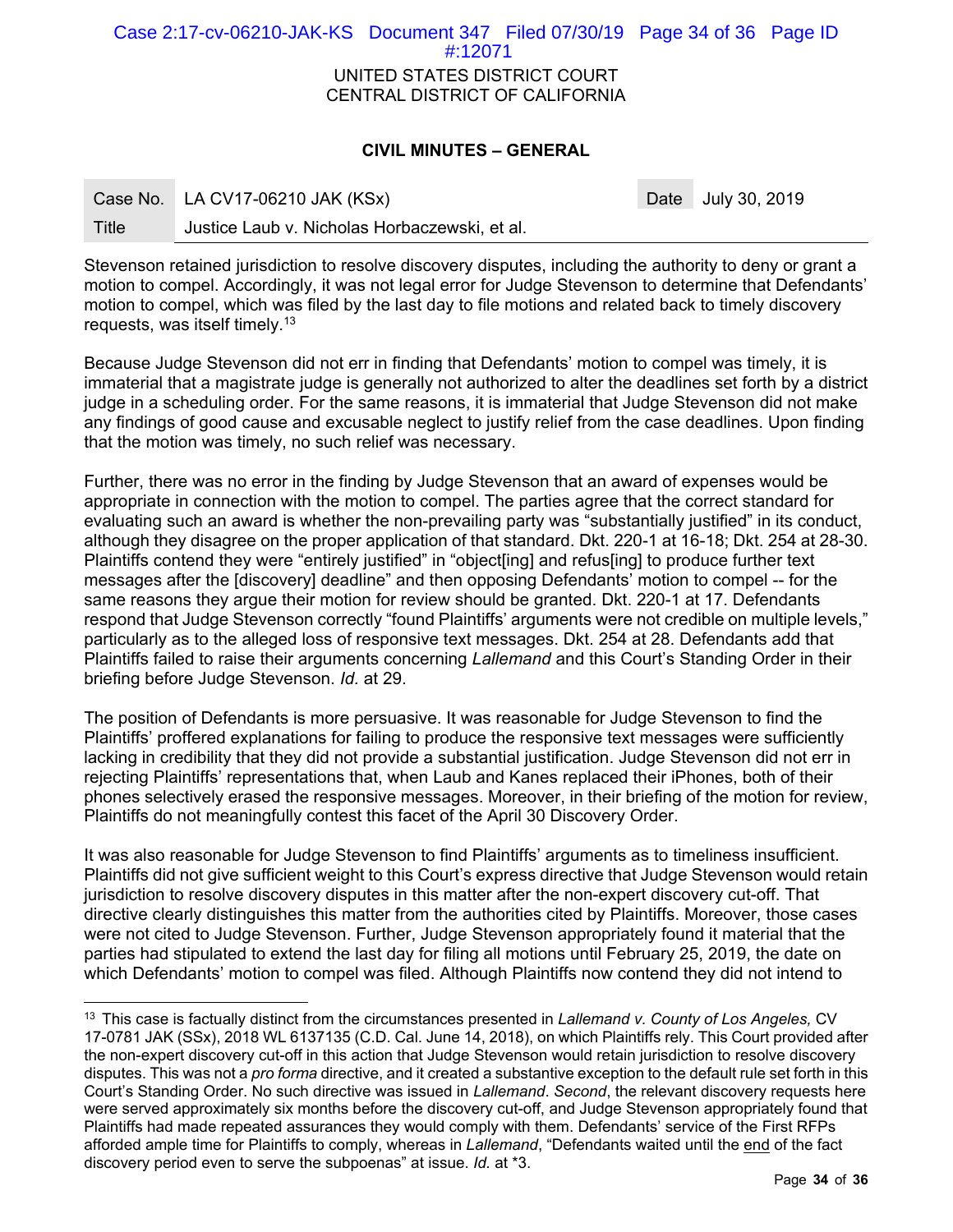UNITED STATES DISTRICT COURT CENTRAL DISTRICT OF CALIFORNIA Case 2:17-cv-06210-JAK-KS Document 347 Filed 07/30/19 Page 35 of 36 Page ID #:12072

### **CIVIL MINUTES – GENERAL**

|       | Case No. LA CV17-06210 JAK (KSx)              | Date July 30, 2019 |
|-------|-----------------------------------------------|--------------------|
| Title | Justice Laub v. Nicholas Horbaczewski, et al. |                    |

extend the date to file *this* motion, that intention is immaterial. The Order entered by the Court, which granted in part the stipulated continuance, continued the "[d]eadline for [f]iling [a]ll [m]otions," with no limitation on the nature of motion that could be properly filed by that amended deadline. Dkt. 101 at 2.

In addition, it was not error for Judge Stevenson to determine that "Plaintiffs cannot plausibly dispute that Defendants sought text messages through their First RFP's served in March 2018." Dkt. 212 at 5. The disputed text messages were responsive to several elements of Defendants' First RFPs, to which Plaintiffs represented they would voluntarily comply. The relationship is particularly close with regard to the text messages between Laub and Kanes, as communications between the two were expressly sought, but not provided, in response to the First RFPs. For these reasons, the determination by Judge Stevenson that Plaintiffs' conduct was not "substantially justified" does not warrant reversal.

As noted, Plaintiffs also argue that they were not afforded an opportunity to be heard on the issue of an expense award, and that the award is contrary to law for this independent reason. However, Judge Stevenson held a telephonic conference with the parties regarding this discovery dispute, Dkt. 212 at 3, and Judge Stevenson specifically provided for a hearing on the issue of an expense award in the April 30 Discovery Order, *id.* at 9-10. The Order states:

Defendants may file a request for reasonable expenses incurred in bringing the Motion, including attorneys' fees, with supporting documentation within fourteen (14) days of the date of this Order, with a hearing set consistent with the Court's regular motion calendar. Plaintiffs may file any objection to Defendants' request within seven days of service of Defendants' request. Plaintiffs may file a reply within five days of service of any opposition.

*Id*. at 10. Thus, Plaintiffs will be afforded the opportunity to fully brief the issue of an expense award, as well as the opportunity to present their arguments on the matter to Judge Stevenson at a hearing. It also merits mention that the award of expenses is couched in permissive, not absolute terms. *See id.*  ("Defendants *may* file a request for reasonable expenses . . . .) (emphasis added). This procedure was sufficient to comply with the requirements of Fed. R. Civ. P. 37.

For the foregoing reasons, Plaintiffs have not met their burden to demonstrate that the April 30 Discovery Order was clearly erroneous or contrary to law. Plaintiffs' Motion for Review is **DENIED**.

Notwithstanding these findings, an award of fees for the work performed by Defendants' counsel in connection with opposing Plaintiffs' Motion for Review is not warranted under the circumstances. Although Plaintiffs' arguments were unsuccessful, it was unusual for this Court to issue a jurisdictional directive to a magistrate judge following the discovery cut-off. Therefore, there was little independent authority on the precise contours of that directive. Further, it was somewhat unusual for Judge Stevenson to determine an expense award was appropriate absent a corresponding request from a party for such an award. The somewhat unique circumstances presented here weigh against granting a fee award. In addition, Defendants will have the opportunity to pursue an award of expenses with respect to the underlying motion to compel, which this Order does not overturn. Accordingly, there are "circumstances [that] make an award of expenses unjust," Fed. R. Civ. P. 37(a)(5)(B), and Defendants' request for an award of expenses is **DENIED**.